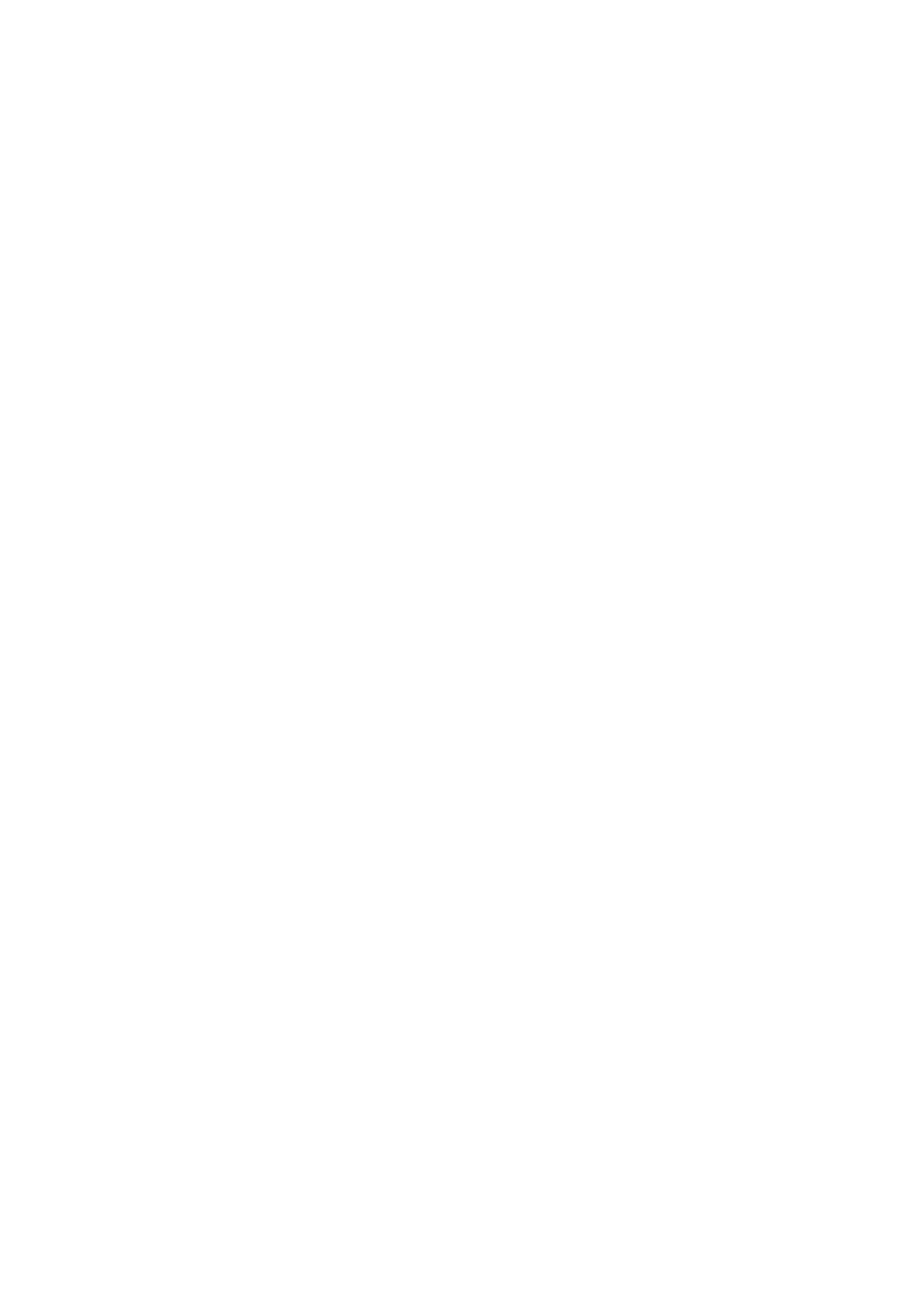### **INFORME SOBRE LA IMPLEMENTACIÓN DE LAS RECOMENDACIONES DE LOS INTERVENTORES EXTERIORES DE CUENTAS**

#### **Introducción**

1. En la Vigésima octava Reunión del Comité Permanente de Programas y Finanzas, celebrada en julio de 2021, los Interventores Exteriores de Cuentas, el Contralor y Auditor General de Ghana, presentaron a los Estados Miembros su informe para el ejercicio financiero de 2020, consignado en el documento S/28/CRP/1.

2. La Administración aceptó las recomendaciones formuladas en dicho informe y se comprometió a tomar las medidas correctivas. Si bien mantiene este compromiso, cabe destacar que en algunos casos el pleno cumplimiento de las recomendaciones requerirá recursos y tiempo adicionales.

3. El cuadro que se presenta a continuación presenta el número de recomendaciones formuladas por los Interventores Exteriores de Cuentas durante los últimos cinco ejercicios financieros.

|                                                                       |                               |                       | Ejercicio financiero auditado |                       |                       |        |
|-----------------------------------------------------------------------|-------------------------------|-----------------------|-------------------------------|-----------------------|-----------------------|--------|
|                                                                       | 2016<br>y años<br>anteriores* | 2017<br>$S/22/CRP/1*$ | 2018<br>$S/24/CRP/1*$         | 2019<br>$S/26/CRP/1*$ | 2020<br>$S/28/CRP/1*$ | Total  |
| Recomendaciones<br>formuladas                                         | 127                           | 54                    | 35                            | 56                    | 38                    | 310    |
| Recomendaciones<br>implementadas antes del<br>último informe (S/27/8) | $-118$                        | $-45$                 | $-22$                         | $-49$                 |                       | $-234$ |
| Recomendaciones<br>implementadas desde el<br>último informe           | -4                            | $-5$                  | $-4$                          | -6                    | $-22$                 | $-41$  |
| <b>Recomendaciones</b><br>pendientes de<br>implementación             | 5                             | 4                     | 9                             | 1                     | 16                    | 35     |

*\* Informes de los Interventores Exteriores de Cuentas (2016 y años anteriores: 2014 (S/16/CRP15), 2015 (S/18/CRP/1), 2016 (S/20/CRP/1))*

4. El Anexo al presente informe contiene un cuadro en el que se enumeran las recomendaciones pendientes de implementación en el informe anterior y aquellas que fueron objeto de medidas durante los ejercicios financieros de 2020 y 2021. Ese cuadro también contiene lo siguiente: a) la respuesta de la Administración de la OIM; b) una descripción de las medidas correctivas adoptadas o en progreso; y c) la fecha de cumplimiento previsto de las recomendaciones pendientes.

5. Las recomendaciones enumeradas en el Anexo se clasifican bajo las categorías "en curso" o "implementadas". Para facilitar la comprensión, la clasificación bajo las categorías en curso o implementadas, se efectúa según el ejercicio financiero más reciente y en el mismo orden en que aparecen en el informe de intervención de cuentas respectivo, además se enumeran por tipo de auditoría, a saber: de certificación, provisional, de ejecución o de cumplimiento.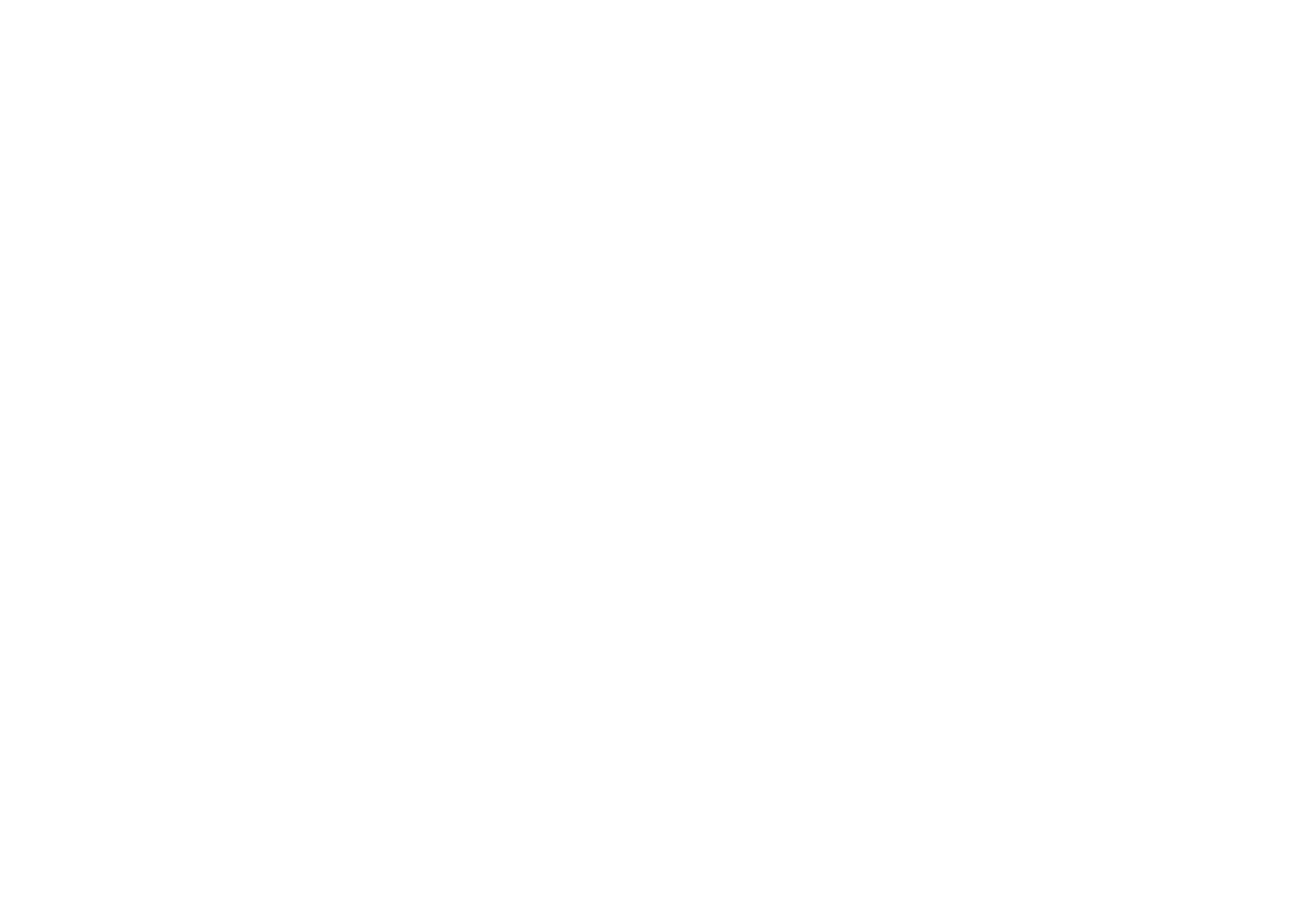#### **ONGOING RECOMMENDATIONS** Página 1

| <b>IOM</b> tracking                                                | Recommendation                                                                                                                                                                                                                                                                                                                                                                                                                                                                                                                                                                                                                                      | <b>Management response</b>                                                                                                                                                                                                                                                                                                                                                                                                                                                                                                                                                                                                                                                                                           | Subsequent action taken                                                                          | <b>Planned</b><br>date of |
|--------------------------------------------------------------------|-----------------------------------------------------------------------------------------------------------------------------------------------------------------------------------------------------------------------------------------------------------------------------------------------------------------------------------------------------------------------------------------------------------------------------------------------------------------------------------------------------------------------------------------------------------------------------------------------------------------------------------------------------|----------------------------------------------------------------------------------------------------------------------------------------------------------------------------------------------------------------------------------------------------------------------------------------------------------------------------------------------------------------------------------------------------------------------------------------------------------------------------------------------------------------------------------------------------------------------------------------------------------------------------------------------------------------------------------------------------------------------|--------------------------------------------------------------------------------------------------|---------------------------|
| number                                                             | S/28/CRP/1                                                                                                                                                                                                                                                                                                                                                                                                                                                                                                                                                                                                                                          |                                                                                                                                                                                                                                                                                                                                                                                                                                                                                                                                                                                                                                                                                                                      | (as at September 2021)                                                                           | completion                |
| 2020<br><b>CERTIFICATION</b><br>AUDIT<br>Geneva<br>(20-CT-CH10-01) | We recommended that Management<br>should improve the ICT Infrastructure to  <br>enable tighter access control and a more<br>robust<br>management of the ICT<br>infrastructure to reduce its vulnerability to<br>intrusion. We also recommended the need I<br>for additional tools and staff resources to<br>enhance the Organization's capacity to<br>the ICT<br>environment for<br>monitor<br>attempted information security breaches.<br>We also urged Management to update the<br>Strategy and policies with the<br>ICT<br>emergence of sophisticated cyber-attacks<br>which include web-based and<br>non-<br>traditional systems and addresses. | Management welcomed the recommendations and stated<br>that in the second half of 2021, the ICT Division will work<br>with MCD to refresh and redesign the websites to<br>significantly improve the security posture for IOM's<br>websites. Management added that the ICT Division is in the<br>middle of implementing its 3-year strategy which includes:<br>strengthening of its digital core covering a refresh of the ICT<br>Security strategy and a rebuild of the Infrastructure and<br>Operations Function; and the establishment of a digital<br>center of excellence covering the rearchitecting of<br>MiMOSA, establishment of a data, analytics and BI cell, and<br>a refresh of the ERP solution (PRISM). | Additional resources have been obtained and the<br>planned date of completion set for June 2022. | June<br>2022              |

The following acronyms are used in this table: BCP: business continuity plan IPSAS: International Public Sector Accounting Standards FMRP: Financial Management Rules and Procedures KPI: key performance indicator GPSU: Global Procurement and Supply Unit, Manila Administrative Centre PRIMA: Project Information and Management Application HRM: Human Resources Management Division PSD: Procurement and Supply Division ICT: information and communication technology example of the standard operating procedure IGF: Internal Governance Framework VAT: value added tax

HCPU/MAC: Health Claims Processing Unit, Manila Administrative Centre PRISM: Processes and Resource Integrated Systems Management, the IOM enterprise resource planning system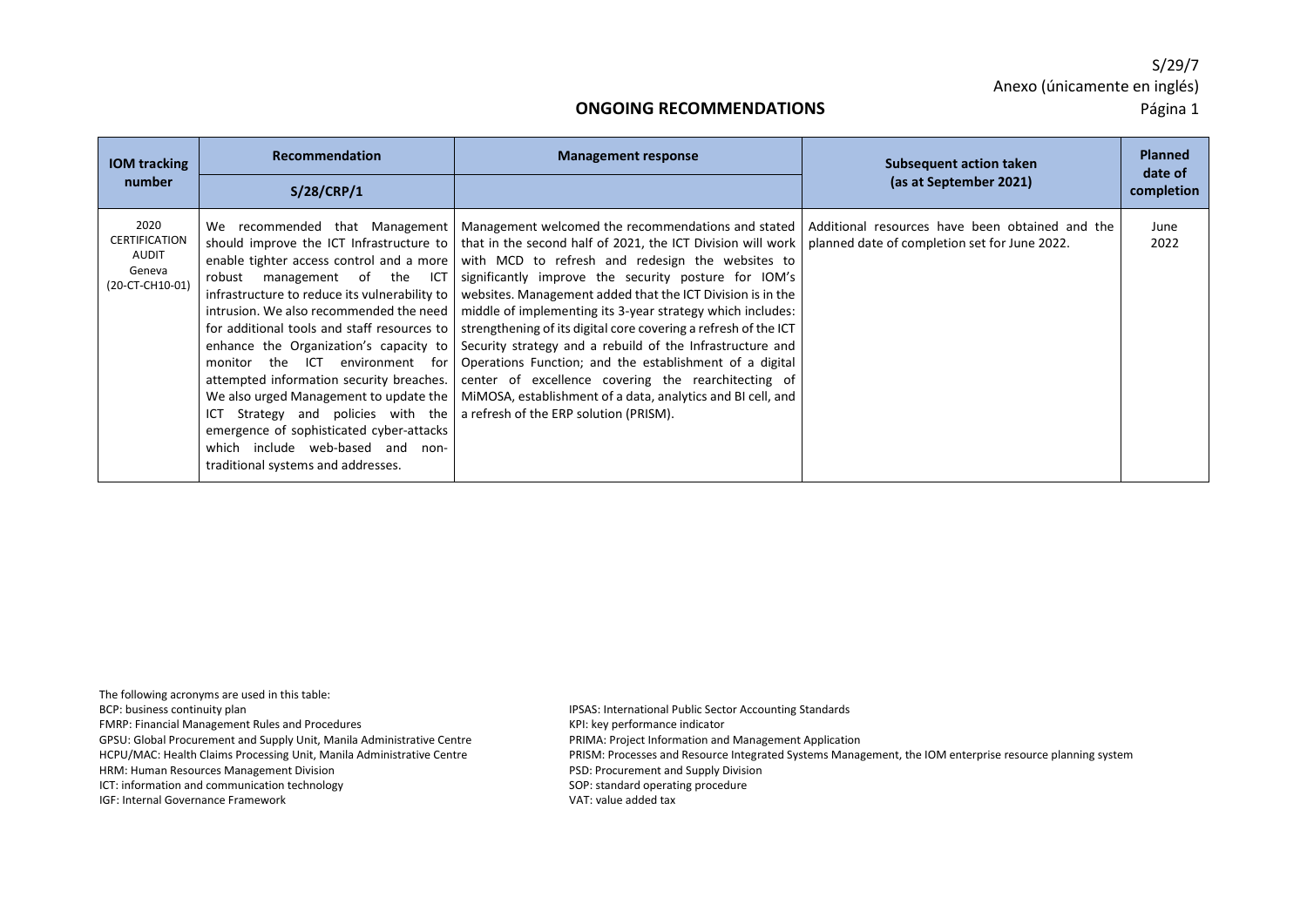| <b>IOM</b> tracking<br>number                                      | <b>Recommendation</b>                                                                                                                                                                                                                                                                                                                                                                                                                                                                    | <b>Management response</b>                                                                                                                                                                                                                                                                                                                                                                                                                                                                                                                                                                                                                                          | <b>Subsequent action taken</b><br>(as at September 2021)                                                                                                                                                                                                                                                                                                                                                                                                                                                                                                                                                                                                                                                                                                                                                                                                        | <b>Planned</b><br>date of |
|--------------------------------------------------------------------|------------------------------------------------------------------------------------------------------------------------------------------------------------------------------------------------------------------------------------------------------------------------------------------------------------------------------------------------------------------------------------------------------------------------------------------------------------------------------------------|---------------------------------------------------------------------------------------------------------------------------------------------------------------------------------------------------------------------------------------------------------------------------------------------------------------------------------------------------------------------------------------------------------------------------------------------------------------------------------------------------------------------------------------------------------------------------------------------------------------------------------------------------------------------|-----------------------------------------------------------------------------------------------------------------------------------------------------------------------------------------------------------------------------------------------------------------------------------------------------------------------------------------------------------------------------------------------------------------------------------------------------------------------------------------------------------------------------------------------------------------------------------------------------------------------------------------------------------------------------------------------------------------------------------------------------------------------------------------------------------------------------------------------------------------|---------------------------|
|                                                                    | S/28/CRP/1                                                                                                                                                                                                                                                                                                                                                                                                                                                                               |                                                                                                                                                                                                                                                                                                                                                                                                                                                                                                                                                                                                                                                                     |                                                                                                                                                                                                                                                                                                                                                                                                                                                                                                                                                                                                                                                                                                                                                                                                                                                                 | completion                |
| 2020<br><b>CERTIFICATION</b><br>AUDIT<br>Geneva<br>(20-CT-CH10-02) | We recommended that Management<br>should develop a formal counterparty<br>credit risk exposure limits for unrated<br>banks or financial institutions to guide<br>offices in the management and monitoring<br>of cash balances against allowable limits.                                                                                                                                                                                                                                  | Management accepted the recommendation and stated<br>that although the policy exists in practice, it is now fully<br>written up, which will be included it an updated IN 209<br>(Central Treasury Policy) during 2021.                                                                                                                                                                                                                                                                                                                                                                                                                                              | Management confirms that the Treasury Division is<br>applying the following mitigation measures for<br>unrated banks. First, in collaboration with the<br>respective IOM office and United Nations agencies,<br>the Division is assessing the risk level of alternative<br>local banks with similar levels of service. Based on the<br>assessment, the unrated bank will be replaced by a<br>rated and less risky bank. Secondly, the balance at<br>unrated banks is kept to a minimum and does not<br>exceed one month of funding coverage. Where local<br>restrictions exist, offices may request special<br>authorization from the Division to maintain a higher<br>balance; such requests are assessed case by case. The<br>policy will be fully implemented by December 2021.                                                                              | December<br>2021          |
| 2020<br><b>CERTIFICATION</b><br>AUDIT<br>Geneva<br>(20-CT-CH10-03) | We recommended that Management<br>should develop and document its risk<br>management monitoring tool on the<br>planned activities and adopt an updated<br>standard reporting mechanism in line with<br>the workplan structure to provide clarity in<br>the coordination as well as the<br>implementation. Management should also<br>liaise with Member States to secure<br>predictable funding through provision of<br>unearmarked funding and extra budgetary<br>resources initiatives. | Management explained that the Administration provides<br>an "Update on the application of the Internal Governance<br>Framework" at each SCPF and added that in view of the<br>constraints on the length of SCPF documents,<br>Administration is actively considering producing an<br>additional, lengthier status report which would allow for<br>more comprehensive updates on progress of Internal<br>Governance Framework. Management agreed with the<br>importance of successfully delivering change and has<br>engaged an external consulting firm to support the<br>development of an IGF change management strategy and<br>plan, to be completed in Q2 2021. | Building on the change management strategy<br>proposed by an external consulting firm in August<br>2021, the Administration is preparing the next course<br>of action to strengthen the IGF, including its risk<br>management and monitoring functions. The progress<br>report currently being prepared by the Administration<br>will provide more comprehensive updates on the<br>progress made on application of the IGF Work Plan<br>(July 2020), including detailed status updates on each<br>IGF work item; the report is scheduled for publication<br>in October/November 2021. While the Administration<br>will consider this action closed once the progress<br>report is published, it will continue to monitor and<br>report on progress to Member States and will liaise<br>with them to secure the funding needed to complete<br>the IGF Work Plan. | December<br>2021          |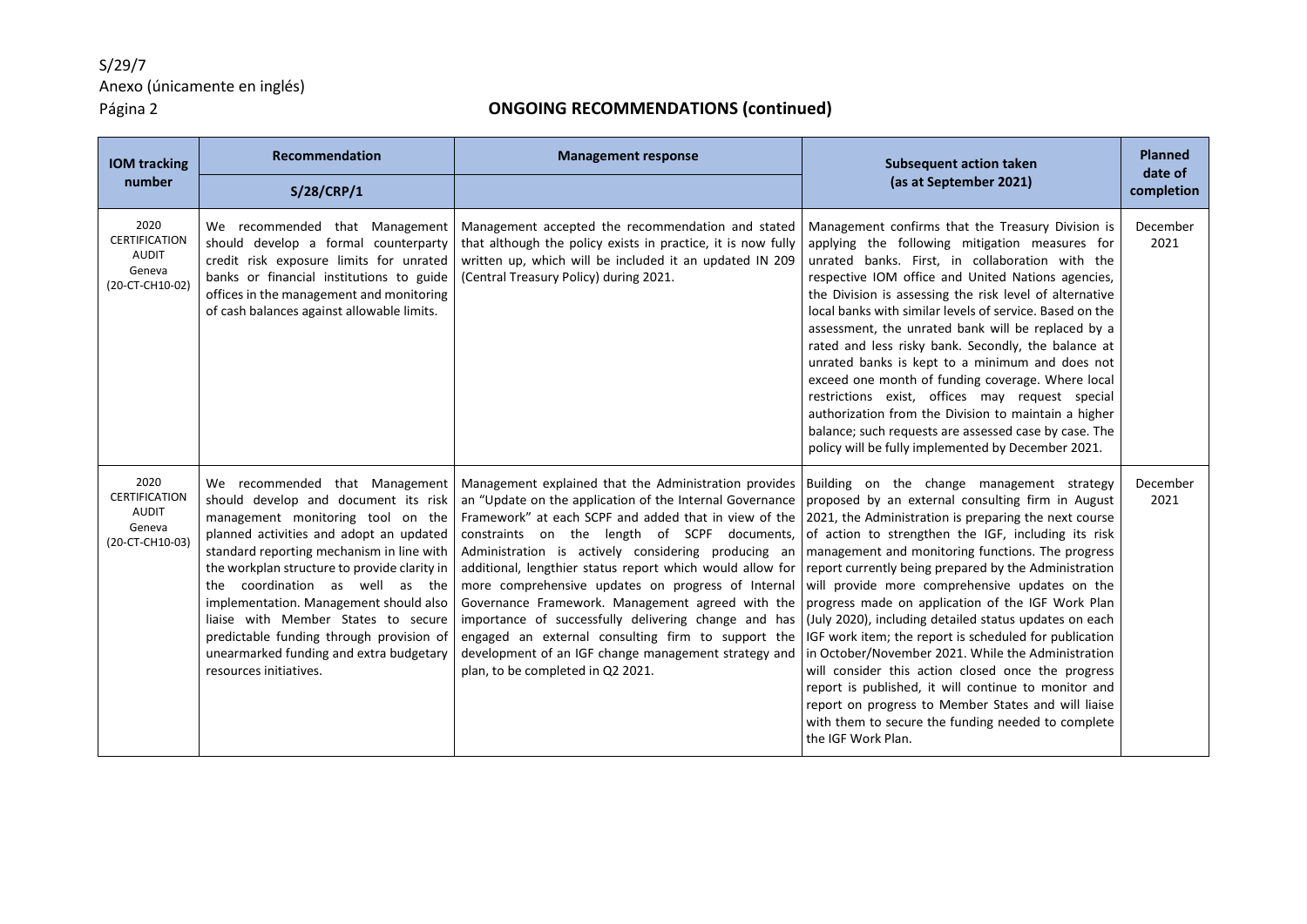| <b>IOM tracking</b>                                                | <b>Recommendation</b>                                                                                                                                                                                                                                                                                                                                                                                                                                                   | <b>Management response</b>                                                                                                                                                                                                                                                                                                                                                                                                                                                                                                                                                            | <b>Subsequent action taken</b>                                                                                                                                                                                                                                                                                                                                                                                                                                                                                                                                                                                                                                           | <b>Planned</b><br>date of |
|--------------------------------------------------------------------|-------------------------------------------------------------------------------------------------------------------------------------------------------------------------------------------------------------------------------------------------------------------------------------------------------------------------------------------------------------------------------------------------------------------------------------------------------------------------|---------------------------------------------------------------------------------------------------------------------------------------------------------------------------------------------------------------------------------------------------------------------------------------------------------------------------------------------------------------------------------------------------------------------------------------------------------------------------------------------------------------------------------------------------------------------------------------|--------------------------------------------------------------------------------------------------------------------------------------------------------------------------------------------------------------------------------------------------------------------------------------------------------------------------------------------------------------------------------------------------------------------------------------------------------------------------------------------------------------------------------------------------------------------------------------------------------------------------------------------------------------------------|---------------------------|
| number                                                             | <b>S/28/CRP/1</b>                                                                                                                                                                                                                                                                                                                                                                                                                                                       |                                                                                                                                                                                                                                                                                                                                                                                                                                                                                                                                                                                       | (as at September 2021)                                                                                                                                                                                                                                                                                                                                                                                                                                                                                                                                                                                                                                                   | completion                |
| 2020<br><b>CERTIFICATION</b><br>AUDIT<br>Geneva<br>(20-CT-CH10-04) | We recommended that Management<br>should continue to liaise with Member<br>States for modest and realistic increases of<br>the core funding structure in a manner<br>which will ensure prudent allocation of<br>resources to facilitate the Organization's<br>effort of prioritization and efficiency<br>enhancement.                                                                                                                                                   | Management agreed with this recommendation and stated<br>that over the past years the Administration has highlighted<br>the inherent risks of the funding model to the Member<br>States and spearheaded the budget reform dialogue which<br>is underway. Management added that the ongoing<br>declining trends in the flexibility and predictability of the<br>core budget in relation to total expenditure jeopardize the<br>delivery of services and the enforcement of adequate levels<br>of internal controls.                                                                    | IOM is currently developing the revised budget reform<br>proposal and preparing for the next session of the<br>Working Group on Budget Reform, which will take<br>place in early October 2021. While the Administration<br>pursues these discussions with its Member States with<br>a view to finding a stable, long-term solution as soon<br>as feasible, it is expected that the discussions will likely<br>require more time than initially anticipated and the<br>implementation timeline has thus been adapted to a<br>planned implementation date of 31 December 2022.<br>That date may have to be revisited depending on<br>progress made over the coming months. | December<br>2022          |
| 2020<br>COMPLIANCE<br><b>AUDIT</b><br>Bangui<br>(20-CO-CF10-02)    | We recommended that the BCP is updated<br>to include the ICT component, finalized for<br>use, and regularly updated to include<br>simulation procedures with clear cut<br>implementation strategies. We also<br>recommended that the Office comply with<br>all the requirements of IN/88<br>bv<br>conducting yearly simulation drills for the<br>ICT component of the BCP with a view to<br>ensuring that the recovery functions are<br>effective and working properly. | Management took note of the recommendation indicated<br>that the BCP was updated in March 2020, but the previous<br>version which dated back to 2015/2016 was considered not<br>applicable due to revised context.                                                                                                                                                                                                                                                                                                                                                                    | The 2021 BCP update is in progress.                                                                                                                                                                                                                                                                                                                                                                                                                                                                                                                                                                                                                                      | December<br>2021          |
| 2020<br>COMPLIANCE<br><b>AUDIT</b><br>Bangui<br>(20-CO-CF10-03)    | We recommended that Management<br>should have a data backup storage at a safe<br>location off IOM-premises (i.e. bank safe or<br>fireproof safe in IOM's sub-office in the<br>country) to allow for easy retrieval of<br>backup media to avoid the risk of complete<br>loss of data and undue delay in system<br>restoration.                                                                                                                                           | Management took note of our recommendation and stated   The assessment and feasibility study is in progress.<br>that it will assess resources and feasibility. Management<br>added that the office is currently provided with a physical<br>archive, in a dedicated room, to comply with statutory<br>requirement of physical conservation of documents, for<br>audit purposes, up to 7 years from project end date. Fire<br>extinguishers are available in the room and access is<br>restricted to few users, in finance department. Safes are<br>only dedicated to cash and values. |                                                                                                                                                                                                                                                                                                                                                                                                                                                                                                                                                                                                                                                                          | December<br>2021          |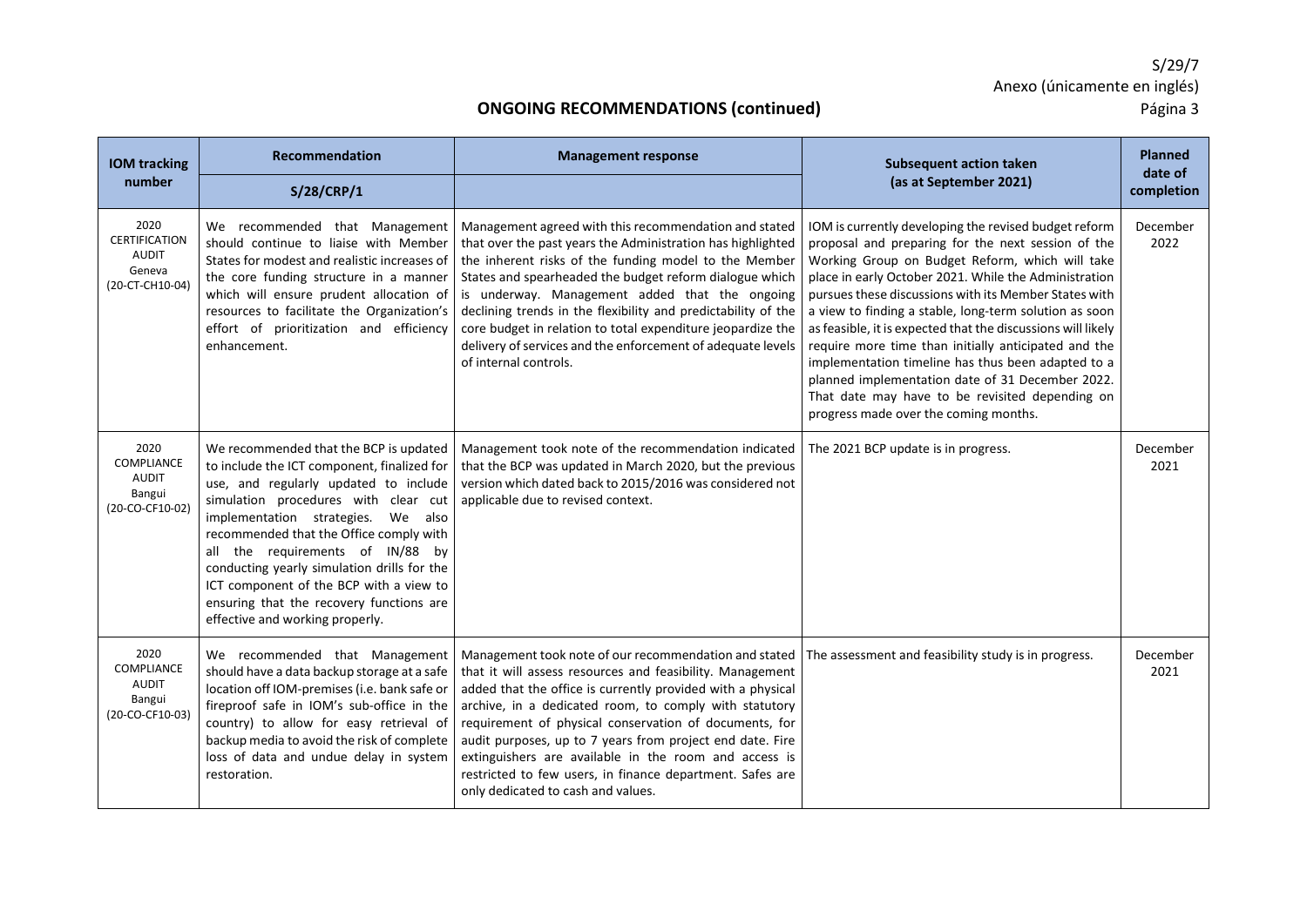| <b>IOM tracking</b>                                                | <b>Recommendation</b>                                                                                                                                                                                                                                                                                                                                                                                                                                                                                                                                                                                        | <b>Management response</b>                                                                                                                                                                                                                                                                                                                                                                                                                                                                        | <b>Subsequent action taken</b>                                                                                                                                     | <b>Planned</b><br>date of |
|--------------------------------------------------------------------|--------------------------------------------------------------------------------------------------------------------------------------------------------------------------------------------------------------------------------------------------------------------------------------------------------------------------------------------------------------------------------------------------------------------------------------------------------------------------------------------------------------------------------------------------------------------------------------------------------------|---------------------------------------------------------------------------------------------------------------------------------------------------------------------------------------------------------------------------------------------------------------------------------------------------------------------------------------------------------------------------------------------------------------------------------------------------------------------------------------------------|--------------------------------------------------------------------------------------------------------------------------------------------------------------------|---------------------------|
| number                                                             | <b>S/28/CRP/1</b>                                                                                                                                                                                                                                                                                                                                                                                                                                                                                                                                                                                            |                                                                                                                                                                                                                                                                                                                                                                                                                                                                                                   | (as at September 2021)                                                                                                                                             | completion                |
| 2020<br>COMPLIANCE<br><b>AUDIT</b><br>Bangui<br>(20-CO-CF10-05)    | We recommended to Management to<br>strengthen its supervision on projects and<br>ensure that factors under their control that<br>hinder the smooth implementation of<br>projects are eliminated or brought to the<br>barest minimum to allow for speedy<br>project implementation.                                                                                                                                                                                                                                                                                                                           | Management agreed with the finding and indicated that The Office's efforts to strengthen project supervision<br>the Office went through significant turnover in key staff<br>positions in management roles. Unfortunately, this has<br>challenged an efficient follow up, while replacement of<br>outgoing staff was delayed by travel restrictions due to<br>ongoing Covid19 pandemic.                                                                                                           | are in progress                                                                                                                                                    | December<br>2021          |
| 2020<br>COMPLIANCE<br><b>AUDIT</b><br>Bangui<br>(20-CO-CF10-06)    | We recommended that Management<br>should ensure compliance with provisions<br>of the IOM Procurement Manual as it<br>provides a strategic approach to efficiently<br>manage suppliers with benefits which<br>include, risk mitigation, performance<br>optimization, cost reduction, creation of<br>loyal<br>relationships,<br>increased<br>administrative efficiencies, protection of<br>purchasers brand, amongst others. We<br>also recommended regular vendor<br>evaluations, adherence to IOM regulations<br>and the deployment of the Vendor<br>Information System to regularly update<br>the database. | Management to note of the recommendation and stated<br>that all procurement transactions were coordinated with<br>their central office for Procurement and Supply and the<br>Legal Department, depending on the process. Management<br>agreed with the for a structured and documented reports<br>following visits to vendors premises and facilities and added<br>that the Office will liaise with central offices to strengthen<br>capacity to assess and formalize information on this aspect. | Capacity-strengthening, assessment and formalization<br>of information are in progress.                                                                            | December<br>2021          |
| 2020<br>COMPLIANCE<br><b>AUDIT</b><br>Baghdad<br>(20-CO-IQ10-01)   | We recommended that Management<br>should update the CCSA and ensure that<br>significant<br>control<br>actions<br>are<br>appropriately assigned with delivery dates<br>and monitored for compliance.                                                                                                                                                                                                                                                                                                                                                                                                          | Management indicated that a control mechanism is<br>maintained within the Office to identify and mitigate risks<br>but acknowledged the importance of updating the CCSA on<br>yearly basis as a compliance control.                                                                                                                                                                                                                                                                               | The Compliance Control Self-assessment Tool update<br>is in progress.                                                                                              | October<br>2021           |
| 2020<br>COMPLIANCE<br><b>AUDIT</b><br>Islamabad<br>(20-CO-PK10-01) | We recommended that Management<br>should ensure timely development of the<br>Office's strategy or action plan in<br>alignment to the Regional strategy, using<br>results-based management as a planning,<br>reporting and evaluation tool.                                                                                                                                                                                                                                                                                                                                                                   | Management accepted<br>the<br>recommendation<br>for<br>implementation.                                                                                                                                                                                                                                                                                                                                                                                                                            | The draft strategy has been shared with the Regional<br>Office and comments are being addressed. It will be<br>finalized in a new template shared by Headquarters. | December<br>2021          |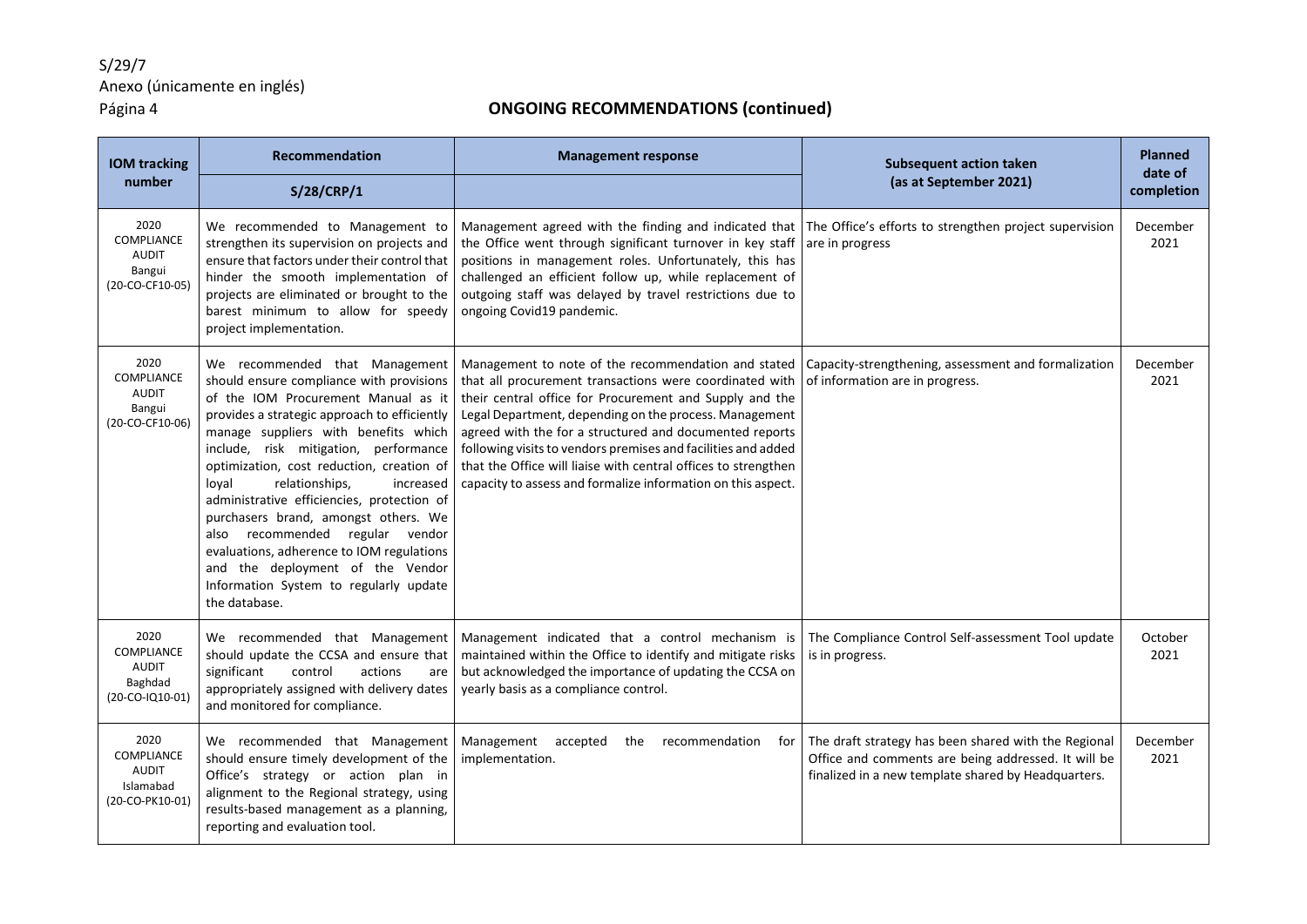| <b>IOM tracking</b>                                             | Recommendation                                                                                                                                                                                                        | <b>Management response</b>                                                                                                                                                                                                                                                                                                                                                                                                                                                                     | <b>Subsequent action taken</b>                                                                                                                                                                                                                                                                                                                                                                                                                                                                                                                                                                                                                                                                                                                                                                                                                                                                                                                                                                                                                                           | <b>Planned</b><br>date of |
|-----------------------------------------------------------------|-----------------------------------------------------------------------------------------------------------------------------------------------------------------------------------------------------------------------|------------------------------------------------------------------------------------------------------------------------------------------------------------------------------------------------------------------------------------------------------------------------------------------------------------------------------------------------------------------------------------------------------------------------------------------------------------------------------------------------|--------------------------------------------------------------------------------------------------------------------------------------------------------------------------------------------------------------------------------------------------------------------------------------------------------------------------------------------------------------------------------------------------------------------------------------------------------------------------------------------------------------------------------------------------------------------------------------------------------------------------------------------------------------------------------------------------------------------------------------------------------------------------------------------------------------------------------------------------------------------------------------------------------------------------------------------------------------------------------------------------------------------------------------------------------------------------|---------------------------|
| number                                                          | S/28/CRP/1                                                                                                                                                                                                            |                                                                                                                                                                                                                                                                                                                                                                                                                                                                                                | (as at September 2021)                                                                                                                                                                                                                                                                                                                                                                                                                                                                                                                                                                                                                                                                                                                                                                                                                                                                                                                                                                                                                                                   | completion                |
| 2020<br>COMPLIANCE<br><b>AUDIT</b><br>Juba<br>(20-CO-SS10-01)   | should re-strategize and harness the<br>expertise of the project managers to come<br>up with projects that can secure funding to<br>enhance sustainability of the Country<br>Office in the contest of projectization. | We recommended that Management   Management indicated that despite the relatively fewer<br>Development Projects, there are enough Humanitarian<br>Projects to ensure the sustainability of the Office.                                                                                                                                                                                                                                                                                         | IOM South Sudan has reviewed its existing structure<br>to better reflect the operational and political<br>landscape of South Sudan and at the same time to<br>facilitate coordination and collaboration among<br>different programmatic pillars. The key objectives of<br>the proposed structural modifications are as follows:<br>(1) to maintain the office's operational excellence; (2)<br>to improve multisectoral programming and internal<br>collaboration; (3) to improve the emergence and flow<br>of new ideas/innovation and strengthen the office's<br>position as a thought leader in key areas of IOM work;<br>(4) to further strengthen the evidence-based nature of<br>the office's programming and ensure that all its work<br>is underpinned by a solid conflict/risk analysis; and (5)<br>to improve the flow of information within the office.<br>The objectives are intended directly to increase the<br>office's funding and footprint in South Sudan, and to<br>expand its work in areas outside its core business of<br>humanitarian assistance. | December<br>2021          |
| 2020<br>COMPLIANCE<br><b>AUDIT</b><br>Niamey<br>(20-CO-NE10-01) | We recommended that Management<br>should expedite action in filling the<br>available vacancies for efficient execution<br>of projects.                                                                                | Management stated that recruitment process is at different<br>stages and hope to get the qualified personnel to fill the<br>declared vacancies. It added that for the G6 and P1<br>positions,<br>records have been sent to Panama<br>Administrative Center Advisory Service for clearance, whilst<br>the Office awaits expecting approval for Grade Transfer of<br>a staff member from Head of Programmes P4 to Senior<br>Community Stabilization Coordinator P4 position from DG's<br>office. | All remaining recruitment procedures have been<br>finalized and the recruitment process is on track,<br>including thanks to support from the Human<br>Resources Officer at the Regional Office in Dakar. IOM<br>Niger will maximize efforts to get all positions filled on<br>time.                                                                                                                                                                                                                                                                                                                                                                                                                                                                                                                                                                                                                                                                                                                                                                                      | December<br>2021          |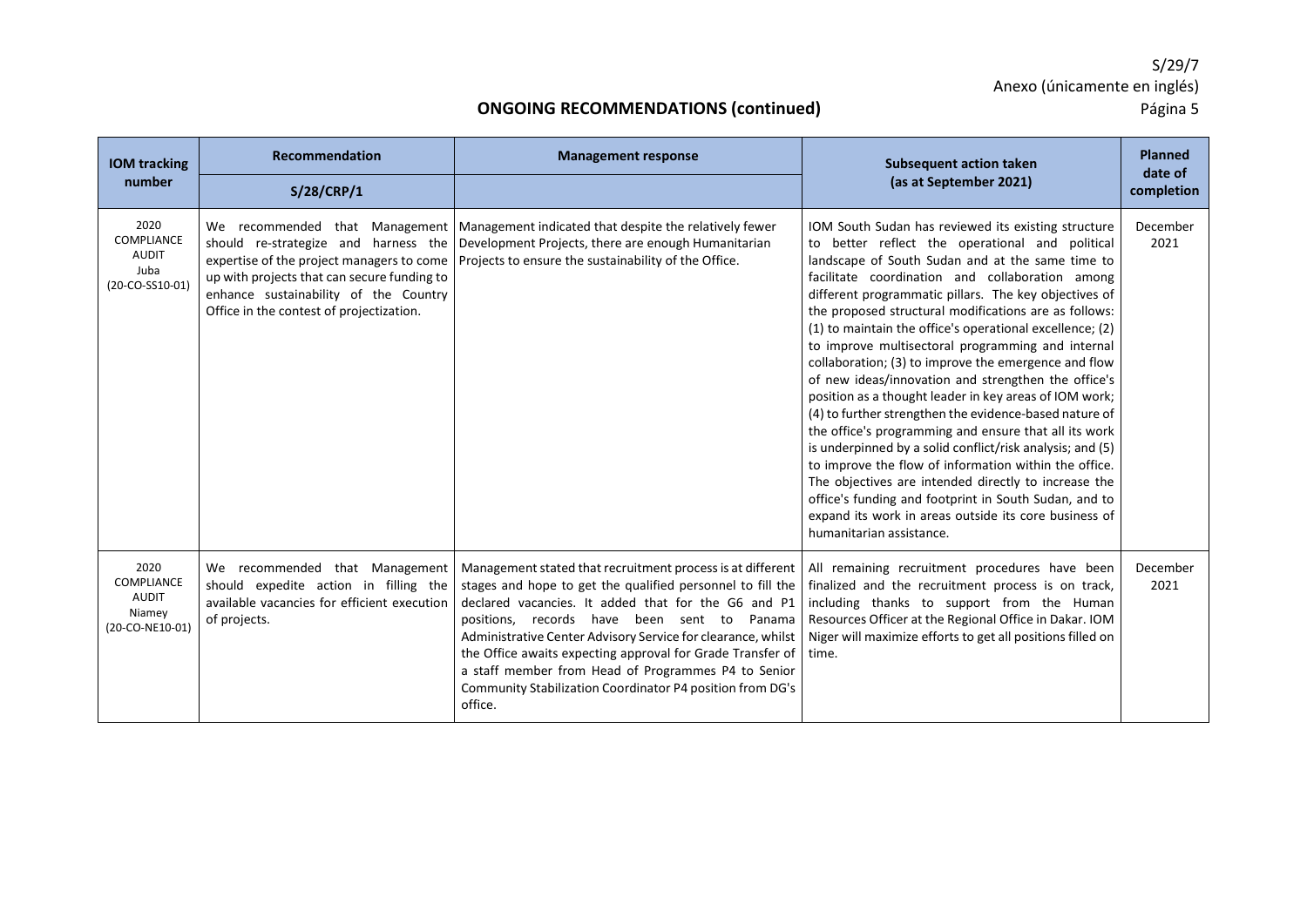| <b>IOM tracking</b><br>number                                          | Recommendation<br>S/28/CRP/1                                                                                                                                                                                                                                            | <b>Management response</b>                                                                                                                                                                                                                                                                                                                                                                                                                                                                                                                                                                             | <b>Subsequent action taken</b><br>(as at September 2021)                                                                                                                                                                                                                                                                                                                                                                                                                                                                                                                                                                                                                                                                                                                                                                                                                                                       | <b>Planned</b><br>date of<br>completion |
|------------------------------------------------------------------------|-------------------------------------------------------------------------------------------------------------------------------------------------------------------------------------------------------------------------------------------------------------------------|--------------------------------------------------------------------------------------------------------------------------------------------------------------------------------------------------------------------------------------------------------------------------------------------------------------------------------------------------------------------------------------------------------------------------------------------------------------------------------------------------------------------------------------------------------------------------------------------------------|----------------------------------------------------------------------------------------------------------------------------------------------------------------------------------------------------------------------------------------------------------------------------------------------------------------------------------------------------------------------------------------------------------------------------------------------------------------------------------------------------------------------------------------------------------------------------------------------------------------------------------------------------------------------------------------------------------------------------------------------------------------------------------------------------------------------------------------------------------------------------------------------------------------|-----------------------------------------|
| 2020<br><b>COMPLIANCE</b><br><b>AUDIT</b><br>Niamey<br>(20-CO-NE10-02) | We recommended that Management of<br>the Office should ensure timely retirement<br>of advances by staff in compliance with the<br>PRISM HR operation procedures.                                                                                                        | Management indicated that advances regarding Education<br>Grant is managed/cleared by MHRO once the staff member<br>submits the final EG claim and generally it takes over one<br>year to clear. Whereas those related to operational<br>advance for activities are still ongoing and partial clearing is<br>being done when documents for verification is submitted<br>for settlement. Management added that the Office is<br>sending reminders to PM/HR colleagues to contact with<br>staff for submission of documents, whilst Medical Advance<br>will be cleared upon clearance from HCPU, Manila. | IOM Niger follows the IOM regulation regarding the<br>timing for settlement of education grant advances,<br>which ensures that any additional receipts arising<br>during the school year are included in the final<br>settlement. Regarding operational advances, IOM<br>Niger is preparing an SOP in coordination with the<br>Regional Office in Dakar to establish internal control at<br>relevant units (Finance, Human Resources, etc.); the<br>SOP will be finalized by 2 December 2021. As the<br>settlement of medical advances is confidential, each<br>staff member's responsibility and controlled by the<br>Health Insurance & Medical Units at the<br>Administrative Centres in Manila and Panama, IOM<br>Niger can only remind staff members about pending<br>medical advances and the need to settle them. IOM<br>Niger will continue providing staff with relevant<br>training and information. | December<br>2021                        |
| 2020<br><b>COMPLIANCE</b><br><b>AUDIT</b><br>Kabul<br>(20-CO-AF10-01)  | We recommended that Management<br>should liaise with the Office of Legal Affairs<br>(LEG) at IOM Headquarters with the view<br>to resolve these challenges to enable IOM<br>Afghanistan enjoy equal rights and<br>privileges as their counterparts in the UN<br>Family. | Management explained that the revised Cooperation<br>Agreement was initiated in July 2019, and the process<br>which is under coordination with the office of Legal<br>Department is at an advanced stage. Management<br>emphasized that the process has taken longer as it is not<br>easy to finalize the magnitude of such agreement<br>considering the current political environment in<br>Afghanistan.                                                                                                                                                                                              | The memorandum of understanding with the<br>Government was not finalized by the target date,<br>because of the change in government. IOM Kabul is<br>currently unable to determine when this will be done,<br>but is of the view that the new government will want<br>to<br>finalize the<br>pending memorandum<br>.of<br>understanding.                                                                                                                                                                                                                                                                                                                                                                                                                                                                                                                                                                        | December<br>2021                        |
| 2020<br>COMPLIANCE<br><b>AUDIT</b><br>Kabul<br>(20-CO-AF10-02)         | We recommended that the CoM should<br>establish an effective risk management<br>system in compliance with IN 213 and<br>ensure systematic identification and<br>documentation of significant risks and put<br>in place the necessary controls to mitigate<br>the risk.  | Management took note of the observation and indicated<br>that the Office through the Senior Resources Management<br>Officer is working on plans to initiate the preparation of a<br>Risk Register under the close guidance of the Chief Risk<br>Officer from HQ Geneva and gave 31 March 2021 as the<br>target completion date.                                                                                                                                                                                                                                                                        | The target date for finalization of the risk register was<br>not met owing to many contributing factors: the<br>impact of the third wave of COVID-19 and the<br>deteriorating security situation in Kabul were both<br>huge impediments. A new target date of 31 March<br>2022 is being worked on with the Chief Risk Officer in<br>Geneva.                                                                                                                                                                                                                                                                                                                                                                                                                                                                                                                                                                    | March<br>2022                           |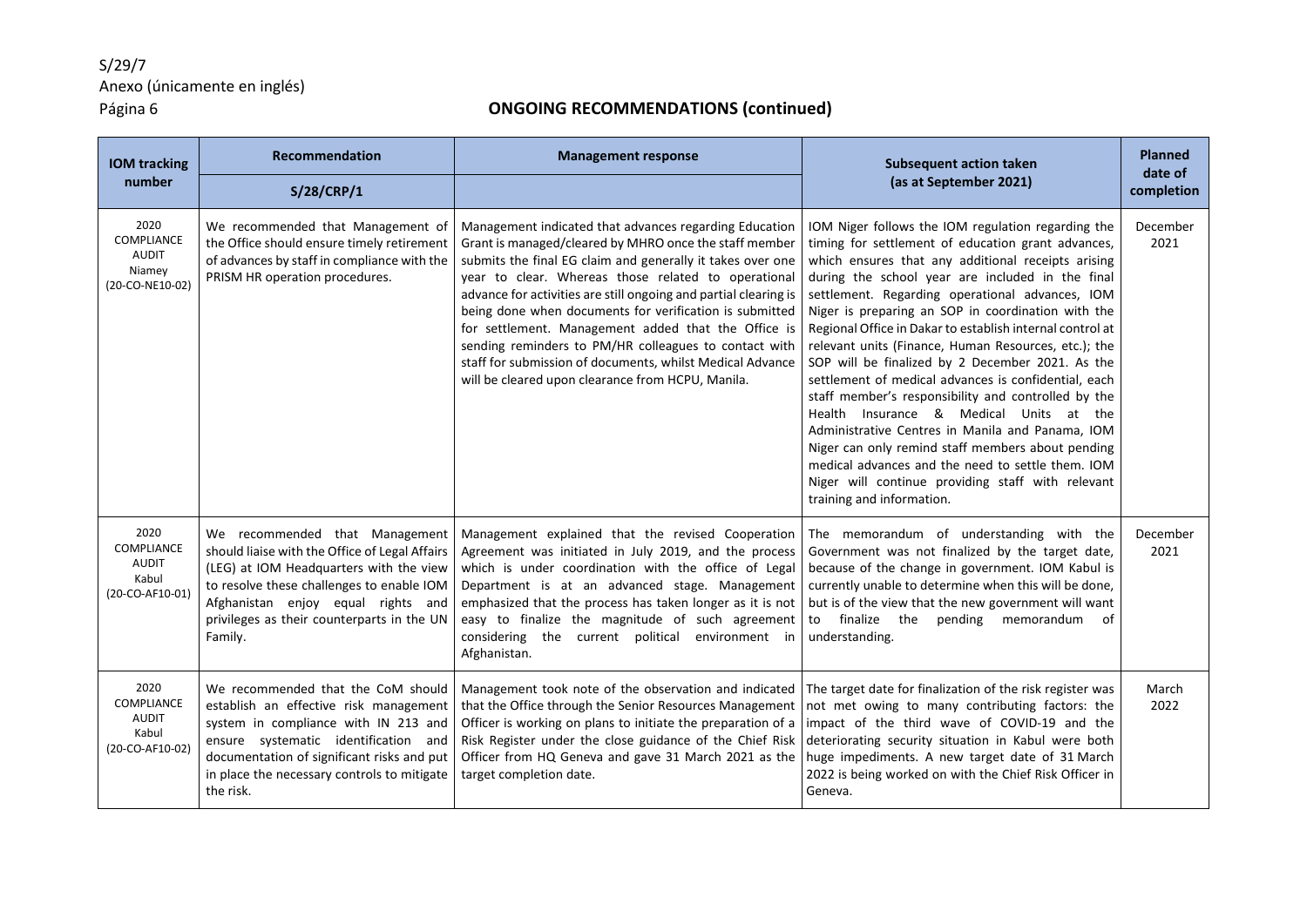| <b>IOM tracking</b><br>number                                             | Recommendation<br>S/28/CRP/1                                                                                                                                                                                                                                                                                                     | <b>Management response</b>                                                                                                                                                                                                                                                                                                                                                                                                                                                                                                                                                           | <b>Subsequent action taken</b><br>(as at September 2021)                                                                                                                                                                                                                                                                                                                                                                                                                           | <b>Planned</b><br>date of<br>completion |
|---------------------------------------------------------------------------|----------------------------------------------------------------------------------------------------------------------------------------------------------------------------------------------------------------------------------------------------------------------------------------------------------------------------------|--------------------------------------------------------------------------------------------------------------------------------------------------------------------------------------------------------------------------------------------------------------------------------------------------------------------------------------------------------------------------------------------------------------------------------------------------------------------------------------------------------------------------------------------------------------------------------------|------------------------------------------------------------------------------------------------------------------------------------------------------------------------------------------------------------------------------------------------------------------------------------------------------------------------------------------------------------------------------------------------------------------------------------------------------------------------------------|-----------------------------------------|
| 2020<br>COMPLIANCE<br><b>AUDIT</b><br>Kabul<br>(20-CO-AF10-03)            | We recommended that the Office should<br>liaise with Manila and Headquarter to<br>assist in addressing the training needs of<br>staff of the Office.                                                                                                                                                                             | Agreeing with the observation, Management added that This is an ongoing process. The office constantly<br>the Office opted for online training webinars in<br>coordination with PAC, MAC & HQ, as sending IOM<br>Afghanistan staff to trainings outside the Office comes with<br>huge costs and visa implications. Management indicated<br>that a limited number of staff have benefitted and the<br>modality has been effective as it is done in the offices progress in most of 2021 because the office has<br>during working hours, where stability of Internet is<br>guaranteed. | encourages staff to participate in the online training<br>courses offered by the Staff Development and<br>Learning Unit. As Internet connectivity is an issue, it<br>was suggested that staff attend training classes during<br>office hours. It is unlikely that there will be much<br>reduced its staff presence by almost 50 per cent since<br>March, owing to the growing number of COVID-19<br>cases and other pressing issues related to the unstable<br>security situation. | March<br>2022                           |
| 2019<br><b>CERTIFICATION</b><br>AUDIT<br>Geneva<br>(19-CT-CH10-03         | We urged management to consider the<br>determination of a threshold and a<br>discount rate which would be applicable to<br>guide assigned staff so as to eliminate any<br>discretional interpretation on how the<br>contribution<br>assessed<br>non-current<br>receivable ought to be treated in the<br>Annual Financial Report. | Management agreed with the recommendation and stated The assessment for establishing the appropriate<br>that they would determine a threshold and discount rate<br>for non-current assessed contribution receivables.                                                                                                                                                                                                                                                                                                                                                                | threshold is being conducted in coordination with an<br>IPSAS consultant, with a view to finalizing it in time for<br>incorporation into the next version of the IOM IPSAS<br>manual.                                                                                                                                                                                                                                                                                              | April<br>2022                           |
| 2018<br><b>CERTIFICATION</b><br><b>AUDIT</b><br>Geneva<br>(18-CT-CH10-01) | We urged Management to enhance<br>internal communication among various<br>offices and units and introduce standard<br>operating procedures for deactivating<br>vendors whose actions have been duly<br>investigated and concluded by the<br>Organization to be non-compliant.                                                    | Management agreed with the recommendation and With the end of KPMG's engagement, PSD is finalizing<br>confirms that the currently decentralized process for<br>blocking vendors in PRISM will be reviewed, as part of the team, developing the digital tools needed to<br>planned comprehensive process review of vendor<br>management. This review will inform the development of a<br>comprehensive SOP for blocking vendor and will further<br>clarify the roles and responsibilities of IOM offices and<br>central units within this process.                                    | the vendor management SOP and, with the PRISM<br>implement it and clean up the master data (Search,<br>Create, Edit, Mass-Block, Mass-Update, Performance<br>Management). The mass blocking and update are to be<br>executed separately between the fourth quarter of<br>2021 and February 2022.                                                                                                                                                                                   | February<br>2022                        |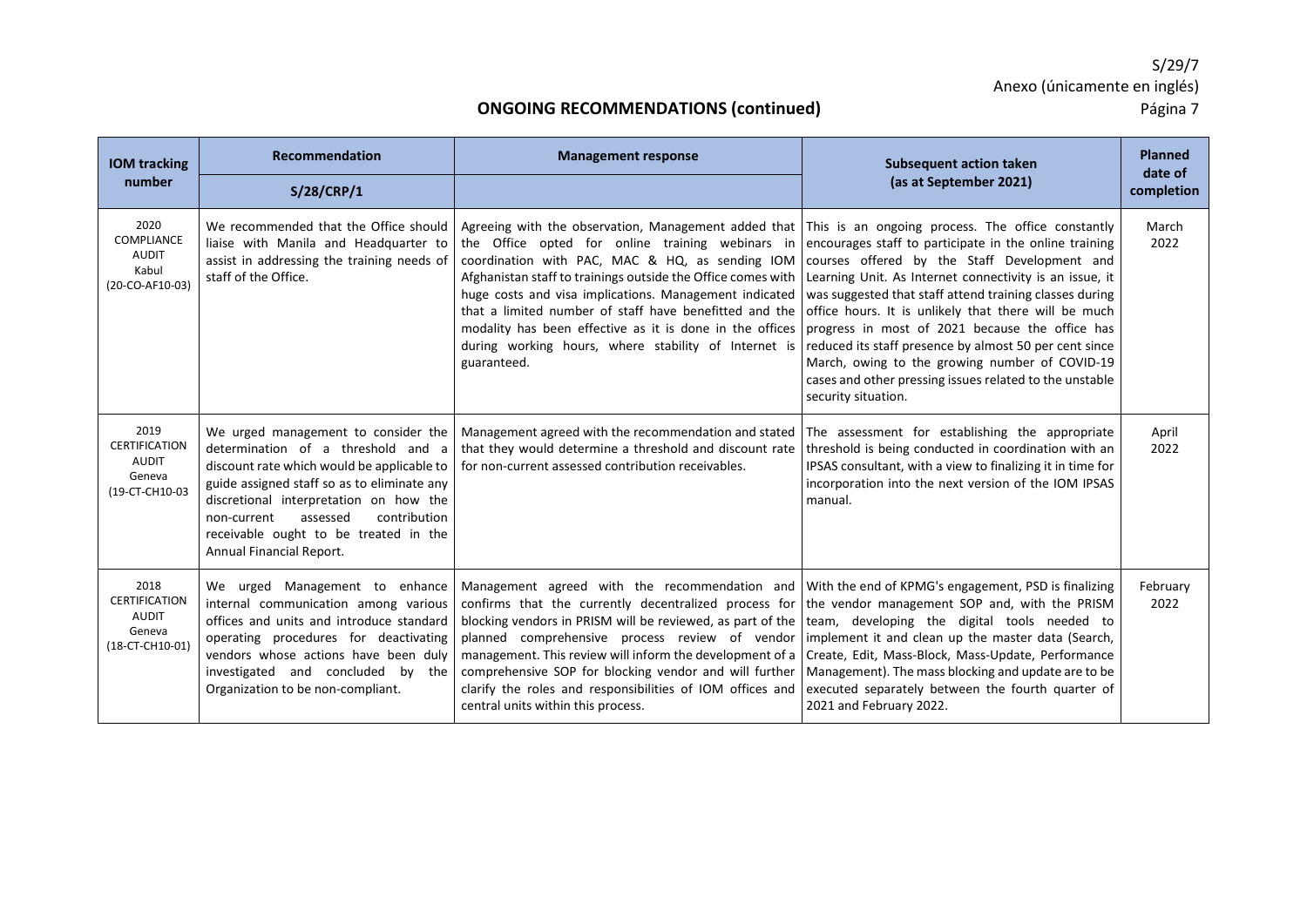| <b>IOM tracking</b>                                                       | <b>Recommendation</b>                                                                                                                                                                                                                                                                                                                                                                                                                                                                                                                                                                                                                                                 | <b>Management response</b>                                                                                                                                                                                    | <b>Subsequent action taken</b>                                                                                                                                                                                                                                                    | <b>Planned</b><br>date of |
|---------------------------------------------------------------------------|-----------------------------------------------------------------------------------------------------------------------------------------------------------------------------------------------------------------------------------------------------------------------------------------------------------------------------------------------------------------------------------------------------------------------------------------------------------------------------------------------------------------------------------------------------------------------------------------------------------------------------------------------------------------------|---------------------------------------------------------------------------------------------------------------------------------------------------------------------------------------------------------------|-----------------------------------------------------------------------------------------------------------------------------------------------------------------------------------------------------------------------------------------------------------------------------------|---------------------------|
| number                                                                    | <b>S/28/CRP/1</b>                                                                                                                                                                                                                                                                                                                                                                                                                                                                                                                                                                                                                                                     |                                                                                                                                                                                                               | (as at September 2021)                                                                                                                                                                                                                                                            | completion                |
| 2018<br><b>CERTIFICATION</b><br><b>AUDIT</b><br>Geneva<br>(18-CT-CH10-02) | We recommended that Management<br>should introduce comprehensive policy<br>coordination and supporting procedures to<br>facilitate coordination among all the<br>shared services with regards to vendor<br>master data management. Furthermore,<br>IOM shall establish control mechanisms<br>systematically reviewing the vendor<br>master data to correct incomplete data<br>fields.<br>particularly in relation to<br>information about vendors' names.<br>contact address and bank accounts. The<br>Organization's Vendor Information Sheet<br>(VIS) should also provide information to<br>vendors about the need to limit the<br>payment methods to reduce risks. | Management agreed with the recommendation and stated<br>that it will assess the options available to automate related<br>control mechanisms both for centrally and for locally<br>maintained vendor accounts. | With the end of KPMG's engagement, PSD is finalizing<br>the vendor management SOP and, with the PRISM<br>team, developing the digital tools needed to<br>implement it and clean up the master data (Search,<br>Create, Edit, Mass-Block, Mass-Update, Performance<br>Management). | February<br>2022          |
| 2018<br><b>CERTIFICATION</b><br><b>AUDIT</b><br>Geneva<br>(18-CT-CH10-05) | We recommended that Management<br>should establish SOP to guide the process<br>for sharing HR data with the relevant<br>offices and conduct an assessment of SAP<br>PRISM with a view to enhancing its<br>reporting capabilities towards this process.<br>All mandatory staff record fields such as<br>entry and end date should<br>be<br>appropriately filled to ensure accurate<br>determination of employee benefits.                                                                                                                                                                                                                                              | Management agreed with the recommendation and stated<br>that it will assess the options available in enhancing PRISM<br>reporting capabilities towards HR data processing.                                    | Steps have been taken to automate data collection for<br>submission to the actuary and an SOP is to be issued<br>upon completion thereof.                                                                                                                                         | April<br>2022             |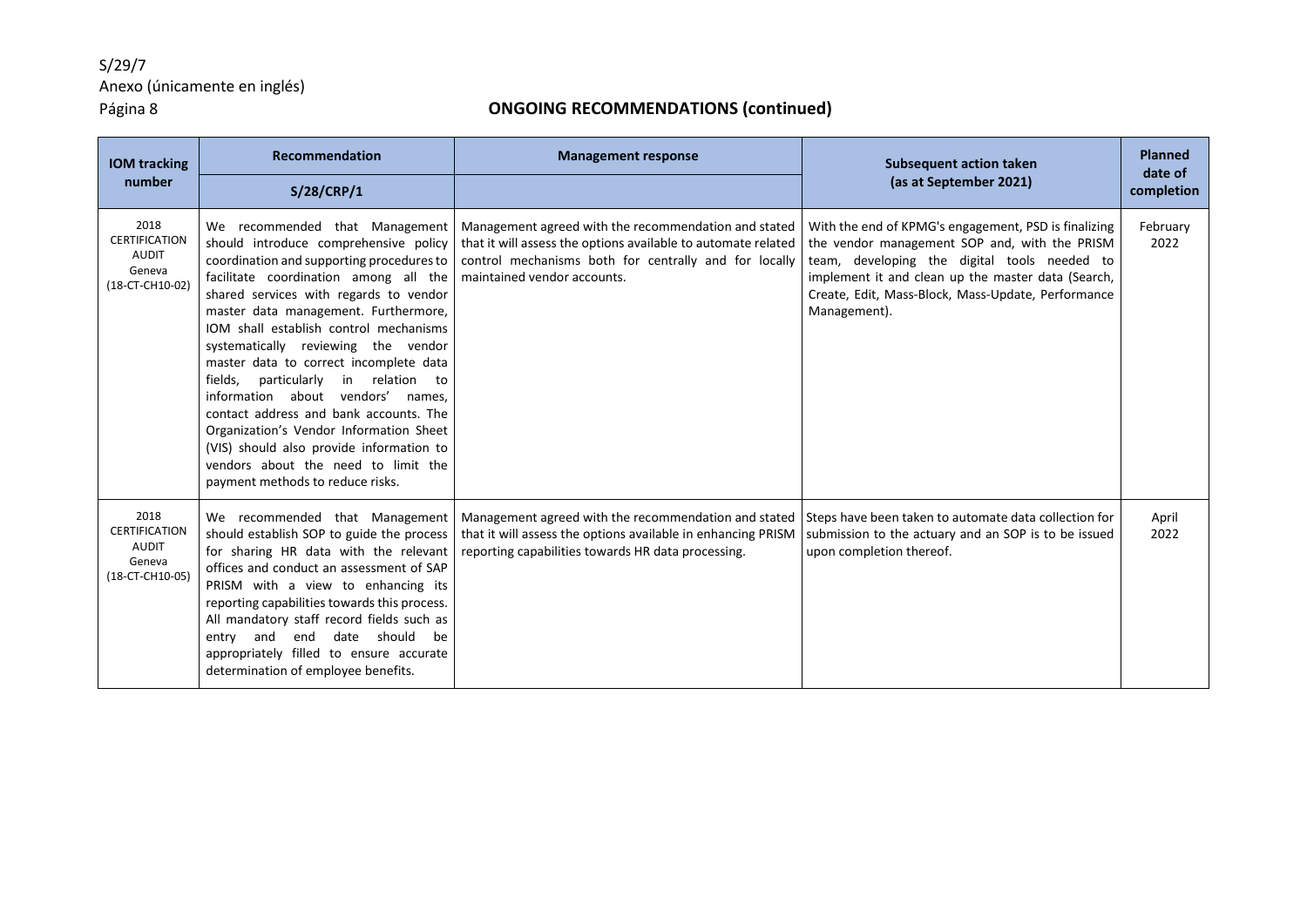| <b>IOM tracking</b>                                                       | Recommendation                                                                                                                                                                                                                                                                                                                                                                                                                                                                                                                                                                                                                                                                                                                                                                                                                                                                    | <b>Management response</b>                                                                                                                                                                                                                                                                                                                                                                                                                                                                                                                                                                                                                                                                                                                                                                                                                                                                                                                                                                                                                                                                                                                                                                                                                                                                                                                                                                                                                                                                                                                                                                                                                                                                                                                                                                                                                                                                                                                                    | <b>Subsequent action taken</b>                                                                                                                                                                                                                                                                                                                                                                                                                                                                                                                                                                                                                                                                                                                                                                                                                                                                                                                                                                                                          | <b>Planned</b><br>date of |
|---------------------------------------------------------------------------|-----------------------------------------------------------------------------------------------------------------------------------------------------------------------------------------------------------------------------------------------------------------------------------------------------------------------------------------------------------------------------------------------------------------------------------------------------------------------------------------------------------------------------------------------------------------------------------------------------------------------------------------------------------------------------------------------------------------------------------------------------------------------------------------------------------------------------------------------------------------------------------|---------------------------------------------------------------------------------------------------------------------------------------------------------------------------------------------------------------------------------------------------------------------------------------------------------------------------------------------------------------------------------------------------------------------------------------------------------------------------------------------------------------------------------------------------------------------------------------------------------------------------------------------------------------------------------------------------------------------------------------------------------------------------------------------------------------------------------------------------------------------------------------------------------------------------------------------------------------------------------------------------------------------------------------------------------------------------------------------------------------------------------------------------------------------------------------------------------------------------------------------------------------------------------------------------------------------------------------------------------------------------------------------------------------------------------------------------------------------------------------------------------------------------------------------------------------------------------------------------------------------------------------------------------------------------------------------------------------------------------------------------------------------------------------------------------------------------------------------------------------------------------------------------------------------------------------------------------------|-----------------------------------------------------------------------------------------------------------------------------------------------------------------------------------------------------------------------------------------------------------------------------------------------------------------------------------------------------------------------------------------------------------------------------------------------------------------------------------------------------------------------------------------------------------------------------------------------------------------------------------------------------------------------------------------------------------------------------------------------------------------------------------------------------------------------------------------------------------------------------------------------------------------------------------------------------------------------------------------------------------------------------------------|---------------------------|
| number                                                                    | S/28/CRP/1                                                                                                                                                                                                                                                                                                                                                                                                                                                                                                                                                                                                                                                                                                                                                                                                                                                                        |                                                                                                                                                                                                                                                                                                                                                                                                                                                                                                                                                                                                                                                                                                                                                                                                                                                                                                                                                                                                                                                                                                                                                                                                                                                                                                                                                                                                                                                                                                                                                                                                                                                                                                                                                                                                                                                                                                                                                               | (as at September 2021)                                                                                                                                                                                                                                                                                                                                                                                                                                                                                                                                                                                                                                                                                                                                                                                                                                                                                                                                                                                                                  | completion                |
| 2018<br><b>CERTIFICATION</b><br><b>AUDIT</b><br>Geneva<br>(18-CT-CH10-06) | We urged Management to take the<br>necessary steps to ensure timely<br>recruitment of the Project Director and<br>include as part of their terms of<br>engagement clear timelines in liaising with<br>the necessary stakeholders and act on the<br>actions outlined in the Council's resolution.<br>Management should also ensure the<br>timely development of the prototype<br>design for the new building and assess the<br>impact to the other occupants of the<br>adjoining building sharing the same<br>perimeter with IOM. Furthermore, we<br>would continue to provide independent<br>assessment as part of our annual audit<br>assurance of the Organization's operations<br>to augment oversight activities on the<br>implementation of the Project to enable<br>the Organization take proactive measures<br>to mitigate any potential operational or<br>financial risk. | Management stated that IOM has not engaged with other<br>institutions in the annex building regarding the Project, and<br>further stated that although the two buildings share<br>common services for heating and garage, the owners of the<br>properties manage them independently. The Swiss Building<br>Foundation for International Organizations (FIPOI) provides<br>general oversight for both buildings so is responsible for<br>any overarching issues that impact the owners of the<br>buildings. FIPOI is also formally the designated focal point<br>of the Government of Switzerland for the new IOM building<br>project. Consequently, any issues relating to the new<br>building which will impact IOM neighbours will be managed<br>by them. The construction of the new building will not have<br>any direct impact on the adjoining building. The IOM<br>Administration will nonetheless take proactive steps to<br>inform the neighbours on development as appropriate.<br>IOM is currently in the process of procuring a consultancy<br>to start preparatory work that will be used to undertake the<br>initial assessment and establish the pre-requisite for the<br>project in order to define the exact cost of the Project. This<br>initial work by the Consultant will be continued by the<br>Project Director for whom the recruitment will take a<br>longer time. The Director General has already established a<br>Steering Committee which provides oversight to the whole<br>process and the Administration commits to ensure that<br>adequate planning, consultation and active engagement<br>with Member States, stakeholders and stringent<br>procurement and internal controls measures will be strictly<br>adhered to. The Administration will continue to rely on the<br>independent assessments of the External Auditors<br>throughout the life of the project from the initial<br>conceptualization phase to completion. | All action points mentioned in the previous update are<br>still ongoing. Following the work of the specialist<br>organizing the SIA 142 architecture competition in<br>coordination with the host State, local authorities,<br>IOM stakeholders and the Swiss Society of Engineers<br>and Architects (SIA), the competition documents<br>should be ready by the end of 2021 for submission to<br>the Director General and validation. The procurement<br>documents are coordinated with PSD, the Accounting<br>and Financial Reporting Division and the Office of<br>Legal Affairs, as is the draft contract to be signed with<br>the architect who wins the competition, which will be<br>launched in 2022. In the meantime, discussions are<br>being held on the future construction and<br>refurbishment of common areas and shared<br>equipment with FIPOI and other stakeholders present<br>in the adjoining buildings. Discussions with host State<br>representatives on the land lease agreement are<br>expected to resume soon. | To be<br>determined       |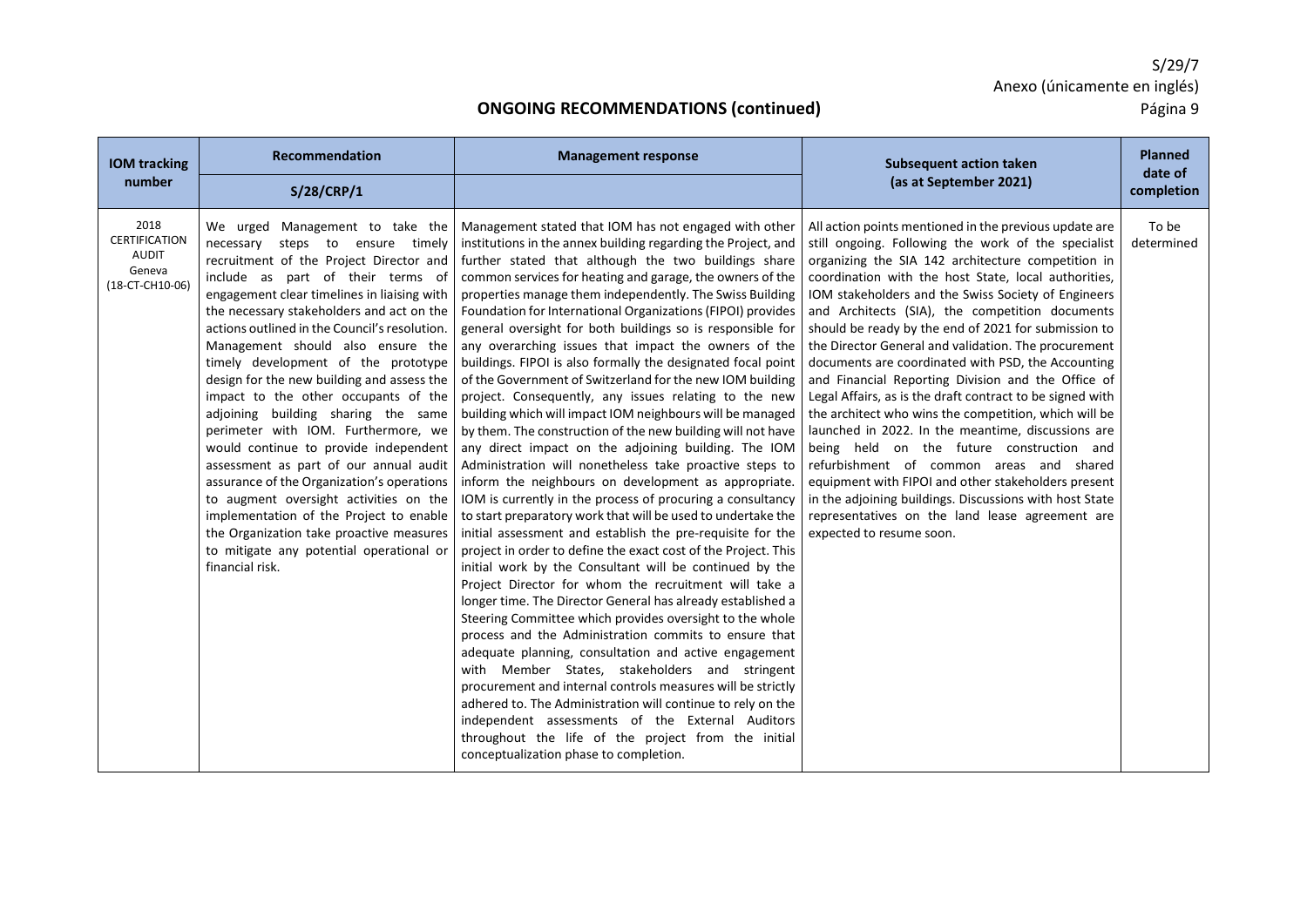| <b>IOM tracking</b><br>number                                      | Recommendation<br>S/28/CRP/1                                                                                                                                                                                                                                                                                                                                                                                                                                                                           | <b>Management response</b>                                                                                                                                                                                                                                                                                                                                                                                                                                                                                                                                                                        | <b>Subsequent action taken</b><br>(as at September 2021)                                                                                                                                                                                                                                                                                                                                                                                                                                                                                                                                                                  | <b>Planned</b><br>date of<br>completion |
|--------------------------------------------------------------------|--------------------------------------------------------------------------------------------------------------------------------------------------------------------------------------------------------------------------------------------------------------------------------------------------------------------------------------------------------------------------------------------------------------------------------------------------------------------------------------------------------|---------------------------------------------------------------------------------------------------------------------------------------------------------------------------------------------------------------------------------------------------------------------------------------------------------------------------------------------------------------------------------------------------------------------------------------------------------------------------------------------------------------------------------------------------------------------------------------------------|---------------------------------------------------------------------------------------------------------------------------------------------------------------------------------------------------------------------------------------------------------------------------------------------------------------------------------------------------------------------------------------------------------------------------------------------------------------------------------------------------------------------------------------------------------------------------------------------------------------------------|-----------------------------------------|
| 2018<br><b>CERTIFICATION</b><br>AUDIT<br>Geneva<br>(18-CT-CH10-08) | We urged Management to strengthen the<br>ICT governance process, especially, in<br>terms of management of business owners'<br>initiatives on ICT solutions, using an<br>enterprise-wide approach in achieving<br>value across the Organization.                                                                                                                                                                                                                                                        | Management agreed with the recommendation and stated<br>that they will provide an action plan by towards end 2019.                                                                                                                                                                                                                                                                                                                                                                                                                                                                                | The new Deputy Director General for Management<br>and Reform joined IOM in September 2021.<br>Finalization of ICT governance will be one of the key<br>priorities to be completed by June 2022.                                                                                                                                                                                                                                                                                                                                                                                                                           | June<br>2022                            |
| 2018<br>PERFORMANCE<br><b>AUDIT</b><br>Geneva<br>(18-PE-CH10-01)   | To improve upon procurement planning,<br>we recommended that IOM should ensure<br>that: issues of procurement plan should be<br>assessed and addressed at project<br>development stage; PSD should strengthen<br>its oversight functions; staffing position at<br>GPSU and PSD should be improved; IOM<br>should restructure PSD and widen its scope<br>to serve as a specialized unit in supply<br>chain and value management.                                                                        | Management accepted the recommendation and indicated<br>that additional guidance on procurement planning will be<br>provided within the upcoming revisions of the Procurement<br>Manual (IN168) and Project Handbook (IN/250). PSD will<br>continue issuing Procurement and Supply Chain alerts to<br>facilitate information sharing and enhance oversight and<br>compliance to standards and procedures. In collaboration<br>with HRM/Staff Learning and Development, PSD will<br>develop training modules for the end-to-end procurement<br>value chain that will be accessible and certifiable | Procurement planning is recognized as a key area in<br>supply chain management, with interventions to be<br>implemented as part of the Business Transformation<br>initiative. In the meantime, proposed future processes<br>are being drafted and coordinated by the initiative's<br>Procurement Officer, and evaluations are being<br>conducted on how planning can be integrated into<br>PRIMA.                                                                                                                                                                                                                         | December<br>2024                        |
| 2018<br>PERFORMANCE<br>AUDIT<br>Geneva<br>(18-PE-CH10-03)          | therefore<br>We<br>recommended<br>that<br>Management should: establish a review<br>committee to<br>ensure that<br>vendor<br>information is reviewed and<br>updated<br>constantly; assess institutional supply<br>solution<br>enabling<br>chain<br>system<br>automatization of transactions; and the<br>functionalities<br>of PRISM should be<br>include modules<br>with<br>expanded<br>to<br>sufficient<br>functions<br>the<br>for<br>entire<br>chain<br>procurement<br>supply<br>value<br>management. | Management accepted the finding and indicated that the<br>vendor management process will be reviewed to inform the<br>development of comprehensive guidelines. An assessment<br>of institutional supply chain system solution enabling<br>automatization of transactions and using direct interface<br>with PRISM will be part of the broader Procurement and<br>Supply Chain Management reforms.                                                                                                                                                                                                 | The following system enhancements have been<br>released to digitize and streamline procurement<br>processes: upgrade of purchase order contracts<br>so as to produce appropriate service agreements<br>and internal purchase order templates; full<br>implementation of the purchase requisitions app.<br>The team is working on vendor management systems<br>(creation, search, editing, blocking and performance<br>tools, new architecture, SOP and clean-up), e-filing<br>upgrades and review compliance. It will proceed with<br>enabling better receiving functionalities and long-<br>term agreements for offices. | March<br>2022                           |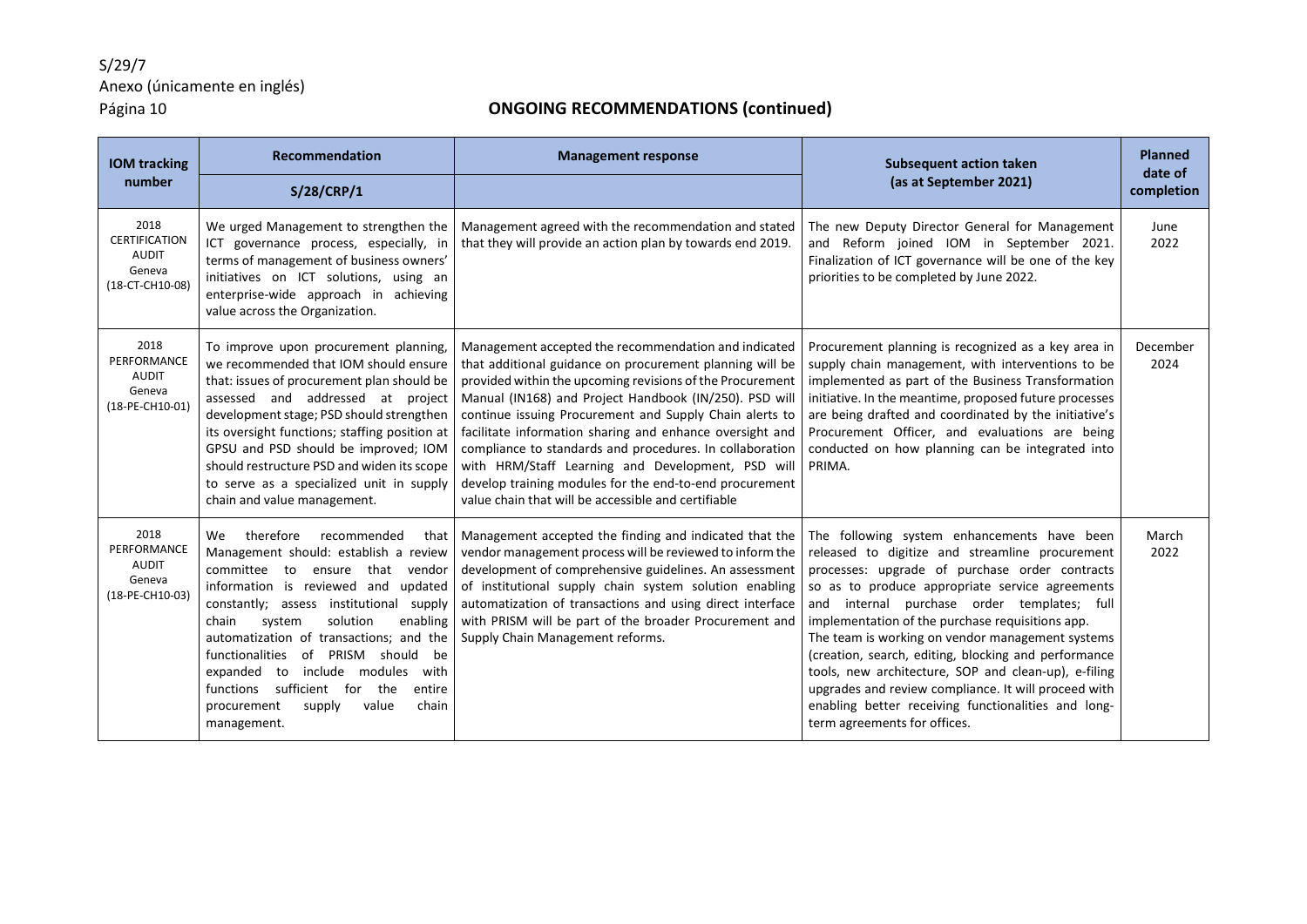| <b>IOM tracking</b><br>number                                    | Recommendation                                                                                                                                                                                                                                                                                                                                                                                                                   | <b>Management response</b>                                                                                                                                                                                                                                                                                                        | <b>Subsequent action taken</b><br>(as at September 2021)                                                                                                                                                                                                                                                                                                                                                                                                                                                                                                                                                                                                                                                                                                                                                                                                                                                                                                                                                                 | <b>Planned</b><br>date of    |
|------------------------------------------------------------------|----------------------------------------------------------------------------------------------------------------------------------------------------------------------------------------------------------------------------------------------------------------------------------------------------------------------------------------------------------------------------------------------------------------------------------|-----------------------------------------------------------------------------------------------------------------------------------------------------------------------------------------------------------------------------------------------------------------------------------------------------------------------------------|--------------------------------------------------------------------------------------------------------------------------------------------------------------------------------------------------------------------------------------------------------------------------------------------------------------------------------------------------------------------------------------------------------------------------------------------------------------------------------------------------------------------------------------------------------------------------------------------------------------------------------------------------------------------------------------------------------------------------------------------------------------------------------------------------------------------------------------------------------------------------------------------------------------------------------------------------------------------------------------------------------------------------|------------------------------|
| 2018<br>PERFORMANCE<br><b>AUDIT</b><br>Geneva<br>(18-PE-CH10-04) | S/28/CRP/1<br>To improve upon its procurement options,<br>we recommended that Management<br>should review the Procurement Manual to<br>align with United Nations standard<br>procurement policy structure and ensure<br>compliance in all offices. Again, mandatory<br>institutional procurement training should<br>be conducted for all procurement and non-<br>procurement staff to ensure that human<br>errors are minimized. | Management accepted the finding and indicated that the<br>revision of the Procurement Manual and compliance with<br>the manual will be monitored by strengthened oversight.<br>Mandatory procurement training will be prioritized as part<br>of the implementation of the revised manual through a<br>change management strategy. | With the new Director on board, PSD has resumed<br>internal discussion of version 3 of the Procurement<br>Manual. The draft manual will be aligned with United<br>Nations procedures, as needed, while prioritizing<br>applicability to IOM-specific context and operations.                                                                                                                                                                                                                                                                                                                                                                                                                                                                                                                                                                                                                                                                                                                                             | completion<br>August<br>2022 |
| 2018<br>PERFORMANCE<br>AUDIT<br>Geneva<br>(18-PE-CH10-05)        | therefore<br>recommended<br>We<br>that<br>Management<br>should<br>implement<br>of procurement and<br>authorization<br>payment process-flows in PRISM using<br>technology to leverage human time for<br>efficiency of processing payments. Also,<br>clear guidelines for specification and TORs<br>with the new Procurement Manual.                                                                                               | Management accepted the finding and indicated that the<br>automation of authorization of procurement and payment<br>process-flows will be assessed and implemented as part of<br>broader Procurement and Supply Chain Management<br>reforms. Enhanced guidelines for specification and TORs<br>will be provided.                  | Workflows and approvals are included in all the digital<br>tools being developed, which should be aligned with<br>the delegation of authority for every office. A<br>repository of signed delegations of authority is<br>available to store and validate the workflow set-up.<br>Checklist, approval, rejection and conversation<br>functionalities are built into the purchase requisition<br>app (Fiori), while both the app and purchase order<br>tools come with e-filing capabilities to enable a more<br>efficient and paperless review and approval process.<br>These capabilities were released with guides, to<br>ensure timely and proper usage by relevant staff.<br>Future tools, like the ones for the vendor management<br>system and receiving, will also include such<br>capabilities. Another key point:<br>an ongoing<br>institutional review that is part of the Business<br>Transformation/IGF initiative aims to further<br>streamline existing layers of approval for delegations<br>of authority. | January<br>2022              |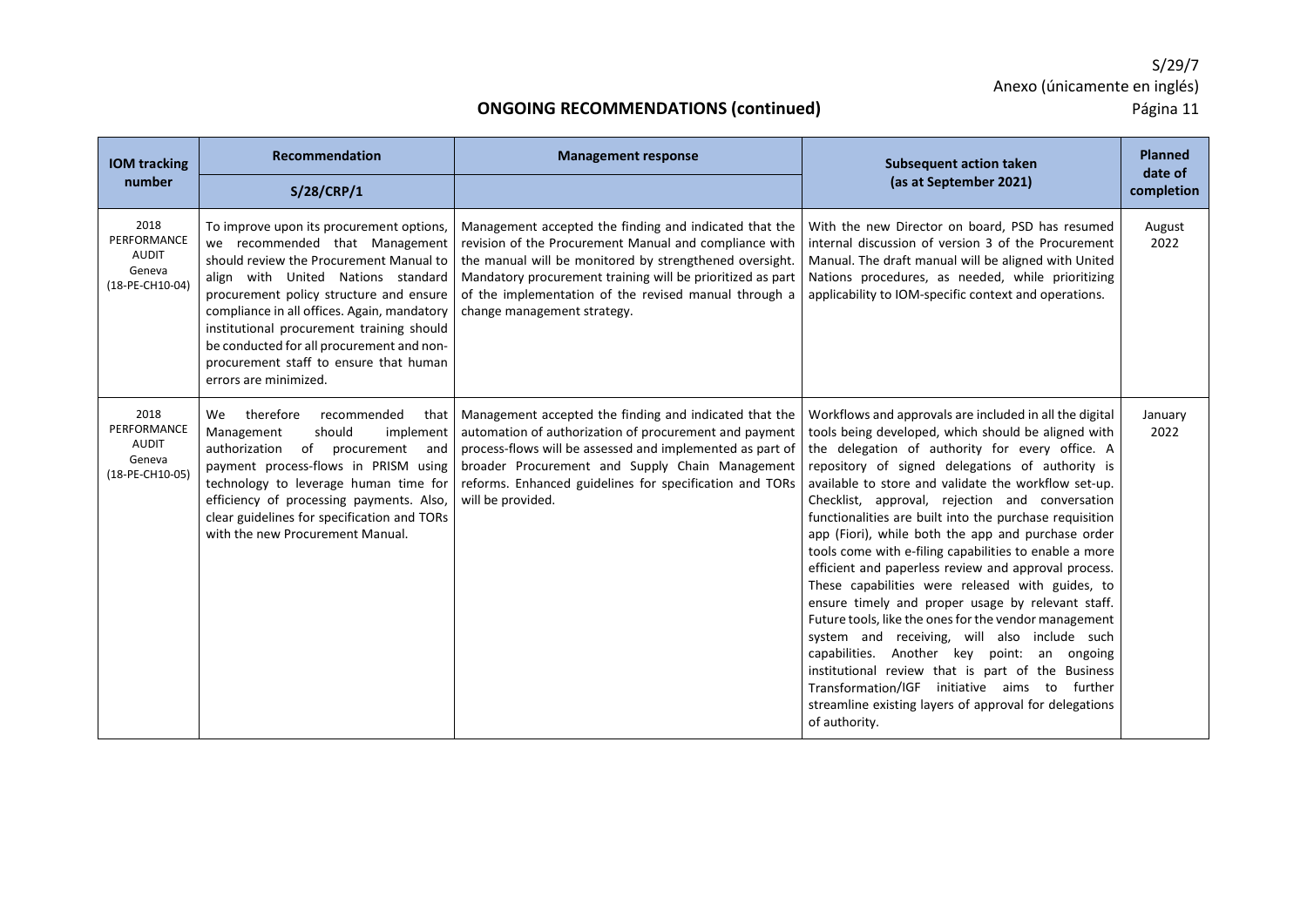| <b>IOM tracking</b>                                                       | Recommendation                                                                                                                                                                                                                                                                                                                                                      | <b>Management response</b>                                                                                                                                                                                                                                                                                                                                                                                                                                                                                                                                                         | <b>Subsequent action taken</b>                                                                                                                                                                                                                                                                                                                                                                                                                                                                                                                                                                                                                                                                                                                                                                                                                                                                                                                                                                                                                                                                                                                                                                                                                                                                                                                                                                                                                             | <b>Planned</b><br>date of |
|---------------------------------------------------------------------------|---------------------------------------------------------------------------------------------------------------------------------------------------------------------------------------------------------------------------------------------------------------------------------------------------------------------------------------------------------------------|------------------------------------------------------------------------------------------------------------------------------------------------------------------------------------------------------------------------------------------------------------------------------------------------------------------------------------------------------------------------------------------------------------------------------------------------------------------------------------------------------------------------------------------------------------------------------------|------------------------------------------------------------------------------------------------------------------------------------------------------------------------------------------------------------------------------------------------------------------------------------------------------------------------------------------------------------------------------------------------------------------------------------------------------------------------------------------------------------------------------------------------------------------------------------------------------------------------------------------------------------------------------------------------------------------------------------------------------------------------------------------------------------------------------------------------------------------------------------------------------------------------------------------------------------------------------------------------------------------------------------------------------------------------------------------------------------------------------------------------------------------------------------------------------------------------------------------------------------------------------------------------------------------------------------------------------------------------------------------------------------------------------------------------------------|---------------------------|
| number                                                                    | S/28/CRP/1                                                                                                                                                                                                                                                                                                                                                          |                                                                                                                                                                                                                                                                                                                                                                                                                                                                                                                                                                                    | (as at September 2021)                                                                                                                                                                                                                                                                                                                                                                                                                                                                                                                                                                                                                                                                                                                                                                                                                                                                                                                                                                                                                                                                                                                                                                                                                                                                                                                                                                                                                                     | completion                |
| 2017<br><b>CERTIFICATION</b><br><b>AUDIT</b><br>Geneva<br>(17-CT-CH10-02) | We recommended that Management<br>comprehensive<br>should<br>develop<br>$\mathsf{a}$<br>anti-fraud manual that responds to its<br>operational<br>and<br>administrative<br>environment, taking advantage of lessons<br>learned and best practices developed in<br>the course of preventing, detecting,<br>investigating and sanctioning fraud that<br>have occurred. | The Office of the Inspector General agreed with the finding<br>and recommendation to update and consolidate the<br>existing fragmented instructions into a comprehensive<br>manual that addresses the full spectrum of fraud<br>prevention and control strategies. It added that the Internal<br>Audit function has produced a draft manual that will<br>address most of the prevention, detection and monitoring<br>strategies and that a manual for investigation that will<br>outline various elements addressing protocols related to<br>fraud response will also be produced. | IOM continues to implement IGF components. The<br>Office of the Inspector General reprioritized action<br>under points 1 and 2 per the July 2020 update owing<br>to the ongoing pandemic and its implications, as<br>follows:<br>(i) Internal Audit submitted a COVID-19 action<br>response to IOM senior management focusing on<br>remote auditing protocols (also in line with United<br>Nations community audit services). The review of the<br>Internal Audit strategy and structures remains a<br>priority and is anticipated to be addressed by year end,<br>also considering the gradual easing of the pandemic.<br>Headquarters audit assignments for the coming two to<br>three years will be incorporated into the strategy<br>document. Several Headquarters audits have already<br>been initiated, as part of the 2021 annual audit<br>workplan.<br>(ii) Regarding the forensic data analytics references,<br>and in respect of the Headquarters audits planned for<br>2021, Internal Audit has prioritized the data<br>visualizations to be embedded in one audit<br>assignment, including identifying the characteristics of<br>relevant and reliable data, specifying the audit<br>documentation requirements for data analytics<br>procedures, recognizing the process flow for dealing<br>with notable items, and identifying the uses to which<br>grouping and filtering activities can be put when<br>engaging in audit data analytics. | December<br>2021          |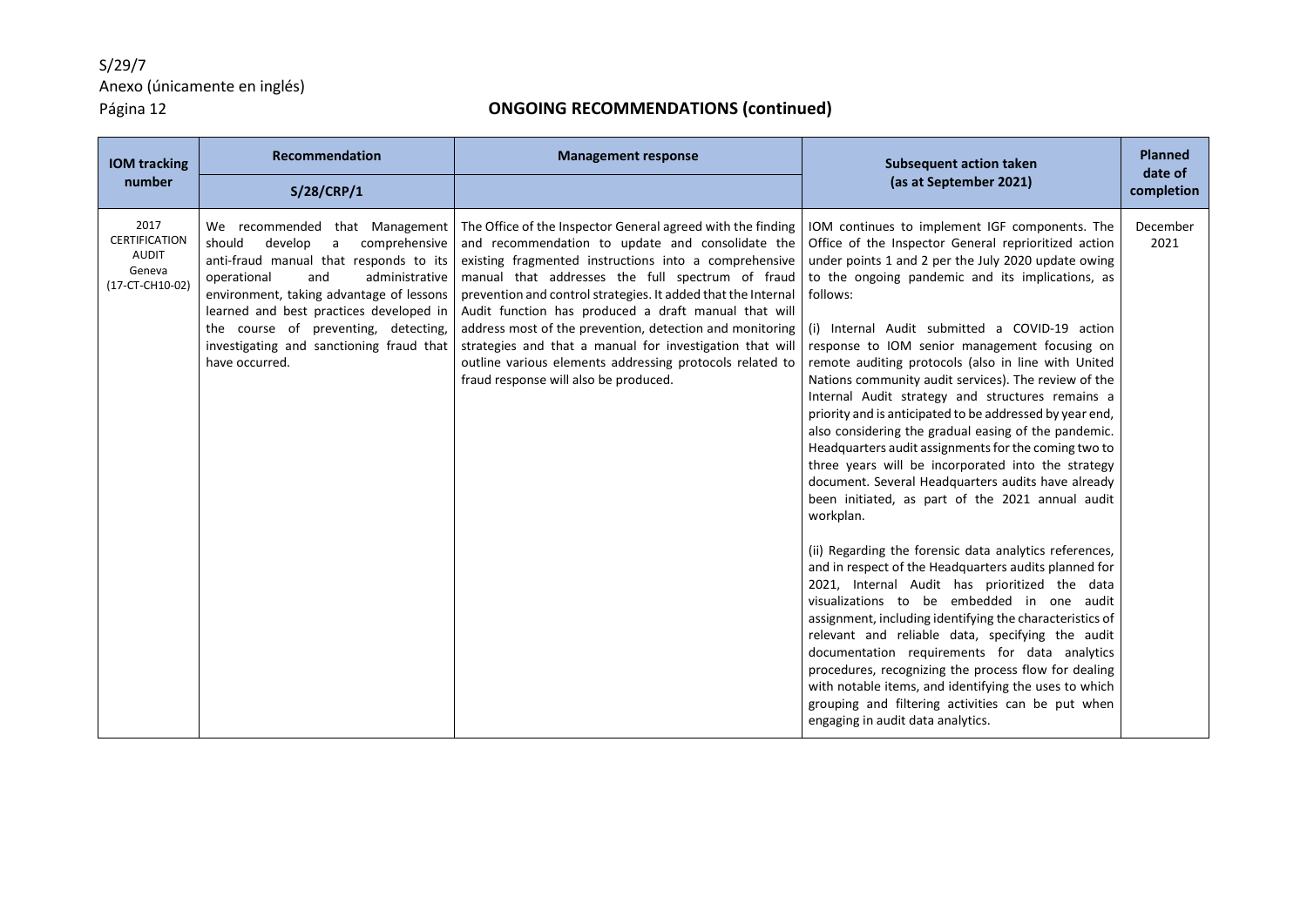| <b>IOM tracking</b>                                                       | Recommendation                                                                                                                                                                                                                                                                                                                                                                              | <b>Management response</b>                                                                                                                                                                                                                                                                                                                                                                                                                                                                                                                                                                                                                                | <b>Subsequent action taken</b>                                                                                                                                                                                                                                                                                                                                                                                                                                                                                                                                                                                                                                                                                                                                                                                                                                                                                                                                                                                                                                         | Planned<br>date of |
|---------------------------------------------------------------------------|---------------------------------------------------------------------------------------------------------------------------------------------------------------------------------------------------------------------------------------------------------------------------------------------------------------------------------------------------------------------------------------------|-----------------------------------------------------------------------------------------------------------------------------------------------------------------------------------------------------------------------------------------------------------------------------------------------------------------------------------------------------------------------------------------------------------------------------------------------------------------------------------------------------------------------------------------------------------------------------------------------------------------------------------------------------------|------------------------------------------------------------------------------------------------------------------------------------------------------------------------------------------------------------------------------------------------------------------------------------------------------------------------------------------------------------------------------------------------------------------------------------------------------------------------------------------------------------------------------------------------------------------------------------------------------------------------------------------------------------------------------------------------------------------------------------------------------------------------------------------------------------------------------------------------------------------------------------------------------------------------------------------------------------------------------------------------------------------------------------------------------------------------|--------------------|
| number                                                                    | <b>S/28/CRP/1</b>                                                                                                                                                                                                                                                                                                                                                                           |                                                                                                                                                                                                                                                                                                                                                                                                                                                                                                                                                                                                                                                           | (as at September 2021)                                                                                                                                                                                                                                                                                                                                                                                                                                                                                                                                                                                                                                                                                                                                                                                                                                                                                                                                                                                                                                                 | completion         |
| 2017<br><b>CERTIFICATION</b><br><b>AUDIT</b><br>Geneva<br>(17-CT-CH10-09) | capital<br>Due<br>outlay<br>to<br>the<br>needed to<br>reengineer/overhaul SAP<br>implementation, we recommended that<br>Management should perform a user<br>assessment survey of the<br>system<br>application and develop a business case or<br>a sustainability plan, including funding<br>requirements, for the consideration of MS<br>before the year 2025.                              | Management agreed with the recommendation and<br>indicated that actions are under way to achieve the target<br>of replacing SAP before 2025. It added that ICT has started<br>the initial discussion at DRM level to prepare for the<br>replacement of SAP and that this will be tabled during 2018<br>IT Advisory Board meeting and will be included in the<br>budget review process.                                                                                                                                                                                                                                                                    | As at 1 September 2021, the review of technical<br>proposals for the new ERP platform was under way<br>and IOM was on track to make a technology selection<br>by the end of 2021, with implementation starting in<br>2022 and expected to be completed by 2024.                                                                                                                                                                                                                                                                                                                                                                                                                                                                                                                                                                                                                                                                                                                                                                                                        | December<br>2024   |
| 2017 INTERIM<br><b>AUDIT</b><br>Manila<br>(17-IN-PH98-05)                 | We recommended that Management<br>should review the chart of accounts to<br>include account definitions that are<br>descriptive and instructive of the actual<br>of<br>IOM.<br>transactions<br>financial<br>should<br>also<br>consider<br>Management<br>embedding a maintenance framework/<br>guideline into standard business processes<br>to ensure relevance of the chart of<br>account. | Management agreed with the recommendation and stated<br>that it is a priority for the Accounting Division. It indicated<br>that preliminary work started in 2017 and will continue as<br>time and resources allow. Management added that the<br>policy on CoA revision and guidance on GL usage to offices,<br>will be addressed as first priority in the CoA review process<br>and will incorporate emerging donor and management<br>financial information needs (e.g. CBI, Implementing Partner<br>transfers and many others) as well as the necessary<br>restructuring of material codes related GLs to better serve<br>the various information needs. | Improvements to the Chart of Accounts (CoA) have<br>been prioritized as a quick win in the Business<br>Transformation initiative. Detailed terms of reference<br>have been prepared and involve an external partner.<br>The quick-win initiative aims to improve the CoA by<br>cleaning up and rationalizing the CoA and related<br>maintenance processes, enhancing the quality of its<br>content and structure, and integrating it with other<br>processes - these are all objectives that are consistent<br>with the audit recommendation. While the initiative is<br>expected to resolve existing pain points and enhance<br>efficiency, automation and effectiveness in financial<br>transaction processing, reporting, compliance,<br>controls, etc., it also aims holistically to deliver a clear<br>path to a future long-term CoA that is synergistically<br>aligned in the context of the overall Enterprise<br>Accounting Structure and Enterprise Organization<br>Structure. Administrative processes to issue a request<br>for proposals are in progress. | April 2022         |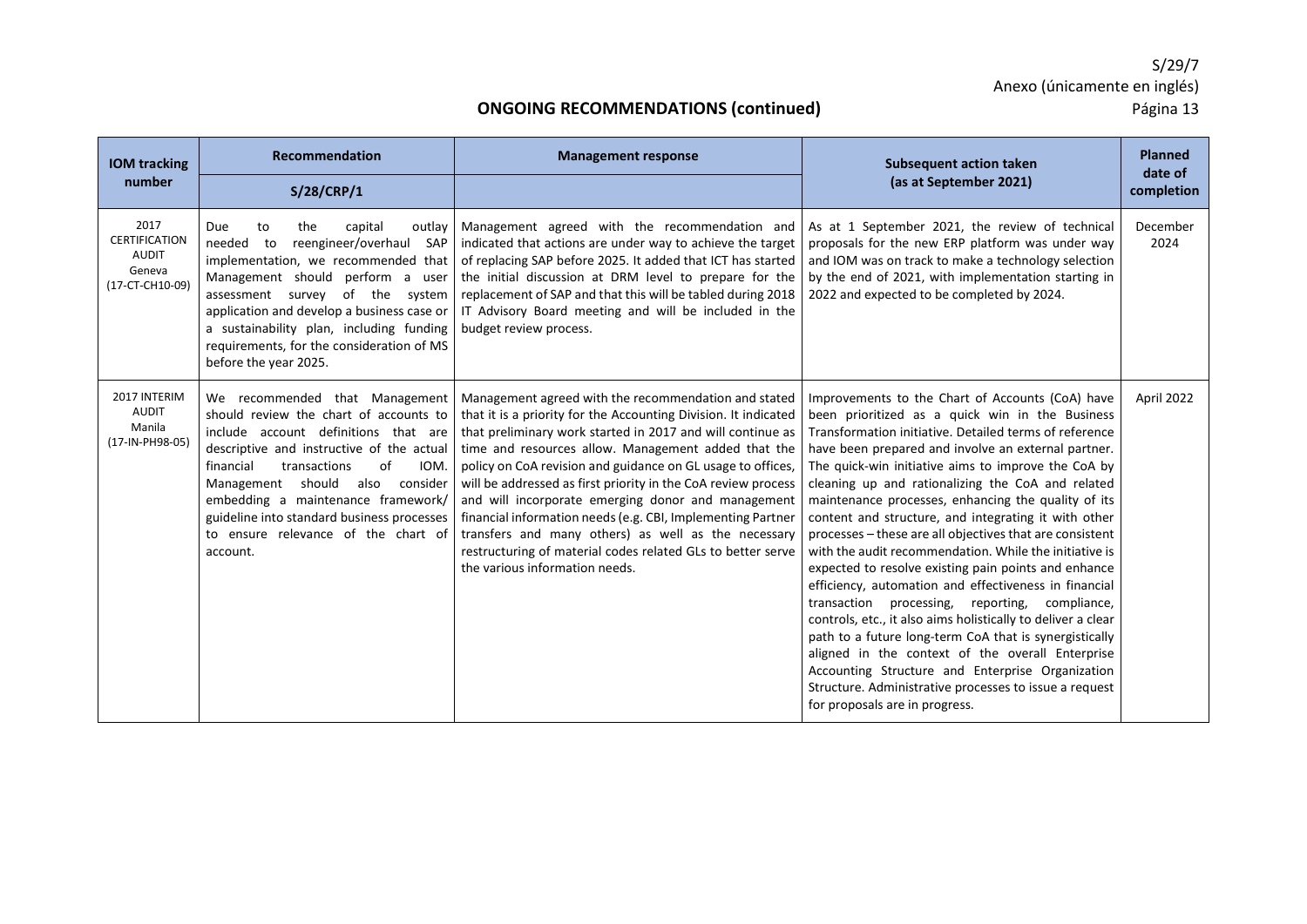| <b>IOM</b> tracking                                                       | Recommendation                                                                                                                                                                                                                                                                                                                                                                                                                                                               | <b>Management response</b>                                                                                                                                                                                                                                                                                                                                                                                                                                                                                  | <b>Subsequent action taken</b>                                                                                                                                                                                                                                                                                                                                    | <b>Planned</b><br>date of |
|---------------------------------------------------------------------------|------------------------------------------------------------------------------------------------------------------------------------------------------------------------------------------------------------------------------------------------------------------------------------------------------------------------------------------------------------------------------------------------------------------------------------------------------------------------------|-------------------------------------------------------------------------------------------------------------------------------------------------------------------------------------------------------------------------------------------------------------------------------------------------------------------------------------------------------------------------------------------------------------------------------------------------------------------------------------------------------------|-------------------------------------------------------------------------------------------------------------------------------------------------------------------------------------------------------------------------------------------------------------------------------------------------------------------------------------------------------------------|---------------------------|
| number                                                                    | S/28/CRP/1                                                                                                                                                                                                                                                                                                                                                                                                                                                                   |                                                                                                                                                                                                                                                                                                                                                                                                                                                                                                             | (as at September 2021)                                                                                                                                                                                                                                                                                                                                            | completion                |
| 2017<br>COMPLIANCE<br><b>AUDIT</b><br>Beirut<br>(17-CO-LB10-01)           | We urged Management to continue with<br>its efforts in ensuring that the Country<br>Office obtains an agreement with the<br>government of Lebanon to enable the<br>office to reinvest the savings from VAT<br>exemptions into catering for migration<br>needs.                                                                                                                                                                                                               | Management explained that it was doing its best to finalize<br>and sign an MoU with the Government as early as<br>practicable. It indicated that the Office was working with<br>the Ministry of Foreign Affairs, Ministry of Interior/General<br>Security Department (GSD) and Office of the Prime Minister<br>to draft the MOU and the response so far has been very<br>positive but added that final approval was still under<br>discussion.                                                              | A new government has been formed and IOM<br>Lebanon is planning to follow up with the Ministry of<br>Foreign Affairs with view to finalizing the<br>memorandum of understanding.                                                                                                                                                                                  | December<br>2021          |
| 2016<br><b>CERTIFICATION</b><br>AUDIT<br>Geneva<br>(16-CT-CH10-02)        | Although a Statement of Internal Control is<br>not required under IPSAS to be presented<br>as part of the Financial Statements of the<br>Organization, we recommended that the<br>Organization should work towards the<br>adoption of this best practice to issue a<br>Statement on Internal Control as part of<br>the financial reporting to provide<br>assurance to all stakeholders that IOM is<br>effectively managing and controlling the<br>resources entrusted to it. | Management agreed with the usefulness of the Internal<br>Control Statement as an emerging corporate governance<br>tool and indicated that it will evaluate the feasibility of<br>adopting such practice, giving due consideration to the time<br>and additional resources needed for implementing the<br>necessary certification procedures within IOM's<br>decentralized structure without increased administrative<br>burden on its lean central structure and existing high<br>demands on field offices. | The implementation processes that are part of the IGF,<br>Business Transformation, Financial Accounts Control<br>Optimization and new Finance Controlling Model<br>initiatives are ongoing, which will facilitate the<br>issuance of the Statement of Internal Control.                                                                                           | December<br>2024          |
| 2016<br><b>CERTIFICATION</b><br><b>AUDIT</b><br>Geneva<br>(16-CT-CH10-11) | We recommended that Management<br>should review IN/1 to strengthen policies<br>and procedural coordination within the<br>Organization. Management could also<br>consider the establishment of a Policy<br>Coordinating Unit to<br>close<br>have<br>collaboration with technical members of<br>departments to ensure that policy,<br>normative and operational management<br>are coordinated and aligned with IOM's<br>mission and objectives.                                | Management concurred that it is essential to maintain an<br>up to date, well organized, coordinated and complete<br>series of policies, and that this is an important part of any<br>well-managed and transparent organization. It indicated its<br>commitment to explore specific approaches to improving<br>the current regime, including reviewing the IN/1 and any<br>structural solutions to help improve in this area.                                                                                | Work continued, building on new elements being<br>gathered during the IGF delegation of authority work<br>with PwC. The working group met in April 2021 to<br>discuss preliminary findings and work on good<br>practices for policy development processes. The work<br>continued throughout the summer and a working<br>group meeting was held in September 2021. | December<br>2021          |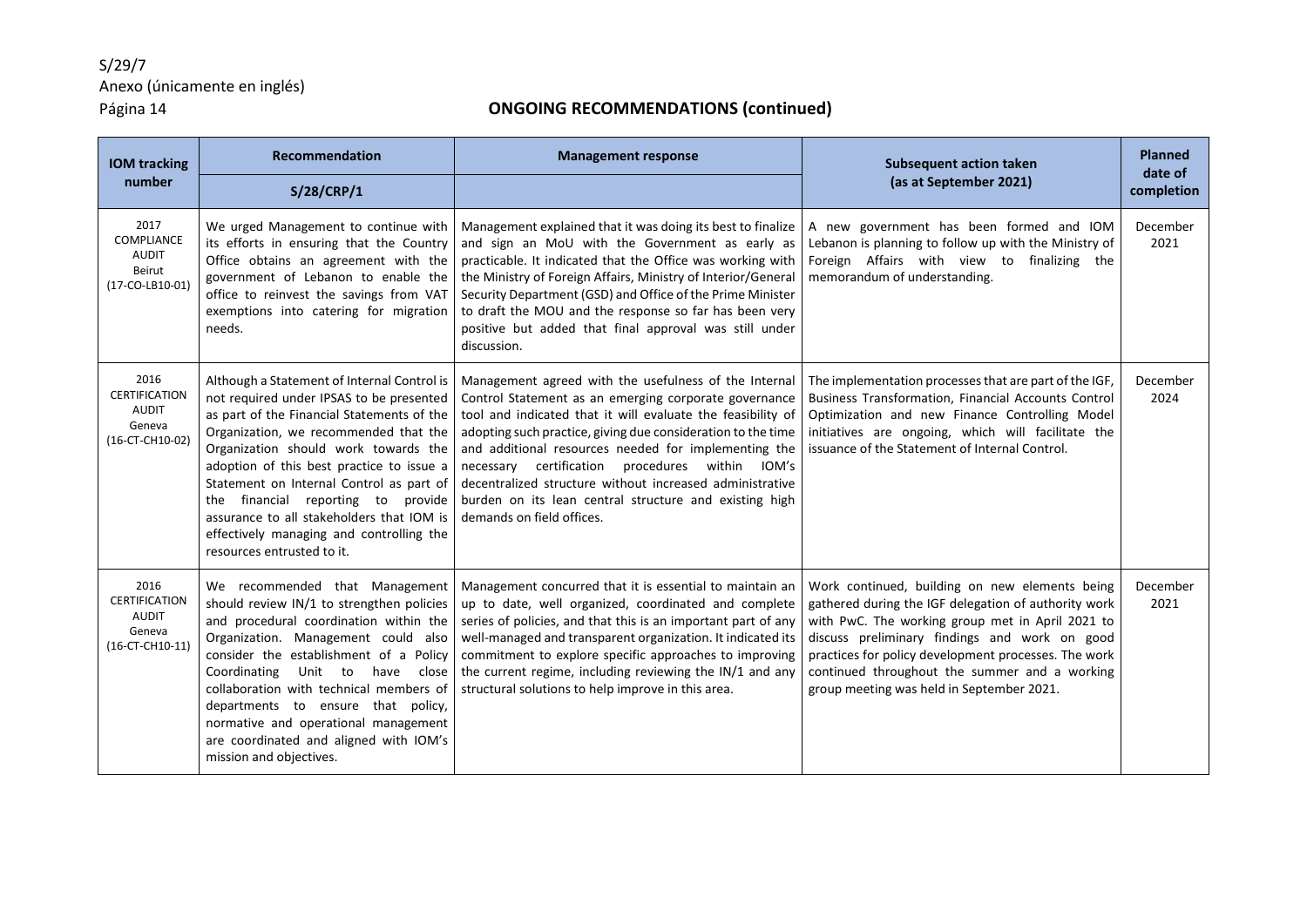| <b>IOM tracking</b>                                                       | <b>Recommendation</b>                                                                                                                                                                                                                                                                                | <b>Management response</b>                                                                                                                                                                                                                                                                                                       | <b>Subsequent action taken</b>                                                                                                                                                                                                                                                                                                | <b>Planned</b><br>date of |
|---------------------------------------------------------------------------|------------------------------------------------------------------------------------------------------------------------------------------------------------------------------------------------------------------------------------------------------------------------------------------------------|----------------------------------------------------------------------------------------------------------------------------------------------------------------------------------------------------------------------------------------------------------------------------------------------------------------------------------|-------------------------------------------------------------------------------------------------------------------------------------------------------------------------------------------------------------------------------------------------------------------------------------------------------------------------------|---------------------------|
| number                                                                    | S/28/CRP/1                                                                                                                                                                                                                                                                                           |                                                                                                                                                                                                                                                                                                                                  | (as at September 2021)                                                                                                                                                                                                                                                                                                        | completion                |
| 2015<br><b>CERTIFICATION</b><br><b>AUDIT</b><br>Geneva<br>(15-CT-CH10-07) | <b>The</b><br>problems<br>resolution<br>the<br>. of<br>non-implementation<br>faced<br>of<br>in<br>recommendations of internal audit may be<br>addressed by the Management/Audit<br>Advisory Committee so that corrective<br>action<br>envisaged<br>under<br>these<br>recommendations could be taken. | OIG is reporting statistics on the Ongoing audit<br>recommendations. The administration is following up to<br>address the recommendations at all levels including by<br>country offices, regional offices, the administrative centers,<br>and Headquarters.                                                                      | Opportunities for implementing further measures to<br>management follow-up of<br>strengthen<br>audit<br>recommendations are ongoing under the IGF.                                                                                                                                                                            | September<br>2022         |
| 2015<br>PERFORMANCE<br><b>AUDIT</b><br>Geneva<br>(15-PE-CH10-15)          | IOM may explore inclusion of policy<br>provisions specific to staff with disabilities<br>as part of efforts to create a diverse and<br>inclusive work environment.                                                                                                                                   | A new Diversity and Inclusion Officer position was approved<br>in the 2017 budget (under recruitment currently) and a<br>Staff Welfare Position has been established in 2016. These<br>positions will be tasked to promote inclusion of staff<br>members with disabilities.                                                      | HRM aims to obtain the endorsement of the new<br>Deputy Director General for Management and Reform<br>to finalize the policy adoption process starting in the<br>fourth quarter.                                                                                                                                              | December<br>2021          |
| 2014<br>PERFORMANCE<br><b>ICT AUDIT</b><br>Geneva<br>(14-PE-CH10-14)      | ITC may ensure that confidentiality and<br>integrity of<br>organization-wide data is<br>strengthened by adopting ISO<br>27001<br>certification<br>and<br>updating its<br>backup  <br>system.                                                                                                         | No funding has been approved for the IC Division to<br>implement compliance with ISO 27001. Although the latest<br>ICT Strategy (2017-2020) incorporates ISO 27001<br>certification as one of its objectives within the period. This<br>objective is supported by defined action to be delivered by<br>ICT between now and 2020. | ISO 270001 certification of the data centre will be<br>completed in June 2022, with the completion of Phase<br>1 of the Data Centre Migration initiative. Phase 2,<br>covering the rest of IOM data assets in the offices, was<br>put on hold because of the COVID-19 response. Work<br>is expected to resume in January 2022 | June 2022                 |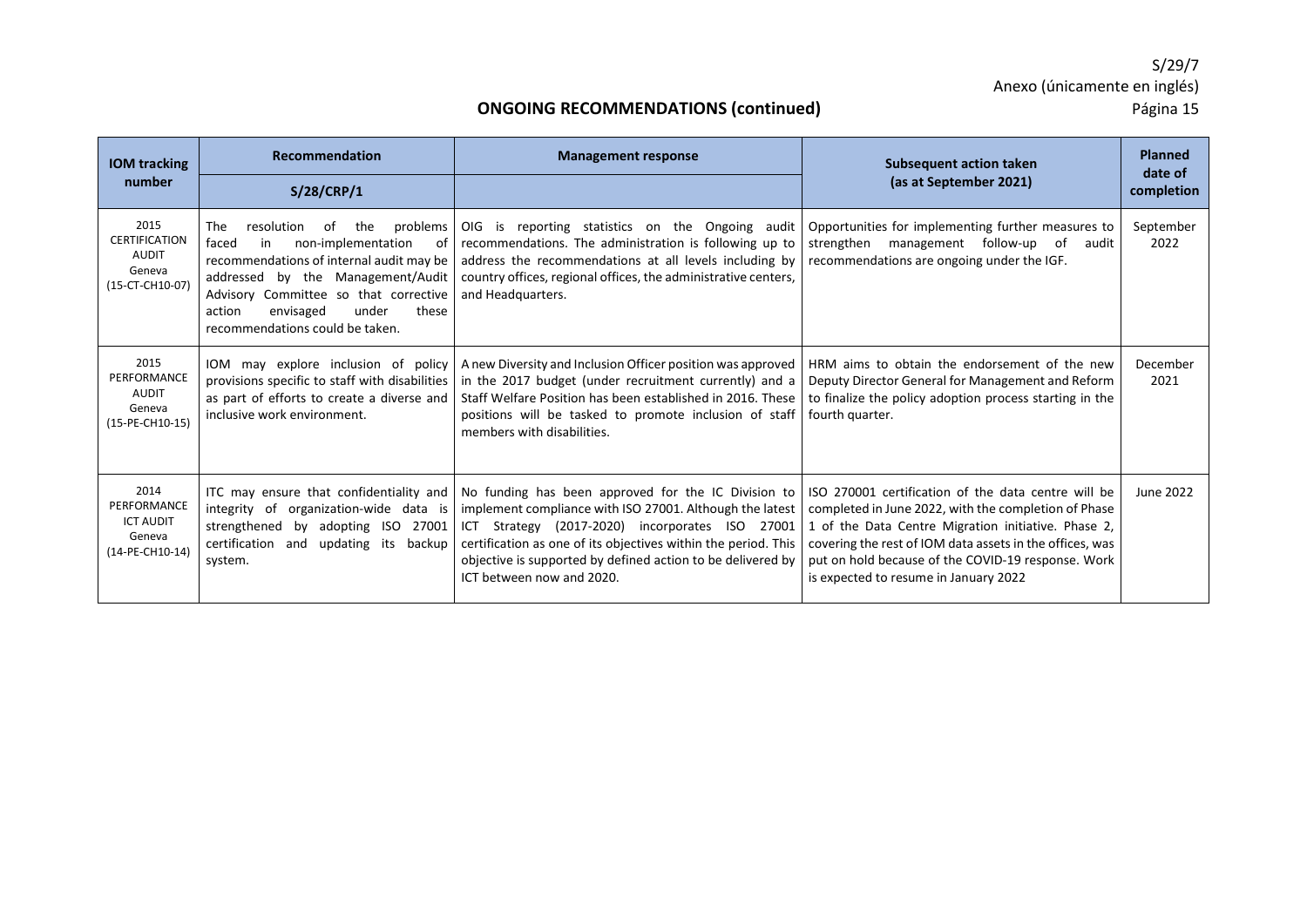### **IMPLEMENTED RECOMMENDATIONS**

| <b>IOM tracking</b>                                       | Recommendation                                                                                                                                                                                                                                                                                  | <b>Management response</b>                                                                                                                                                                                                                                      | <b>Subsequent action taken</b>                                                                                                                                                                                                                                                                                                                                                                                                                                                                                                                                                                                                                                                                                                                                                                                                                                                                                                                                                      | <b>Completed</b>  |
|-----------------------------------------------------------|-------------------------------------------------------------------------------------------------------------------------------------------------------------------------------------------------------------------------------------------------------------------------------------------------|-----------------------------------------------------------------------------------------------------------------------------------------------------------------------------------------------------------------------------------------------------------------|-------------------------------------------------------------------------------------------------------------------------------------------------------------------------------------------------------------------------------------------------------------------------------------------------------------------------------------------------------------------------------------------------------------------------------------------------------------------------------------------------------------------------------------------------------------------------------------------------------------------------------------------------------------------------------------------------------------------------------------------------------------------------------------------------------------------------------------------------------------------------------------------------------------------------------------------------------------------------------------|-------------------|
| number                                                    | S/28/CRP/1                                                                                                                                                                                                                                                                                      |                                                                                                                                                                                                                                                                 | (as at September 2021)                                                                                                                                                                                                                                                                                                                                                                                                                                                                                                                                                                                                                                                                                                                                                                                                                                                                                                                                                              | in.               |
| 2020 INTERIM<br><b>AUDIT</b><br>Manila<br>(20-IN-PH98-01) | We recommended that IOM Management<br>strengthens its monitoring and supervising<br>controls to ensure that offices review their<br>down payments and clear transactions as<br>expenses to projects as soon as their<br>supplier perform against the purchase<br>order or agreement.            | Management agreed with the recommendation and stated<br>that this is monitored by the Regional Accounting Support<br>(RAS), whilst also on quarterly basis brought to the attention<br>of CoM's worldwide through the published Financial<br>Management Report. | The following actions have been taken:<br>• The checklist form used for the Periodic Checklist<br>Review was revised effective 2021 and incorporates<br>consideration of office size and risk, to focus on the<br>review and follow-up of critical items such as large<br>down-payment items (action completed).<br>• In coordination with the Accounting and Financial<br>Reporting Division, the Regional Accounting Support<br>Unit is now incorporating the use of Remedyne, an<br>automated<br>transaction<br>review<br>system.<br>A<br>recommendation/plan exists to include alerts for aged<br>down-payment items.<br>• The current Business Transformation initiative also<br>includes (in Finance-to-Manage) the requirement for a<br>system that has the capacity to track vendor open<br>items (such as down payments) to relevant projects.<br>Considering the various implementation actions taken<br>to date, management considers the recommendation<br>implemented. | September<br>2021 |
| 2020 INTERIM<br><b>AUDIT</b><br>Manila<br>(20-IN-PH98-02) | We recommended that IOM Management<br>should ensure that RAS streamline its<br>procedures on month end reconciliations<br>and reviews on IOM offices to properly<br>allocate transactions to the designated<br>revenue or expenses to aid in timely<br>financial management or donor reporting. | Management agreed with the recommendation and<br>indicated that this is already being monitored by RAS which<br>performs the review and follow-up to offices to ensure<br>clearing every month-end closing.                                                     | Periodic and month-end reviews have<br>been<br>streamlined with the adoption of Remedyne, which<br>automatically generates alerts based on set<br>parameters/thresholds - fewer reports have to be<br>generated manually. Six alerts have already been<br>adopted. Updating and expanding the automated<br>checks will become part of regular control updates<br>from now on. Given the actions taken to date,<br>management considers the recommendation<br>implemented.                                                                                                                                                                                                                                                                                                                                                                                                                                                                                                           | September<br>2021 |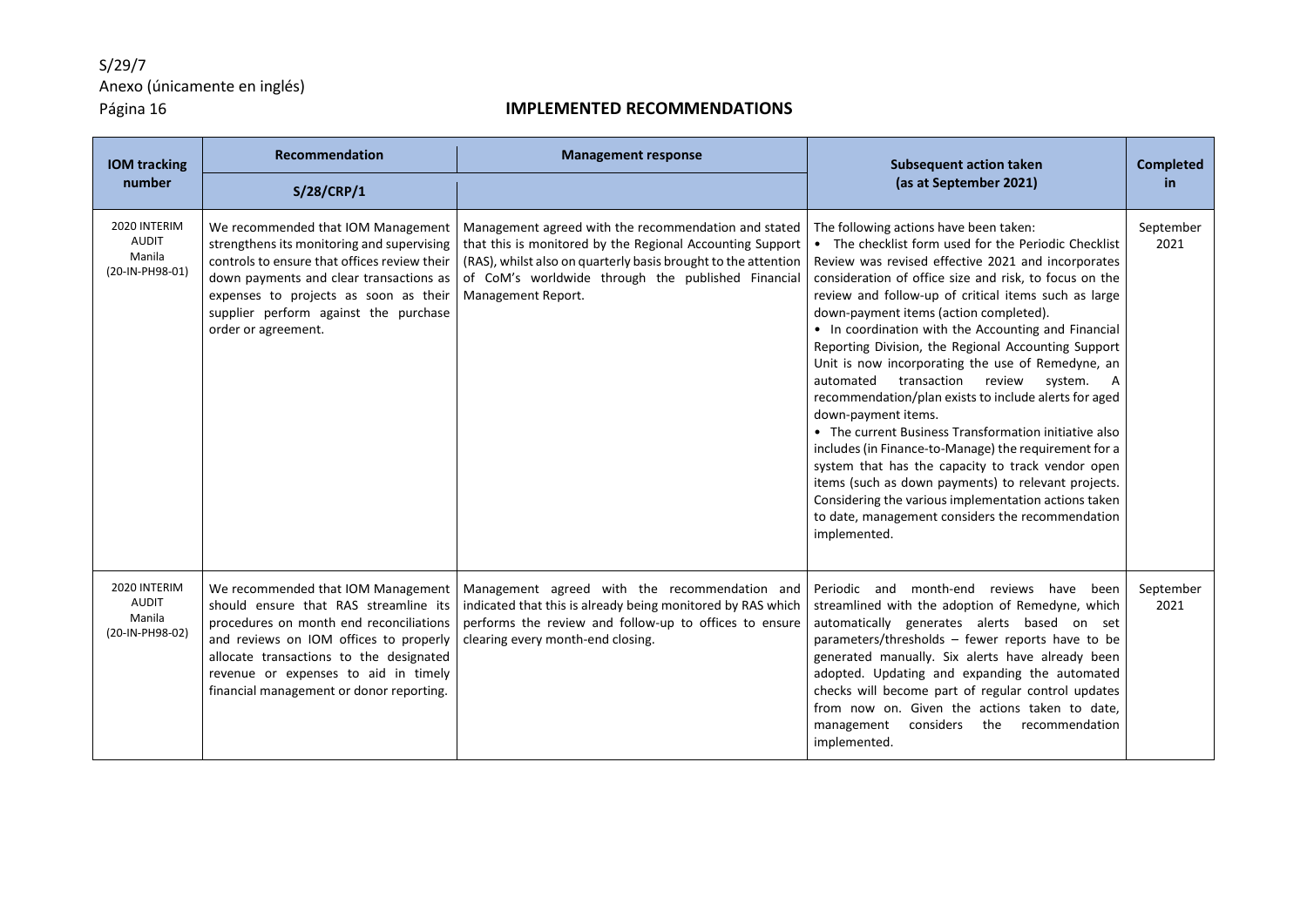| <b>IOM tracking</b>                                       | Recommendation                                                                                                                                                                                                                                                                                                                                                                                                                                                                                                                         | <b>Management response</b>                 | Subsequent action taken                                                                                                                                                                                                                                                                                                                                                                                                                                                                                                                                                                                                                                                                                                                                                                                                                                                                                      | <b>Completed</b>  |
|-----------------------------------------------------------|----------------------------------------------------------------------------------------------------------------------------------------------------------------------------------------------------------------------------------------------------------------------------------------------------------------------------------------------------------------------------------------------------------------------------------------------------------------------------------------------------------------------------------------|--------------------------------------------|--------------------------------------------------------------------------------------------------------------------------------------------------------------------------------------------------------------------------------------------------------------------------------------------------------------------------------------------------------------------------------------------------------------------------------------------------------------------------------------------------------------------------------------------------------------------------------------------------------------------------------------------------------------------------------------------------------------------------------------------------------------------------------------------------------------------------------------------------------------------------------------------------------------|-------------------|
| number                                                    | S/28/CRP/1                                                                                                                                                                                                                                                                                                                                                                                                                                                                                                                             |                                            | (as at September 2021)                                                                                                                                                                                                                                                                                                                                                                                                                                                                                                                                                                                                                                                                                                                                                                                                                                                                                       | in.               |
| 2020 INTERIM<br><b>AUDIT</b><br>Manila<br>(20-IN-PH98-03) | We recommended that IOM management<br>should ensure that CoMs and project<br>managers regularly review the burn rate<br>on project activities and initiate immediate<br>corrective actions to ensure that project<br>overruns are avoided. Again, to aid offices<br>to timely initiate budget revisions and send<br>timely update to Manila Budget Support<br>for upload into PRISM, Management<br>should consider enhancing reporting tools<br>or dashboard on budget and actual<br>expenditure fund utilization on PRIMA for<br>all. | Management agreed with the recommendation. | There are currently two budget control functionalities<br>in place: a budget update exercise (BUE) that is<br>manually performed on a quarterly basis, and an<br>automated budget consumption alerts (BCA) system<br>in PRISM that is triggered daily. Following coordination<br>with the Budget Division, these functionalities were<br>enhanced as part of PRISM release 5.8, to ensure a<br>more streamlined and efficient approach to keeping<br>track of project revenues and expenditure exceeding<br>the budget and to be able to immediately identify<br>projects with overruns, in both cases to facilitate<br>effective coordination with offices through a unified<br>automated alerts system. In addition, the PRIMA<br>system provides detailed and elaborated burn rate<br>reports and dashboards. Given the actions taken to<br>date, management considers the recommendation<br>implemented. | September<br>2021 |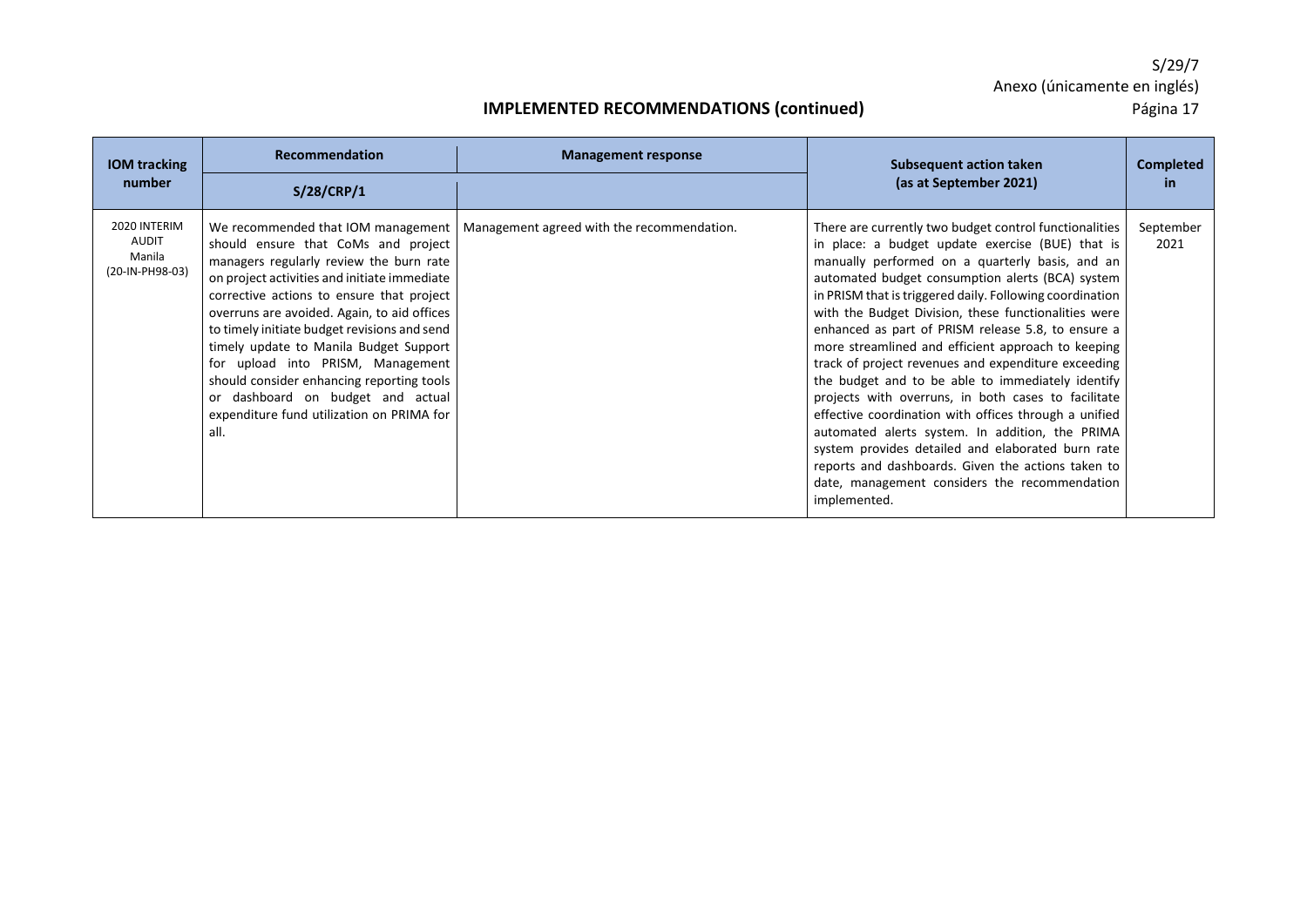| <b>IOM tracking</b>                                              | Recommendation                                                                                                                                                                                                                                                                                                                                                                                                                                                                                                                                                                                                                                                                                                                                                     | <b>Management response</b>                                                                                                                                                                                                                                                                                                         | <b>Subsequent action taken</b>                                                                                                                                                                                                                                                                                                                                                                                                                                                                                                                                                                                                                                                                                                                                                                                                                                                                                                                                                                                                                                                                                               | <b>Completed</b> |
|------------------------------------------------------------------|--------------------------------------------------------------------------------------------------------------------------------------------------------------------------------------------------------------------------------------------------------------------------------------------------------------------------------------------------------------------------------------------------------------------------------------------------------------------------------------------------------------------------------------------------------------------------------------------------------------------------------------------------------------------------------------------------------------------------------------------------------------------|------------------------------------------------------------------------------------------------------------------------------------------------------------------------------------------------------------------------------------------------------------------------------------------------------------------------------------|------------------------------------------------------------------------------------------------------------------------------------------------------------------------------------------------------------------------------------------------------------------------------------------------------------------------------------------------------------------------------------------------------------------------------------------------------------------------------------------------------------------------------------------------------------------------------------------------------------------------------------------------------------------------------------------------------------------------------------------------------------------------------------------------------------------------------------------------------------------------------------------------------------------------------------------------------------------------------------------------------------------------------------------------------------------------------------------------------------------------------|------------------|
| number                                                           | S/28/CRP/1                                                                                                                                                                                                                                                                                                                                                                                                                                                                                                                                                                                                                                                                                                                                                         |                                                                                                                                                                                                                                                                                                                                    | (as at September 2021)                                                                                                                                                                                                                                                                                                                                                                                                                                                                                                                                                                                                                                                                                                                                                                                                                                                                                                                                                                                                                                                                                                       | <b>in</b>        |
| 2020<br>PERFORMANCE<br><b>AUDIT</b><br>Manila<br>(20-PE-PH98-01) | • Set performance targets for staff<br>working in the AR function according to<br>their schedules. This will motivate staff to<br>improve the collection rate of AR.<br>• Renegotiate new payment terms with<br>donor when original agreement is not<br>respected.<br>• Design forms which have the project<br>code already incorporated for donor to fill<br>when making payment.<br>• Support Project Managers with training<br>on relationship building and contract<br>management to improve their ability to<br>positively affect the collection of unpaid<br>debts from donors.<br>• The Offices should give ultimatums to<br>implementing partners for their project<br>reports to enable the Offices start the<br>development of the project report early. | Management of IOM agreed with the recommendations but<br>expressed reservations in implementing our second<br>recommendation and highlighted that the payment terms<br>are set as in the contract initially agreed and renegotiating<br>will be very difficult and foresee most counter parties would<br>not re-open negotiations. | The following actions have been taken by the Manila<br><b>Administrative Centre:</b><br>• Existing central procedures and processes ensure<br>monthly follow-up with respective country offices and<br>project managers, and timely action on outstanding<br>accounts receivable;<br>• The Head of Manila Financial Services, in<br>coordination with the Headquarters Accounting and<br>Financial Reporting Division, holds regular meetings<br>and coordinates communications with senior regional<br>resources management officers, providing updates,<br>and facilitates further follow-up by regional offices<br>with their respective country offices;<br>• The Head of Manila Financial Services, in<br>coordination with the Head of Central Accounting<br>Support-Revenue, has agreed on "Reduction of<br>Outstanding Receivables" as an additional motivation<br>objective for the evaluation Central Accounting<br>Support-Revenue staff.<br>As a result of the above actions, total outstanding<br>accounts receivable for three months was significantly<br>lower (50 per cent less) compared to December 2020. | July<br>2021     |
|                                                                  | (continued on next page)                                                                                                                                                                                                                                                                                                                                                                                                                                                                                                                                                                                                                                                                                                                                           |                                                                                                                                                                                                                                                                                                                                    | (continued on next page)                                                                                                                                                                                                                                                                                                                                                                                                                                                                                                                                                                                                                                                                                                                                                                                                                                                                                                                                                                                                                                                                                                     |                  |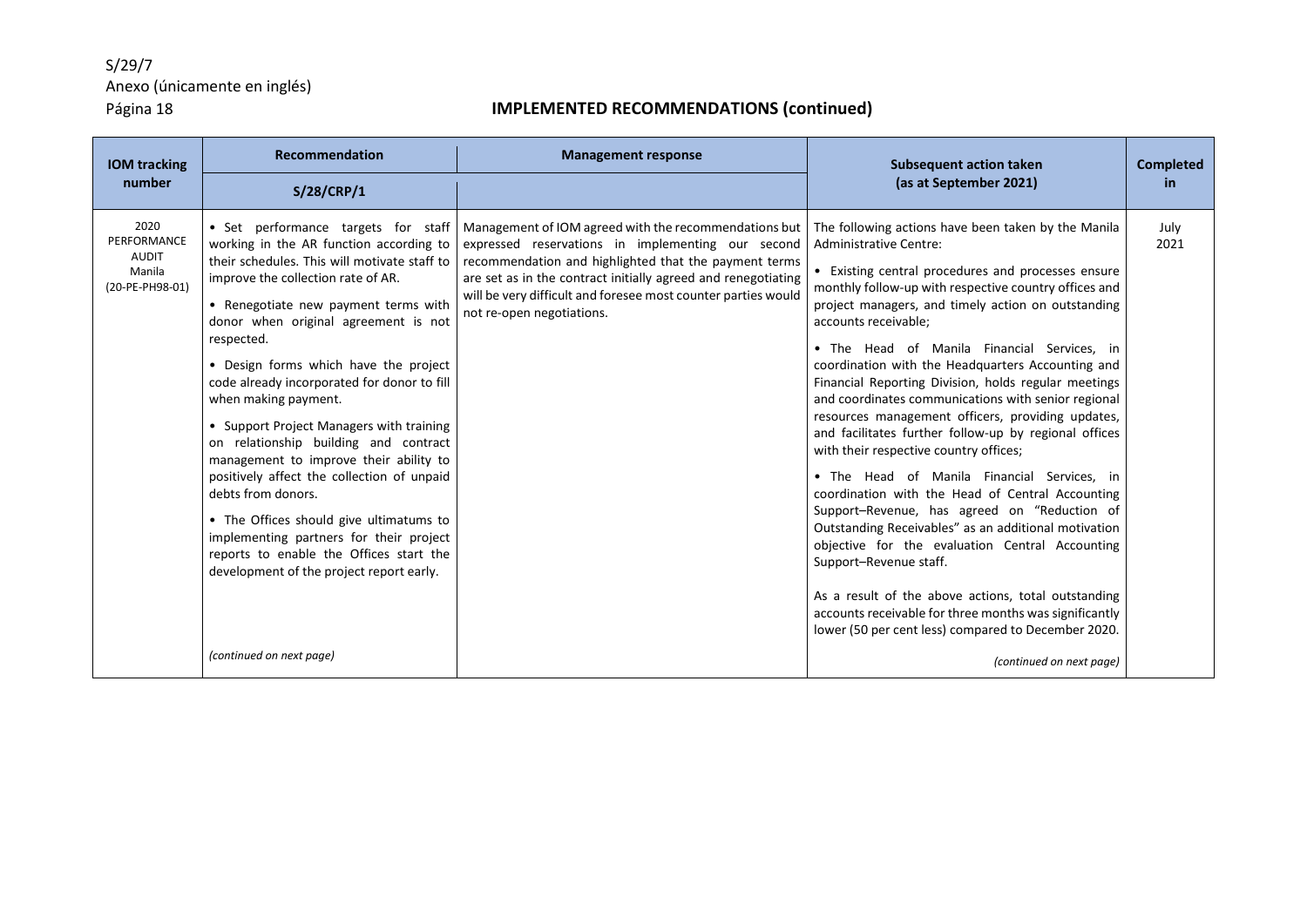| <b>IOM</b> tracking<br>number                                               | <b>Recommendation</b>                                                                                                                                                                                                                                                            | <b>Management response</b> | <b>Subsequent action taken</b><br>(as at September 2021)                                                                                                                                                                                                                                                                                                                                                                                                                                                                                                                                                                                                                                                                                                                                                                                                                                                                                                                                                                                                                                                                                                                                                             | <b>Completed</b><br>in |
|-----------------------------------------------------------------------------|----------------------------------------------------------------------------------------------------------------------------------------------------------------------------------------------------------------------------------------------------------------------------------|----------------------------|----------------------------------------------------------------------------------------------------------------------------------------------------------------------------------------------------------------------------------------------------------------------------------------------------------------------------------------------------------------------------------------------------------------------------------------------------------------------------------------------------------------------------------------------------------------------------------------------------------------------------------------------------------------------------------------------------------------------------------------------------------------------------------------------------------------------------------------------------------------------------------------------------------------------------------------------------------------------------------------------------------------------------------------------------------------------------------------------------------------------------------------------------------------------------------------------------------------------|------------------------|
|                                                                             | S/28/CRP/1                                                                                                                                                                                                                                                                       |                            |                                                                                                                                                                                                                                                                                                                                                                                                                                                                                                                                                                                                                                                                                                                                                                                                                                                                                                                                                                                                                                                                                                                                                                                                                      |                        |
| (cont.)<br>2020<br>PERFORMANCE<br><b>AUDIT</b><br>Manila<br>(20-PE-PH98-01) | (cont.)<br>• The Director-General should include in<br>an appendix, the list of all donors and their<br>financial status during the presentation of<br>the annual budget to the Council and<br>member states.<br>• Consistently remind donors to make<br>good on their promises. |                            | (continued)<br>In addition, the following actions have been taken at<br>Headquarters in recent months:<br>• The process of Online Donor Invoicing, which<br>incorporates project codes for donor reference, was<br>recently initiated;<br>• All resource mobilization officers have received<br>FMRP training organized by their Regional Offices,<br>under the lead of the Regional Office in Vienna and the<br>Accounting and Financial Reporting Division, including<br>on accounts receivable;<br>• Online modules have been organized for all<br>resource mobilization officers and include sections on<br>accounts receivable and revenue recognition;<br>• A treasury alert on contracts and payment methods<br>was issued on 10 December 2020; it also helps<br>streamline the procedure for identifying revenues,<br>especially for implementing partners.<br>Furthermore, management notes that the highest<br>level of receivable balances is mentioned in Note 6 to<br>the Annual Financial Report and that receivables are<br>regularly followed up as part of long-standing IOM<br>processes. In view of the various actions taken to date,<br>management considers the recommendation<br>implemented. |                        |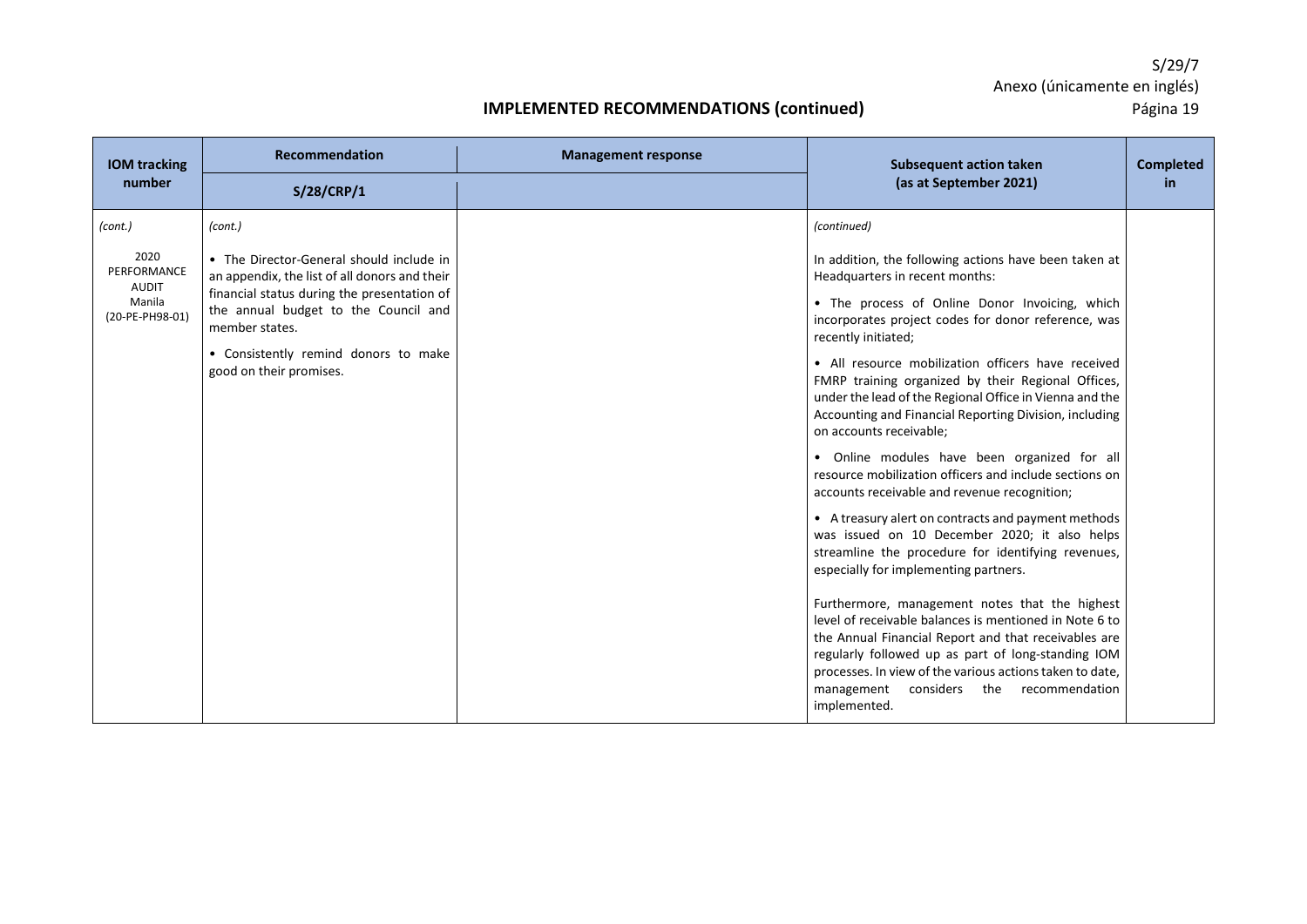| <b>IOM tracking</b>                                             | Recommendation                                                                                                                                                                                                                                                                                                         | <b>Management response</b>                                                                                                                                                                                                                                                                                                                                                                                                                                                                                                                                             | <b>Subsequent action taken</b>                                                                                                                                                                                                                                                                                                                                                                                           | <b>Completed</b>  |
|-----------------------------------------------------------------|------------------------------------------------------------------------------------------------------------------------------------------------------------------------------------------------------------------------------------------------------------------------------------------------------------------------|------------------------------------------------------------------------------------------------------------------------------------------------------------------------------------------------------------------------------------------------------------------------------------------------------------------------------------------------------------------------------------------------------------------------------------------------------------------------------------------------------------------------------------------------------------------------|--------------------------------------------------------------------------------------------------------------------------------------------------------------------------------------------------------------------------------------------------------------------------------------------------------------------------------------------------------------------------------------------------------------------------|-------------------|
| number                                                          | S/28/CRP/1                                                                                                                                                                                                                                                                                                             |                                                                                                                                                                                                                                                                                                                                                                                                                                                                                                                                                                        | (as at September 2021)                                                                                                                                                                                                                                                                                                                                                                                                   | in.               |
| 2020<br>COMPLIANCE<br><b>AUDIT</b><br>Kabul<br>(20-CO-AF10-04)  | We recommended that Management of<br>the Office should speed up its Project<br>implementation activities to ensure that all<br>the funds are effectively utilized within the<br>projects' duration.                                                                                                                    | Management attributed the lapse to the impact of Covid-19,<br>which led to UNCT requesting limited number of staff<br>presence across all UN agencies in Kabul, thus impacting<br>negatively on planned project activities across all Programs<br>of IOM. Management added that IOM Afghanistan resumed<br>operations as early as July 2020 and that strategies put in<br>place would compensate for the lost ground and will ensure<br>IOM meet its targets and where necessary request for No<br>Cost extensions.                                                    | There was significant improvement in the burn rate, as<br>evidence by minimal requests for non-cost extensions<br>from donors. Project implementation is an ongoing<br>process under IOM's projectized approach. The recent<br>security disturbances resulting in a new government<br>will have a significant impact on programming and<br>hence implementation. Management considers the<br>recommendation implemented. | September<br>2021 |
| 2020<br>COMPLIANCE<br><b>AUDIT</b><br>Bangui<br>(20-CO-CF10-01) | We recommended that Management<br>should regularly update the website to<br>reflect status of projects.                                                                                                                                                                                                                | Management agreed with the finding and indicated that the<br>website is currently under regional supervision, based on<br>country office regular inputs and that the office has recently<br>recruited professional capacity in Communication and<br>Media management who is already in contact with the<br>Regional Office on this front, to ensure the website is timely<br>updated from now on.                                                                                                                                                                      | Management<br>considers<br>the<br>recommendation<br>implemented.                                                                                                                                                                                                                                                                                                                                                         | September<br>2021 |
| 2020<br>COMPLIANCE<br><b>AUDIT</b><br>Bangui<br>(20-CO-CF10-04) | We urged Management to place premium<br>on the recruitment of qualified female<br>staff by endeavouring to attract more<br>female staff with a view to improve the<br>gender imbalance situation to maintain<br>and enhance IOM's image as a desirable<br>employer poised to attract and retain the<br>best workforce. | Management took note of our recommendation and stated<br>that they make constant effort to ensure that recruitment<br>process incorporates gender balance principles. Our<br>vacancies are equally open to male and female candidates,<br>and we always publish vacancies encouraging qualified<br>female candidates to apply. Gender equality is guiding<br>principle for the selection of shortlisted candidates for<br>interviews and priority to qualified female candidates is<br>given when candidates provide for equivalent performances<br>during interviews. | Given that gender equality is a guiding principle for the<br>selection of shortlisted candidates, management<br>considers the recommendation implemented.                                                                                                                                                                                                                                                                | September<br>2021 |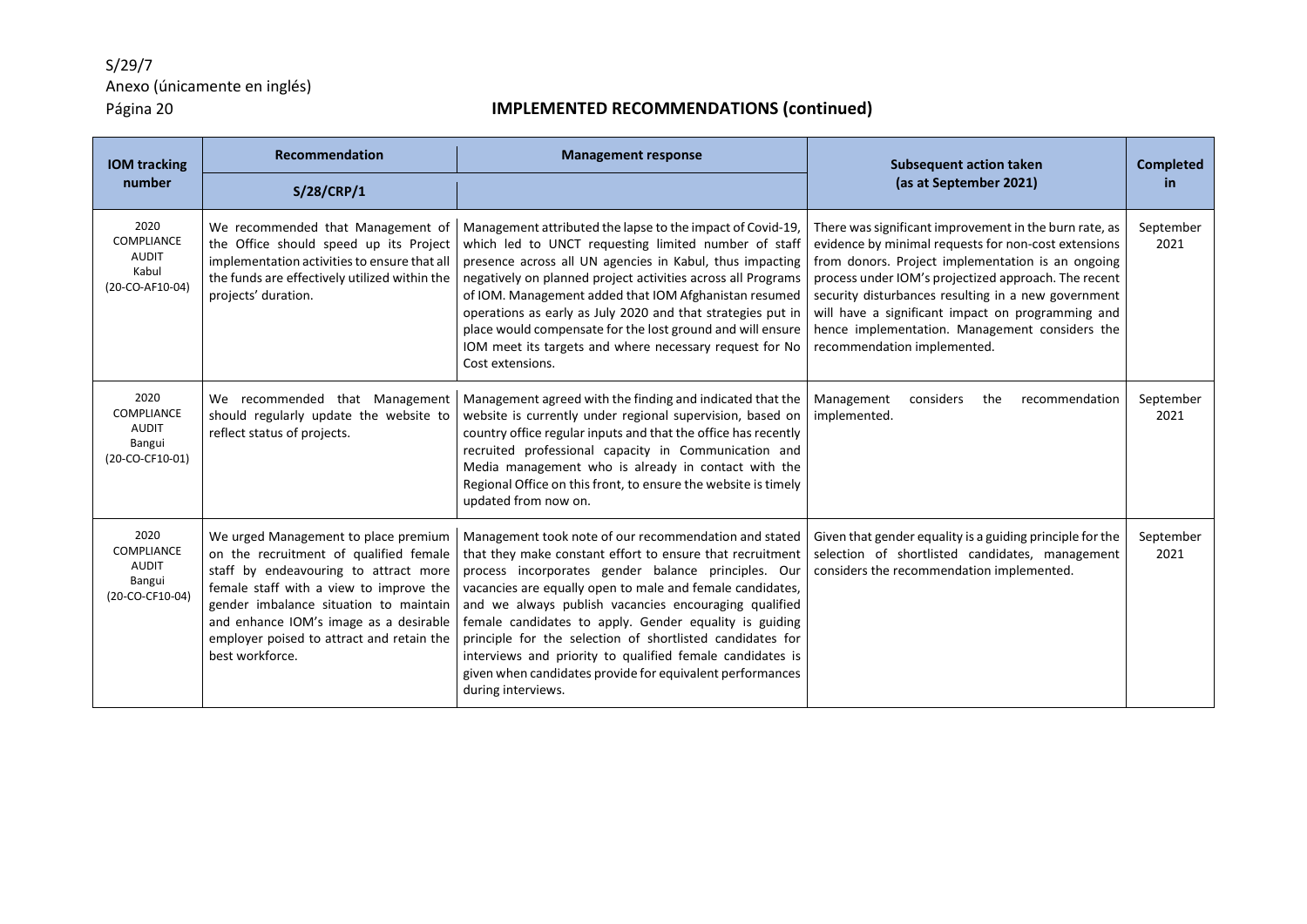| <b>IOM tracking</b>                                                     | Recommendation                                                                                                                                                                                                                                       | <b>Management response</b>                                                                                                                                                                                                                                                                                                                                                                                                                                                                                                                                                      | <b>Subsequent action taken</b>                                                                                                                                                                                                                                                                                                                                                                     | <b>Completed</b>  |
|-------------------------------------------------------------------------|------------------------------------------------------------------------------------------------------------------------------------------------------------------------------------------------------------------------------------------------------|---------------------------------------------------------------------------------------------------------------------------------------------------------------------------------------------------------------------------------------------------------------------------------------------------------------------------------------------------------------------------------------------------------------------------------------------------------------------------------------------------------------------------------------------------------------------------------|----------------------------------------------------------------------------------------------------------------------------------------------------------------------------------------------------------------------------------------------------------------------------------------------------------------------------------------------------------------------------------------------------|-------------------|
| number                                                                  | S/28/CRP/1                                                                                                                                                                                                                                           |                                                                                                                                                                                                                                                                                                                                                                                                                                                                                                                                                                                 | (as at September 2021)                                                                                                                                                                                                                                                                                                                                                                             | in                |
| 2020<br>COMPLIANCE<br><b>AUDIT</b><br>San Jose<br>20-CO-CR10-01         | We recommended that Management<br>should periodically update the SAP PRISM.                                                                                                                                                                          | Management indicated that all assets purchased in 2019<br>have been tagged appropriately, but tagging is on hold for<br>assets purchased in 2020 because staff are working<br>remotely due to COVID-19 pandemic. Management added<br>that the last inventory date and notes have been updated in<br>SAP/PRISM on October 16th, 2020 and all IOM Costa Rica<br>fixed assets are insured.                                                                                                                                                                                         | All assets have been updated since December 2020<br>and all fixed assets properly maintained since the last<br>audit; only the inventory notes were not completed in<br>PRISM at that time. As the necessary action is being<br>taken, management considers the recommendation<br>implemented.                                                                                                     | September<br>2021 |
| 2020<br><b>COMPLIANCE</b><br><b>AUDIT</b><br>Baghdad<br>(20-CO-IQ10-02) | We recommended that Management<br>should ensure that project managers<br>regularly review the burn rate on project<br>activities and initiate immediate corrective<br>action to ensure that project expenses<br>remain within approved donor budget. | Management explained that when financial reports are<br>prepared according to funding/project currency, the total<br>expenditures are within the revenue received. However,<br>with DP.1970, the receivable is reported in office costs<br>because it relates to reimbursement for rent for sub-letting<br>the office to another Organization. Also, with CS.0995, the<br>receivable is reported in operational costs because it relates<br>to income generating activities by selling carpets that is<br>credited to the project as coordinated with the donor and<br>ACO/RAS. | Project financial updates are uploaded daily to the<br>IRAQ portal, for the project manager's reference and<br>to track spending. All project managers and project<br>focal points assigned to project financial monitoring<br>have access to the portal. Management considers this<br>recommendation closed.                                                                                      | July<br>2021      |
| 2020<br>COMPLIANCE<br><b>AUDIT</b><br>Baghdad<br>(20-CO-IQ10-03)        | We recommended that Management<br>should monitor and review down<br>payments to keep it to a minimum within<br>the shortest possible time.                                                                                                           | Management explained that the advance to vendors is<br>settled upon receipt of reports and milestone verifications<br>and that the omissions mentioned were acknowledged but<br>the downpayment were wrongly entered in PRISM as<br>downpayment. Management added that the wrong amount<br>will be fully recovered because it will be deducted from the<br>payment due to the vendor.                                                                                                                                                                                           | IOM has concluded a contract with financial service<br>providers on a post-payment basis, whereby the<br>service providers pay the beneficiaries and invoice<br>IOM accordingly. This reduces the number of overall<br>payments made by IOM. In addition, open down<br>payments are periodically reviewed and monitored.<br>Management<br>therefore<br>considers<br>this<br>recommendation closed. | August<br>2021    |
| 2020<br><b>COMPLIANCE</b><br><b>AUDIT</b><br>Maputo<br>(20-CO-MZ10-01)  | We recommended that the Management<br>should ensure that all collectible VAT<br>amounts are established timely and<br>submitted to the Revenue Authority of<br>Mozambique for refund.                                                                | Management agreed with the recommendation and<br>indicated its readiness to comply.                                                                                                                                                                                                                                                                                                                                                                                                                                                                                             | IOM Maputo started processing collectible VAT<br>amounts in July 2020. Refund requests are regularly<br>submitted to the tax authorities by the third week of<br>the month following closure of the previous month's<br>accounts and receipt of original invoices from field<br>offices. Management considers the recommendation<br>implemented.                                                   | July<br>2021      |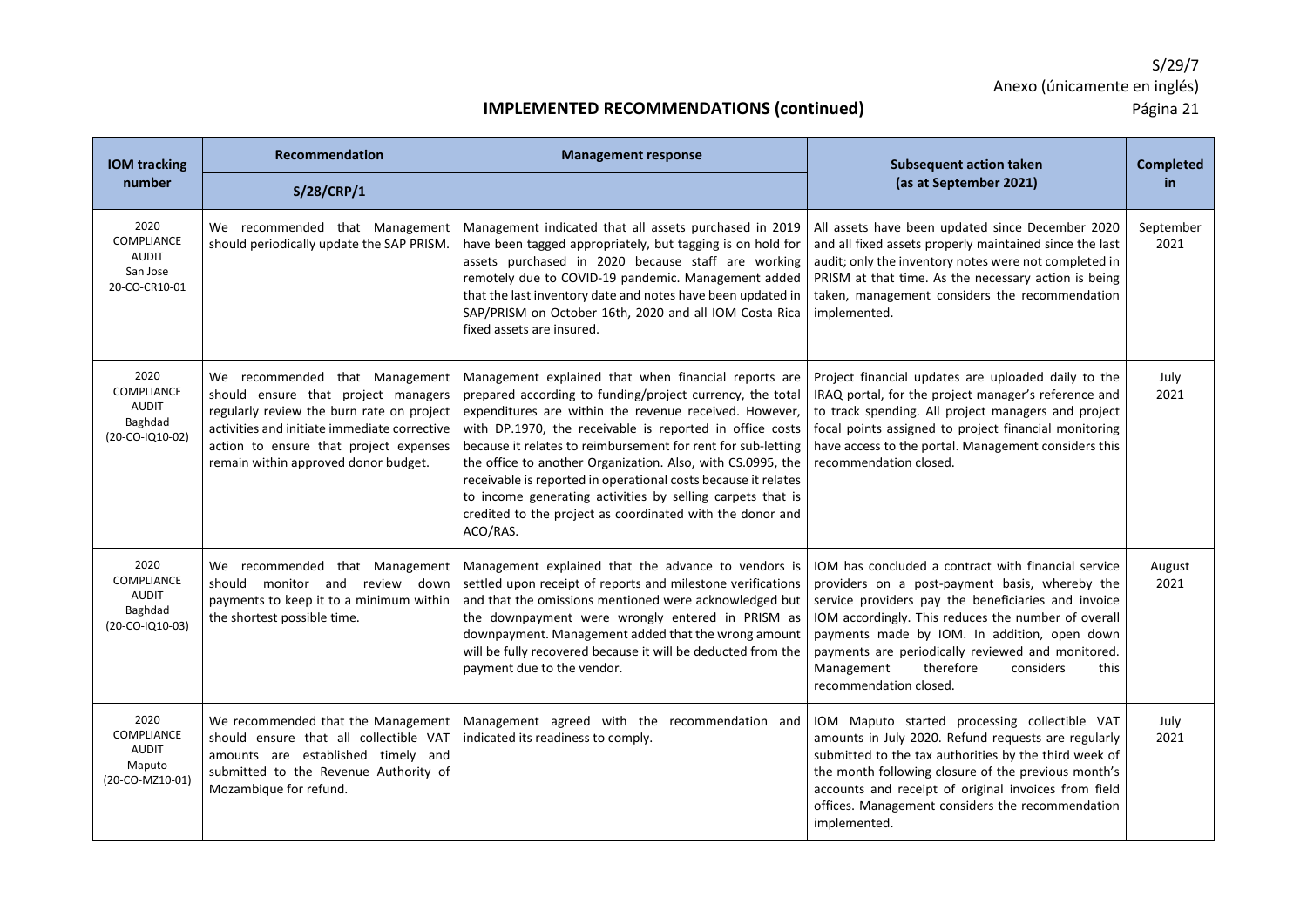| <b>IOM tracking</b>                                                    | <b>Recommendation</b>                                                                                                                                                                                                     | <b>Management response</b>                                                                                                                                                                                                                                                                                                                                                                                                                                                                                  | <b>Subsequent action taken</b>                                                                                                                                                                                                                                                                                                                                                                                                                                                                                                                                                                                                                                                                                                                                                                                      | <b>Completed</b>  |
|------------------------------------------------------------------------|---------------------------------------------------------------------------------------------------------------------------------------------------------------------------------------------------------------------------|-------------------------------------------------------------------------------------------------------------------------------------------------------------------------------------------------------------------------------------------------------------------------------------------------------------------------------------------------------------------------------------------------------------------------------------------------------------------------------------------------------------|---------------------------------------------------------------------------------------------------------------------------------------------------------------------------------------------------------------------------------------------------------------------------------------------------------------------------------------------------------------------------------------------------------------------------------------------------------------------------------------------------------------------------------------------------------------------------------------------------------------------------------------------------------------------------------------------------------------------------------------------------------------------------------------------------------------------|-------------------|
| number                                                                 | S/28/CRP/1                                                                                                                                                                                                                |                                                                                                                                                                                                                                                                                                                                                                                                                                                                                                             | (as at September 2021)                                                                                                                                                                                                                                                                                                                                                                                                                                                                                                                                                                                                                                                                                                                                                                                              | in                |
| 2020<br>COMPLIANCE<br><b>AUDIT</b><br>Maputo<br>(20-CO-MZ10-02)        | We recommended that with the increase<br>in migration issues in the country, IOM<br>Mozambique<br>should<br>intensify<br>its<br>engagement with the Government of<br>Mozambique for the implementation of<br>the project. | Management agreed with the recommendation and<br>underline that the office has indeed made significant steps<br>in this direction, engaging SENAMI at technical as well as the<br>level of the General Director. Furthermore, the Office has<br>engaged the Ministry of Interior, which is overseeing<br>SEANAMI's activities. Management however, added that<br>decision-making and feedback mechanisms are slow and,<br>also the significant delays could be related to the ongoing<br>Covid-19 pandemic. | IOM Maputo has made additional efforts to intensify<br>its engagement with the Government of Mozambique,<br>to ensure implementation of the migration profile<br>project. This includes further meetings between the<br>country office's senior management and national<br>migration authority (SENAMI) senior management. As<br>a result, the Government of Mozambique has given<br>the green light to proceed with the migration profile.<br>The country office has set up an interministerial<br>migration management working group that will<br>accompany and oversee the migration profile<br>development process, and is taking the final steps to<br>recruit a consultancy firm to lead the development<br>process from the technical point of view. Management<br>considers the recommendation implemented. | September<br>2021 |
| 2020<br><b>COMPLIANCE</b><br><b>AUDIT</b><br>Maputo<br>(20-CO-MZ10-03) | We recommended to Management to<br>preparation of an annual<br>consider<br>procurement plan as a strategic tool to<br>support the Office's approved work plan.                                                            | Management took note of the recommendation and stated<br>that it will endeavour to establish a procurement plan going<br>forward through dedicating November and December<br>program management meeting of every year to it.                                                                                                                                                                                                                                                                                | In view of the projectized nature of IOM and<br>differences in project duration and period, at the<br>IOM<br>2020<br>Mozambique<br>November<br>senior<br>management retreat it was decided to segment<br>procurement planning as set out below.<br>Programmes/operations: Procurement planning is<br>done at the project development and inception phase.<br>Implementation started in March 2021 after a<br>template was designed and agreed with the support of<br>the Regional Office.<br>Office costs: Annual procurement planning for office<br>support is finalized by December, after the annual<br>senior management retreat.<br>Management considers the<br>recommendation<br>implemented.                                                                                                                 | September<br>2021 |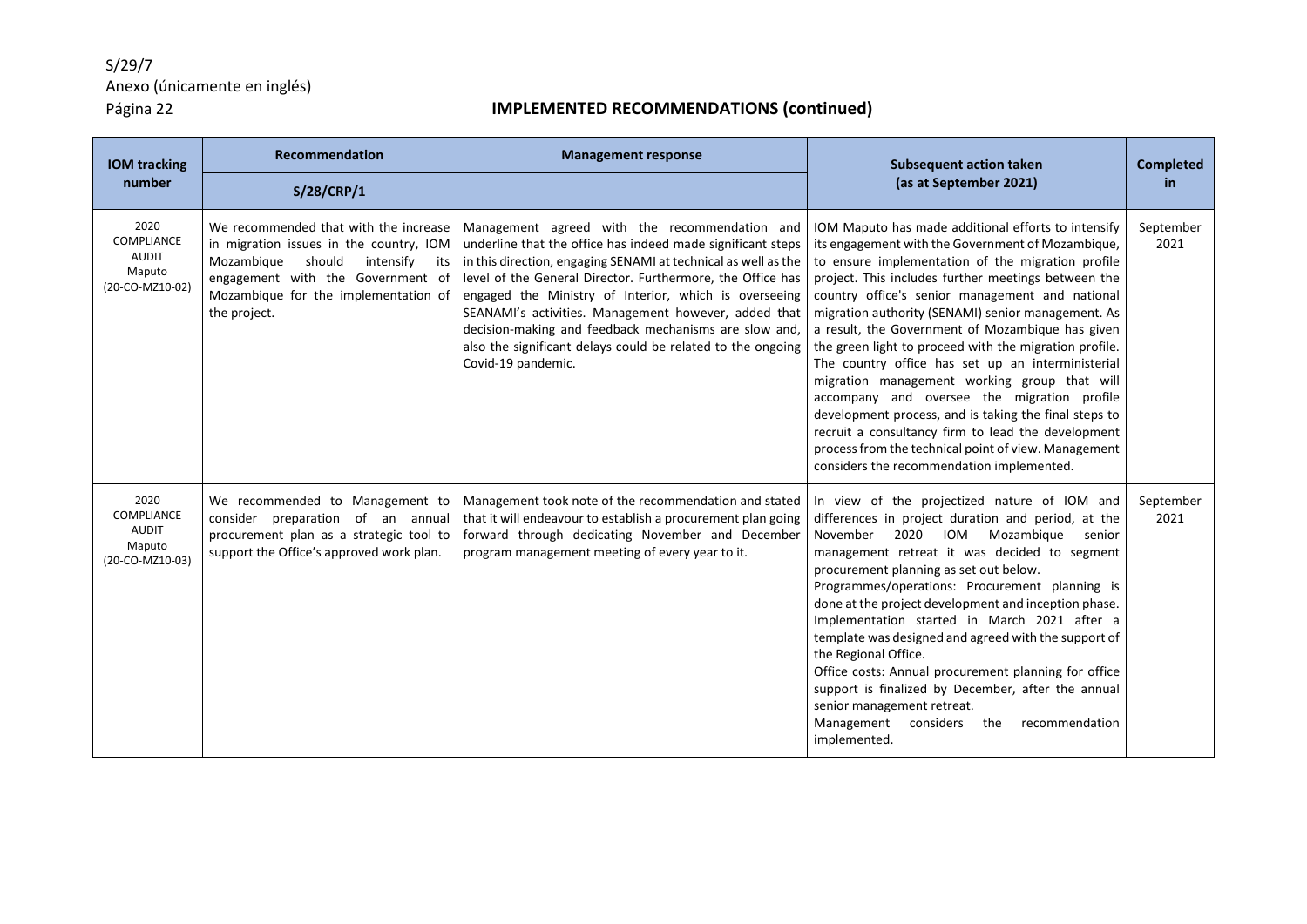| <b>IOM tracking</b>                                                 | <b>Recommendation</b>                                                                                                                                                                                                                                                                                                                                                                                                                                                                                                                                         | <b>Management response</b>                                                                                                                                                                                                                                                                                                                                                                                                                                                                                                                                         | <b>Subsequent action taken</b>                                                                                                                                                                                                                                                                                                                                                                               | <b>Completed</b>  |
|---------------------------------------------------------------------|---------------------------------------------------------------------------------------------------------------------------------------------------------------------------------------------------------------------------------------------------------------------------------------------------------------------------------------------------------------------------------------------------------------------------------------------------------------------------------------------------------------------------------------------------------------|--------------------------------------------------------------------------------------------------------------------------------------------------------------------------------------------------------------------------------------------------------------------------------------------------------------------------------------------------------------------------------------------------------------------------------------------------------------------------------------------------------------------------------------------------------------------|--------------------------------------------------------------------------------------------------------------------------------------------------------------------------------------------------------------------------------------------------------------------------------------------------------------------------------------------------------------------------------------------------------------|-------------------|
| number                                                              | S/28/CRP/1                                                                                                                                                                                                                                                                                                                                                                                                                                                                                                                                                    |                                                                                                                                                                                                                                                                                                                                                                                                                                                                                                                                                                    | (as at September 2021)                                                                                                                                                                                                                                                                                                                                                                                       | in                |
| 2020<br>COMPLIANCE<br><b>AUDIT</b><br>Maputo<br>(20-CO-MZ10-04)     | We recommended that Management<br>should consider developing a tool that<br>triggers action for technical closure<br>immediately after operational closure, so<br>that technical closure can be completed<br>within<br>the<br>timelines.<br>We<br>also<br>recommended that Management initiate<br>the process to technically close these<br>projects as soon as possible.                                                                                                                                                                                     | Management explained that the Office experienced<br>substantial gaps in the resource management unit during<br>2018 and 2019 financial year due to the death of the<br>Resource Management Officer leading to delay in closing<br>some projects. Management added that the last 2 projects<br>unlike others which have been closed were further delayed<br>due to turnover of the staff managing the projects and<br>reconciliation with Donor but will be closed on or before 30<br>November 2020.                                                                | The IOM ERP sets projects to technical closure after<br>operational closure and completion of the final<br>financial report. The exceptions identified during the<br>audit have been closed.                                                                                                                                                                                                                 | September<br>2021 |
| 2020<br><b>COMPLIANCE</b><br>AUDIT<br>Mawlamyine<br>(20-CO-MM10-01) | We recommended that Management<br>should pay attention to the website and<br>ensure that it is updated regularly to<br>reflect the status of projects and the Office<br>as a whole.                                                                                                                                                                                                                                                                                                                                                                           | Management acknowledged the finding and agreed with<br>the need for the Country Office to actively utilize both online<br>and offline communication tools including the Office's<br>website to effectively advocate the needs of people they<br>support and good migration governance.                                                                                                                                                                                                                                                                             | The website was updated regularly in 2020 with<br>information on the office's programmes and activities.<br>In the wake of the change in the country's political<br>situation on 1 February, the office has to be very<br>cautious about external communications and the<br>website has therefore been less frequently updated<br>then.<br>Management<br>considers<br>since<br>the<br>recommendation closed. | September<br>2021 |
| 2020<br><b>COMPLIANCE</b><br>AUDIT<br>Mawlamyine<br>(20-CO-MM10-02) | We recommended to Management to<br>liaise with IOM Headquarters with a view<br>to assessing the sustainability of the Office,<br>whilst exploring the possibility of<br>increasing core funding allocation to the<br>Office. We also recommended that<br>management should collaborate with the<br>Regional Office to secure new projects and<br>adopt a structure that will match the<br>resources available and continuously<br>monitor staff and office costs against<br>budget, especially<br>approved<br>when<br>renewing and/or entering new contracts. | Management agreed with the finding and indicated that the<br>challenges the Office is facing exemplify the structural issues<br>underlining the continuous struggle of IOM's country offices<br>under projectization. Management added that based on<br>experiences and lessons learnt, they are able to contribute<br>to the ongoing discussion between IOM and member states<br>on balanced and sustainable field structure, including fair<br>allocation of core funding to the country offices, with policy<br>guidance from Headquarter and Regional Offices. | The office continues to commit regularly to project<br>development efforts while continuously monitoring<br>staff and office costs, with a view to ensuring its<br>financial stability and structure. Its efforts are being<br>coordinated with the Regional Office for Asia and the<br>Pacific. Management considers the recommendation<br>closed.                                                          | September<br>2021 |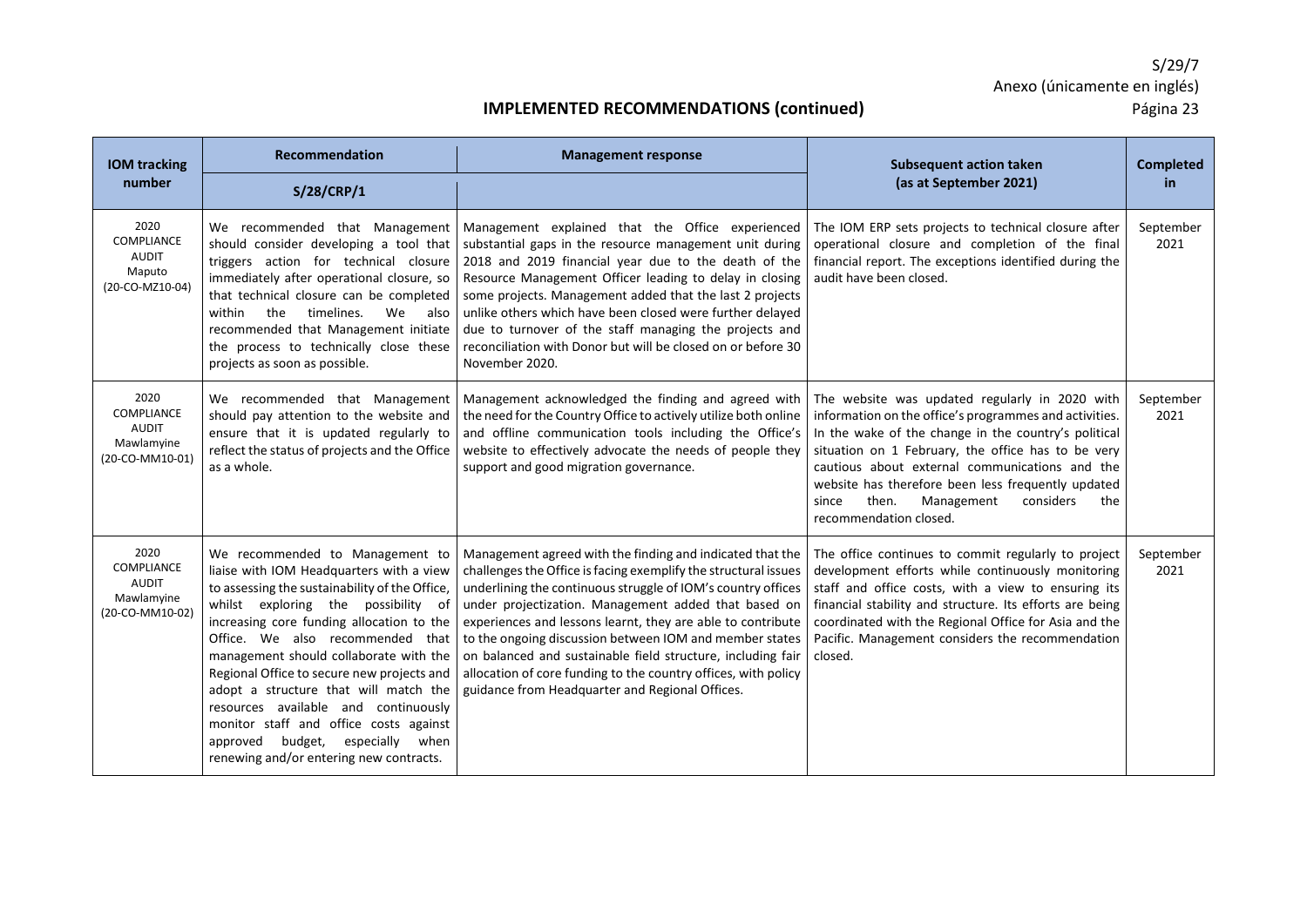| <b>IOM tracking</b><br>number                                        | Recommendation                                                                                                                                                                                                                                                                                                                                                           | <b>Management response</b>                                                                                                                                                                                                                                                                                                                             | <b>Subsequent action taken</b><br>(as at September 2021)                                                                                                                                                                                                                                                                                                                                                                                                                                                                                                                                                                                                                                                                                                                                                                                                                                                                                                                                                                                                                                                              | <b>Completed</b><br><b>in</b> |
|----------------------------------------------------------------------|--------------------------------------------------------------------------------------------------------------------------------------------------------------------------------------------------------------------------------------------------------------------------------------------------------------------------------------------------------------------------|--------------------------------------------------------------------------------------------------------------------------------------------------------------------------------------------------------------------------------------------------------------------------------------------------------------------------------------------------------|-----------------------------------------------------------------------------------------------------------------------------------------------------------------------------------------------------------------------------------------------------------------------------------------------------------------------------------------------------------------------------------------------------------------------------------------------------------------------------------------------------------------------------------------------------------------------------------------------------------------------------------------------------------------------------------------------------------------------------------------------------------------------------------------------------------------------------------------------------------------------------------------------------------------------------------------------------------------------------------------------------------------------------------------------------------------------------------------------------------------------|-------------------------------|
|                                                                      | S/28/CRP/1                                                                                                                                                                                                                                                                                                                                                               |                                                                                                                                                                                                                                                                                                                                                        |                                                                                                                                                                                                                                                                                                                                                                                                                                                                                                                                                                                                                                                                                                                                                                                                                                                                                                                                                                                                                                                                                                                       |                               |
| 2020<br>COMPLIANCE<br><b>AUDIT</b><br>Juba<br>(20-CO-SS10-02)        | We urged Management to ensure that<br>staff adhere to the provisions of IN/75 to<br>ensure smooth transition when staff exit<br>the Organization.                                                                                                                                                                                                                        | Management stated that the Office recognizes the gap of<br>having a written handover notes prior 2018 and that from<br>2018, the Office enforces the need of a properly<br>documented handover notes which is mandatory before the<br>Chief of Mission signs the Staff Exit Clearance Form and<br>authorize the final payment to the separating staff. | Starting in 2018, IOM Juba has enforced the need for<br>properly documented handover notes, which must be<br>produced before the chief of mission signs the Staff<br>Exit Clearance Form and authorizes the final payment<br>to staff. Management considers the recommendation<br>closed.                                                                                                                                                                                                                                                                                                                                                                                                                                                                                                                                                                                                                                                                                                                                                                                                                             | September<br>2021             |
| 2020<br><b>COMPLIANCE</b><br><b>AUDIT</b><br>Juba<br>(20-CO-SS10-03) | We recommended that Management<br>should ensure that the RMO monitor the<br>staff and other vendors entrusted with<br>resources to account and retire advances<br>timely and<br>regularly. Additionally,<br>Management should draw the vendors'<br>attention to the requirements of FMRP to<br>enhance compliance and reduce cash<br>transactions to the barest minimum. | Management indicated that apart from the monthly review,<br>extensive review and follow up is ongoing to clear those<br>items posted prior 2019. Management said they will issue<br>their Office specific guidelines, in compliance with FMRP, to<br>establish an effective and efficient handling of operational<br>advances and settlements.         | Of the 100 outstanding items posted before 2019, 56<br>have been cleared to date. The office is continuously<br>reviewing those items in order to clear more of them.<br>Furthermore, the following actions have been taken to<br>strengthen its review and follow-up mechanism, to<br>ensure that all outstanding payables or receivables are<br>settled, cleared or liquidated within a reasonable time<br>frame, to avoid deficits due to project closure, and to<br>ensure that funds are recovered or payments made to<br>suppliers/staff in a timely manner: (i) vendor accounts<br>have been allocated and assigned to each of the<br>finance staff, to facilitate review and timely follow-up<br>of outstanding items (reflected as a staff evaluation<br>objective); (ii) staff advances are deducted by default<br>in payroll and settled after two follow-ups with the<br>project managers on copy; (iii) to minimize cash<br>payments, third-party financial service providers who<br>pay the beneficiaries directly are always used.<br>considers<br>Management<br>the<br>recommendation<br>implemented. | September<br>2021             |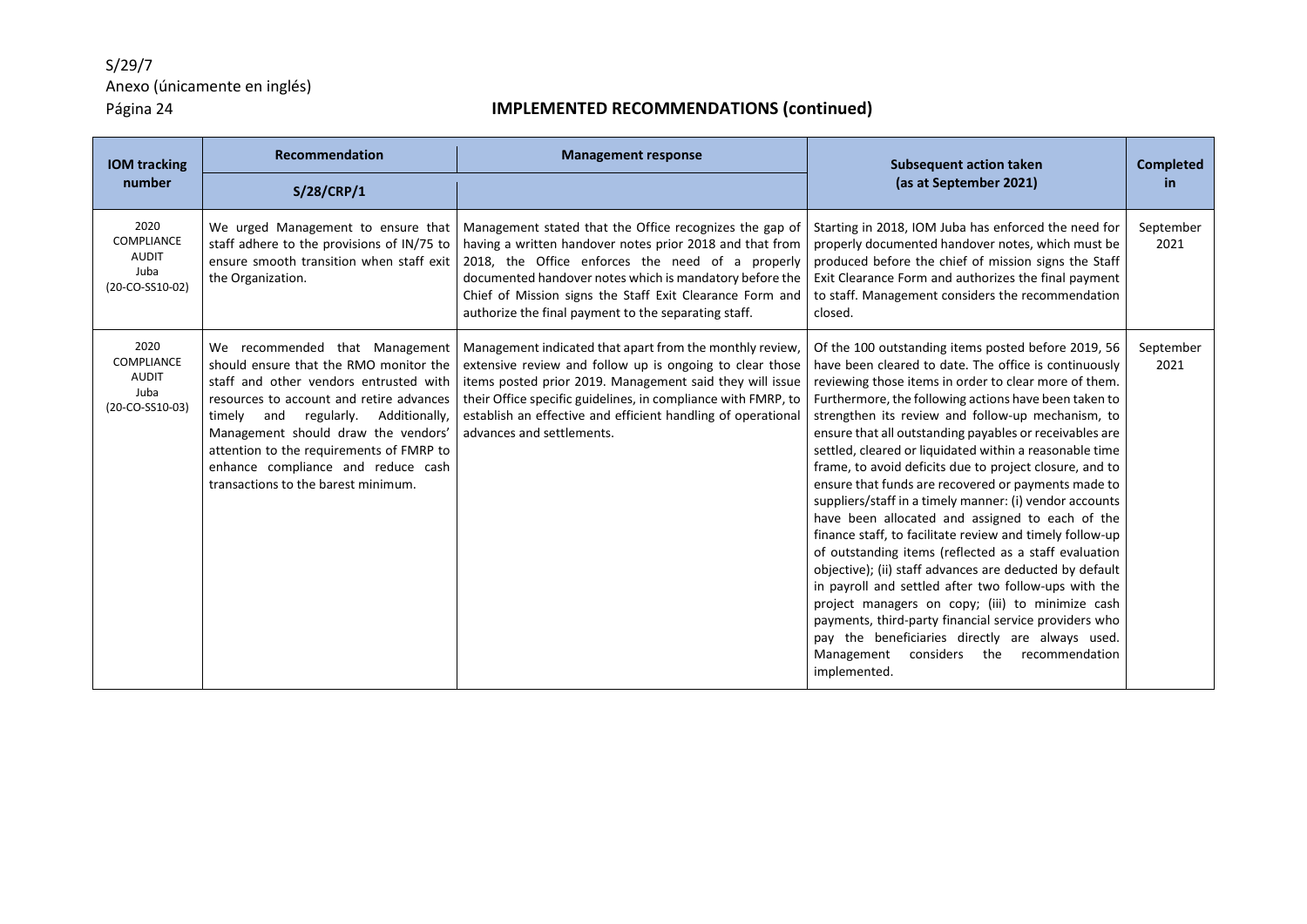| <b>IOM</b> tracking                                            | <b>Recommendation</b>                                                                                                                    | <b>Management response</b>                                                                                                                                                                                                                                               | <b>Subsequent action taken</b>                                                                                                                                                                                                                                                                                                                                                                                                                                                                                                                                                                                                                                                                                                                                                                                                                                                                                                                                                                                                                                                                                                                                                    | <b>Completed</b> |
|----------------------------------------------------------------|------------------------------------------------------------------------------------------------------------------------------------------|--------------------------------------------------------------------------------------------------------------------------------------------------------------------------------------------------------------------------------------------------------------------------|-----------------------------------------------------------------------------------------------------------------------------------------------------------------------------------------------------------------------------------------------------------------------------------------------------------------------------------------------------------------------------------------------------------------------------------------------------------------------------------------------------------------------------------------------------------------------------------------------------------------------------------------------------------------------------------------------------------------------------------------------------------------------------------------------------------------------------------------------------------------------------------------------------------------------------------------------------------------------------------------------------------------------------------------------------------------------------------------------------------------------------------------------------------------------------------|------------------|
| number                                                         | S/28/CRP/1                                                                                                                               |                                                                                                                                                                                                                                                                          | (as at September 2021)                                                                                                                                                                                                                                                                                                                                                                                                                                                                                                                                                                                                                                                                                                                                                                                                                                                                                                                                                                                                                                                                                                                                                            | in               |
| 2020<br>COMPLIANCE<br><b>AUDIT</b><br>Sanaà<br>$(20-CO-YE-01)$ | We recommended that the RMO should<br>intensify its supervision to ensure that the<br>various vendors retire their advances<br>promptly. | Management indicated that it would review the vendor   IOM Yemen has played a close supervisory role since<br>categories to help identify whether obligations from the 2020.<br>vendors are due for discharge or otherwise so that<br>appropriate action could be taken. | IOM Yemen's Resource Management Unit is carrying<br>out regular reviews of its vendor accounts as part of<br>monthly closure procedures. To strengthen its review<br>and follow-up mechanism and thus ensure that all<br>outstanding vendor payables or receivables are<br>settled, cleared or liquidated within a reasonable time<br>frame, a number of actions had been taken before the<br>December 2020 audit, e.g. vendor account ranges<br>were assigned to finance staff to facilitate review and<br>timely follow-up of outstanding items. In addition, the<br>Grants Unit was strengthened in June 2021 by the<br>arrival of an international staff member. The Unit's<br>main objectives are to manage relationships with<br>implementing partners, monitor project deliverables<br>and help ensure that the financial report is submitted<br>on time and that the supporting documents are<br>complete. The Resource Management and Grants<br>Units are collaborating to improve the efficiency of<br>implementing partner financial monitoring and<br>reporting for timely clearance of advances.<br>Management<br>considers<br>the<br>recommendation<br>implemented. | June<br>2021     |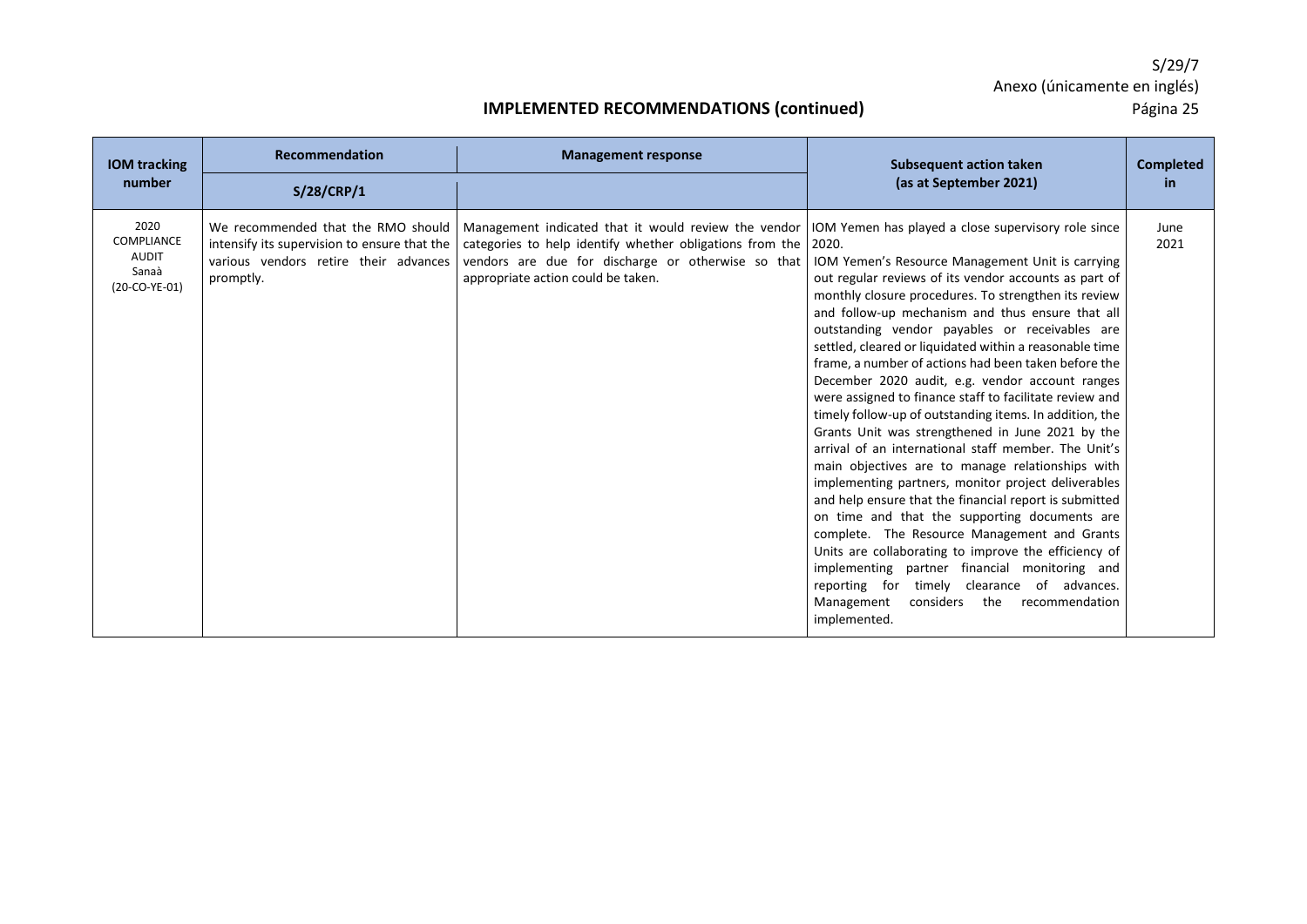| <b>IOM tracking</b>                                                 | <b>Recommendation</b>                                                                                                                                                                                                                                                                                                                             | <b>Management response</b>                                                                                                                                                                                                                                                                                                                           | <b>Subsequent action taken</b>                                                                                                                                                                                                                                                                                                                                                                                                                                                                                                                                                                                                                                                                                                                                     | <b>Completed</b> |
|---------------------------------------------------------------------|---------------------------------------------------------------------------------------------------------------------------------------------------------------------------------------------------------------------------------------------------------------------------------------------------------------------------------------------------|------------------------------------------------------------------------------------------------------------------------------------------------------------------------------------------------------------------------------------------------------------------------------------------------------------------------------------------------------|--------------------------------------------------------------------------------------------------------------------------------------------------------------------------------------------------------------------------------------------------------------------------------------------------------------------------------------------------------------------------------------------------------------------------------------------------------------------------------------------------------------------------------------------------------------------------------------------------------------------------------------------------------------------------------------------------------------------------------------------------------------------|------------------|
| number                                                              | S/28/CRP/1                                                                                                                                                                                                                                                                                                                                        |                                                                                                                                                                                                                                                                                                                                                      | (as at September 2021)                                                                                                                                                                                                                                                                                                                                                                                                                                                                                                                                                                                                                                                                                                                                             | <b>in</b>        |
| 2020<br><b>COMPLIANCE</b><br><b>AUDIT</b><br>Sanaà<br>(20-CO-YE-02) | We recommended that the Project<br>managers should monitor expenditures<br>against budget and funds received on<br>projects, in collaboration with the<br>Resource Management Unit, to ensure<br>projects do not spend beyond their<br>budget.                                                                                                    | Management responded that collaboration between   Improved collaboration to monitor expenditure is now<br>Project managers and Resource Management Unit during in place. In addition, programme managers and the<br>project implementation would be strengthened to reduce<br>the variances that are outside the 10 percent acceptable<br>threshold. | Resources Management Unit are coordinating closely<br>on project financial monitoring. The Unit sends the<br>project monitoring file at least once a month, analysing<br>budget variance and use, and has regular discussions<br>with project managers on spending, the burn rate, cost<br>modifications and cost extensions. The project<br>managers are also given access to IOM's ERP System<br>Intranet Portal and PRIMA, where updated project<br>reports and line-item details can be generated for<br>review and analysis at any point in time. The office has<br>strengthened coordination and oversight, organizing<br>more regular project-related meetings and training for<br>programme staff. Management considers the<br>recommendation implemented. | July<br>2021     |
| 2020<br><b>COMPLIANCE</b><br><b>AUDIT</b><br>Sanaà<br>(20-CO-YE-03) | We urged Management to ensure that the<br>RMO monitors staff and other vendors<br>entrusted with resources to account and<br>retire advances timely and regularly.<br>Additionally,<br>management<br>should<br>highlight the FMRP requirement to<br>vendors to enhance compliance to reduce<br>the outstanding advances to the barest<br>minimum. | Management indicated that it would ensure that the<br>overdue balances are recovered through the prescribed<br>means.                                                                                                                                                                                                                                | As for recommendation 20-CO-YE-01, monitoring of<br>staff and other vendor accounts is in place. In addition,<br>vendor accounts have been aged in close coordination<br>with the Regional Accounting Support Unit since June<br>2021. Management considers the recommendation<br>implemented.                                                                                                                                                                                                                                                                                                                                                                                                                                                                     | July<br>2021     |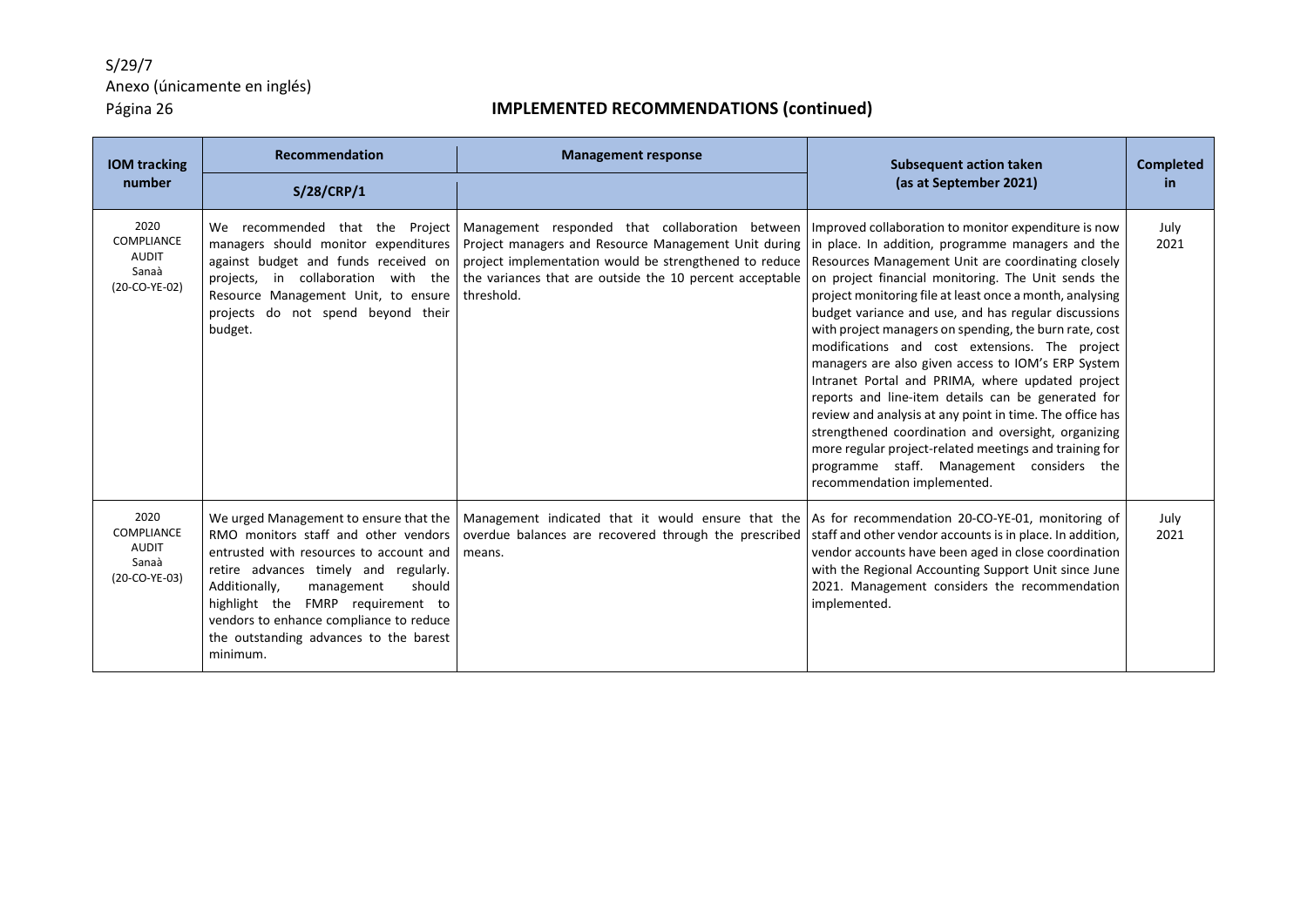| <b>IOM tracking</b>                                                    | <b>Recommendation</b>                                                                                                                                                                                                                                                                                                                                                                                                                                                                          | <b>Management response</b>                                                                                                                                                                                                                                                                                                                                                                                                                                                                                                                                                                          | <b>Subsequent action taken</b>                                                                                                                                                                                                                                                                                                                                                                                                                                                                                                                                                               | <b>Completed</b>  |
|------------------------------------------------------------------------|------------------------------------------------------------------------------------------------------------------------------------------------------------------------------------------------------------------------------------------------------------------------------------------------------------------------------------------------------------------------------------------------------------------------------------------------------------------------------------------------|-----------------------------------------------------------------------------------------------------------------------------------------------------------------------------------------------------------------------------------------------------------------------------------------------------------------------------------------------------------------------------------------------------------------------------------------------------------------------------------------------------------------------------------------------------------------------------------------------------|----------------------------------------------------------------------------------------------------------------------------------------------------------------------------------------------------------------------------------------------------------------------------------------------------------------------------------------------------------------------------------------------------------------------------------------------------------------------------------------------------------------------------------------------------------------------------------------------|-------------------|
| number                                                                 | S/28/CRP/1                                                                                                                                                                                                                                                                                                                                                                                                                                                                                     |                                                                                                                                                                                                                                                                                                                                                                                                                                                                                                                                                                                                     | (as at September 2021)                                                                                                                                                                                                                                                                                                                                                                                                                                                                                                                                                                       | in                |
| 2020<br><b>COMPLIANCE</b><br><b>AUDIT</b><br>Niamey<br>(20-CO-NE10_03) | We recommended that the Office should<br>strengthen the Procurement and Logistic<br>Units to safeguard assets of the<br>Organization. Also, Management should<br>expedite action in removing items below<br>the asset threshold from the assets<br>register and ensure that the Accounting<br>Division updates the PRISM regularly.                                                                                                                                                            | Management indicated that the process to update the asset<br>register started, but due to COVID and staff being out of<br>office, this was suspended. This is now currently ongoing<br>and PRISM records will be updated during the end year<br>inventory count for 2020 and the MAIA list will be updated<br>automatically. Management added that disposal of old and<br>damaged assets were done during 2020 and retirement was<br>done in PRISM. Reconciliation with physical and PRISM<br>assets will be done by year end 2020 and assets that were<br>un-traceable will also be accounted for. | The mass disposal of assets below the threshold was<br>finalized in December 2020. The Mobile Asset<br>Inventory Application is being used and is updated<br>regularly with the reconciliation process between<br>physical assets and PRISM assets. Disposal of old and<br>damaged assets was finalized in August 2021 and the<br>assets retired. Management considers<br>the<br>recommendation implemented.                                                                                                                                                                                 | August<br>2021    |
| 2019<br>PERFORMANCE<br><b>AUDIT</b><br>Geneva<br>(19-PE-CH10-01)       | To increase the number of medical claims<br>processed by the HCPU per month, we<br>recommended that, the HR Division should<br>redefine the tasks of the two most<br>experienced staff in HCPU-Manila from<br>their current schedule to concentrate on<br>evaluation of claims only, and train the two<br>staff who open pouches and sort claims to<br>work on the electronic claims submission<br>when it is operationalised to help increase<br>the number of processed claims per<br>month. | Management agreed with the recommendation and wish to<br>highlight ongoing assessment if claims are to be processed<br>internally.                                                                                                                                                                                                                                                                                                                                                                                                                                                                  | As of 1 March 2021, HRM has outsourced the<br>processing of health claims to CIGNA, which was<br>chosen after a thorough selection process following on<br>a comprehensive request for proposals. CIGNA<br>receives the claims directly from IOM staff and<br>processes them in accordance with IOM policies and<br>instructions. It has a dedicated, skilled and highly<br>experienced team, and a sophisticated algorithm to<br>help detect and prevent fraud. The Health Claims<br>Processing Unit has ceased to exist as an IOM unit.<br>Management considers the recommendation closed. | <b>March 2021</b> |
| 2019<br>PERFORMANCE<br><b>AUDIT</b><br>Geneva<br>(19-PE-CH10-03)       | To improve on detection of altered<br>document, the HCPU should combine a<br>variety of ways in detecting the<br>authenticity of documents including:<br>checks for obvious mistakes in the scanned<br>documents, look out for unusual alteration<br>in the text which could be a manipulation<br>of scanned text in the computer, and verify<br>documents against official database from<br>the proposed source of the document.                                                              | Management agreed with the recommendation and wish to<br>highlight ongoing assessment if claims are to be processed<br>internally.                                                                                                                                                                                                                                                                                                                                                                                                                                                                  | Management considers the recommendation closed<br>(see detailed response under 19-PE-CH10-01).                                                                                                                                                                                                                                                                                                                                                                                                                                                                                               | <b>March 2021</b> |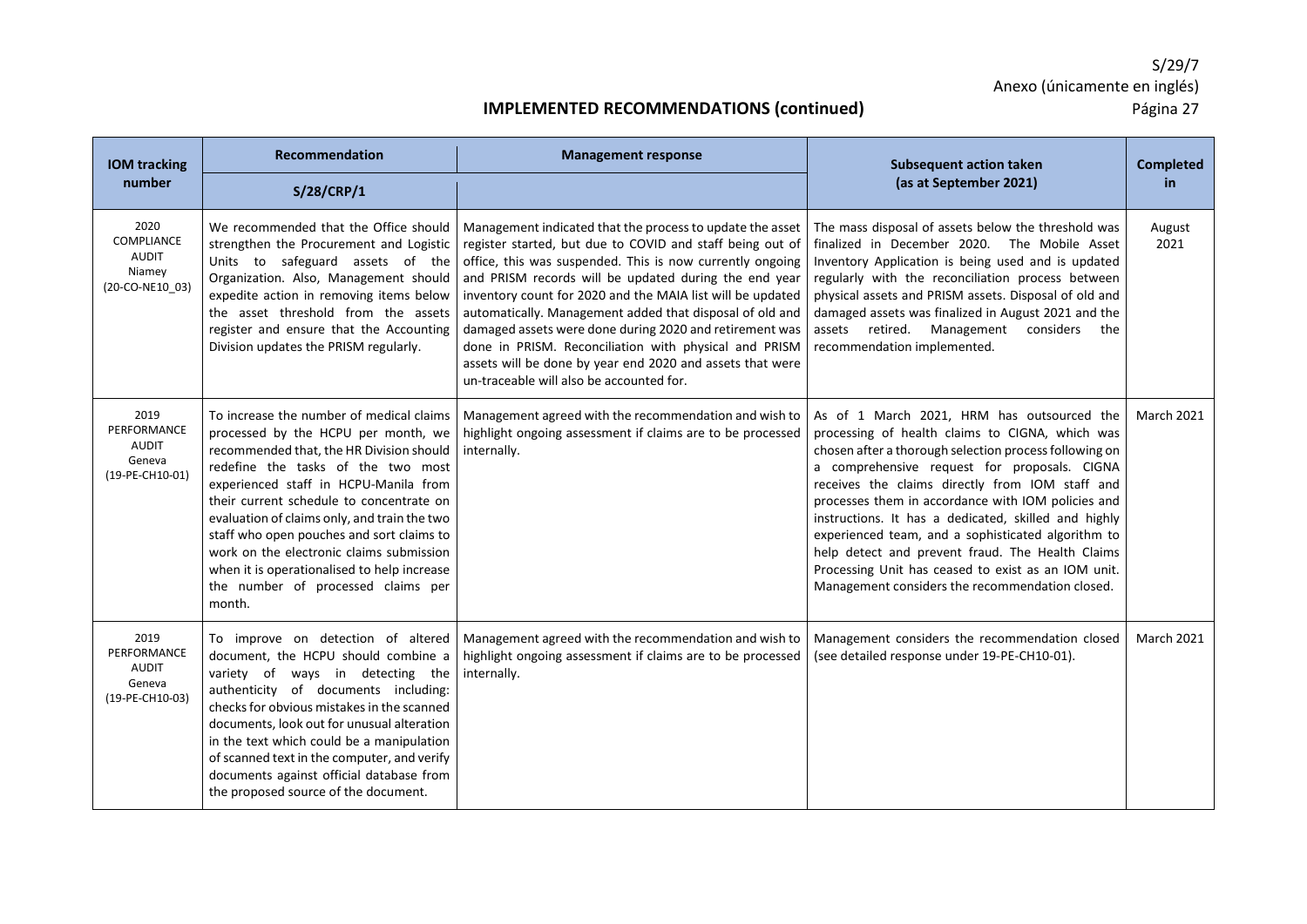| <b>IOM tracking</b>                                              | Recommendation                                                                                                                                                                                                                                                                                                                                                                                                                                                                                                                                                                                                                                                                                                                           | <b>Management response</b>                                                                                                                                                                                                                                                                                                                                                    | <b>Subsequent action taken</b>                                                                 | <b>Completed</b>  |
|------------------------------------------------------------------|------------------------------------------------------------------------------------------------------------------------------------------------------------------------------------------------------------------------------------------------------------------------------------------------------------------------------------------------------------------------------------------------------------------------------------------------------------------------------------------------------------------------------------------------------------------------------------------------------------------------------------------------------------------------------------------------------------------------------------------|-------------------------------------------------------------------------------------------------------------------------------------------------------------------------------------------------------------------------------------------------------------------------------------------------------------------------------------------------------------------------------|------------------------------------------------------------------------------------------------|-------------------|
| number                                                           | S/28/CRP/1                                                                                                                                                                                                                                                                                                                                                                                                                                                                                                                                                                                                                                                                                                                               |                                                                                                                                                                                                                                                                                                                                                                               | (as at September 2021)                                                                         | in.               |
| 2019<br>PERFORMANCE<br><b>AUDIT</b><br>Geneva<br>(19-PE-CH10-04) | staff<br>To<br>facilitate<br>motivation.<br>improvements<br>in<br>accuracy<br>and<br>completeness of claims, we recommended<br>that, management of IOM should design a<br>formal structure for the HCPU to also take<br>account of succession plan for the Unit to<br>boost the morale of HCPU staff with<br>regards to career progression. Increase the<br>frequency of visits by the Insurance<br>specialist in Geneva to Manila for first-<br>hand information for decision-making and<br>to have physical contact with operational<br>staff to discuss their concerns. The Head of<br>HCPU-MAC should delegate more of her<br>responsibilities to the longest serving in<br>the staff HCPU to free her to execute<br>strategic work. | Management agreed with the recommendation and wish to<br>highlight ongoing assessment if claims are to be processed<br>internally.                                                                                                                                                                                                                                            | Management considers the recommendation closed<br>(see detailed response under 19-PE-CH10-01). | <b>March 2021</b> |
| 2019<br>PERFORMANCE<br><b>AUDIT</b><br>Geneva<br>(19-PE-CH10-05) | To ensure that HCPU staff are maintained<br>and have the relevant skills which will be<br>utilised efficiently, we recommended that,<br>the HR Division should motivate staff and<br>formerly assess their performance to<br>inform management of the relevant<br>interventions<br>reguired<br>training<br>to<br>complement their roles.                                                                                                                                                                                                                                                                                                                                                                                                 | Besides agreeing with our recommendation, management   Management considers the recommendation closed<br>highlighted further that if claims continue to be processed<br>internally relevant actions will be taken to improve current<br>processes and procedures. These will include, revision of<br>current roles and team building activities to ensure good<br>transition. | (see detailed response under 19-PE-CH10-01).                                                   | <b>March 2021</b> |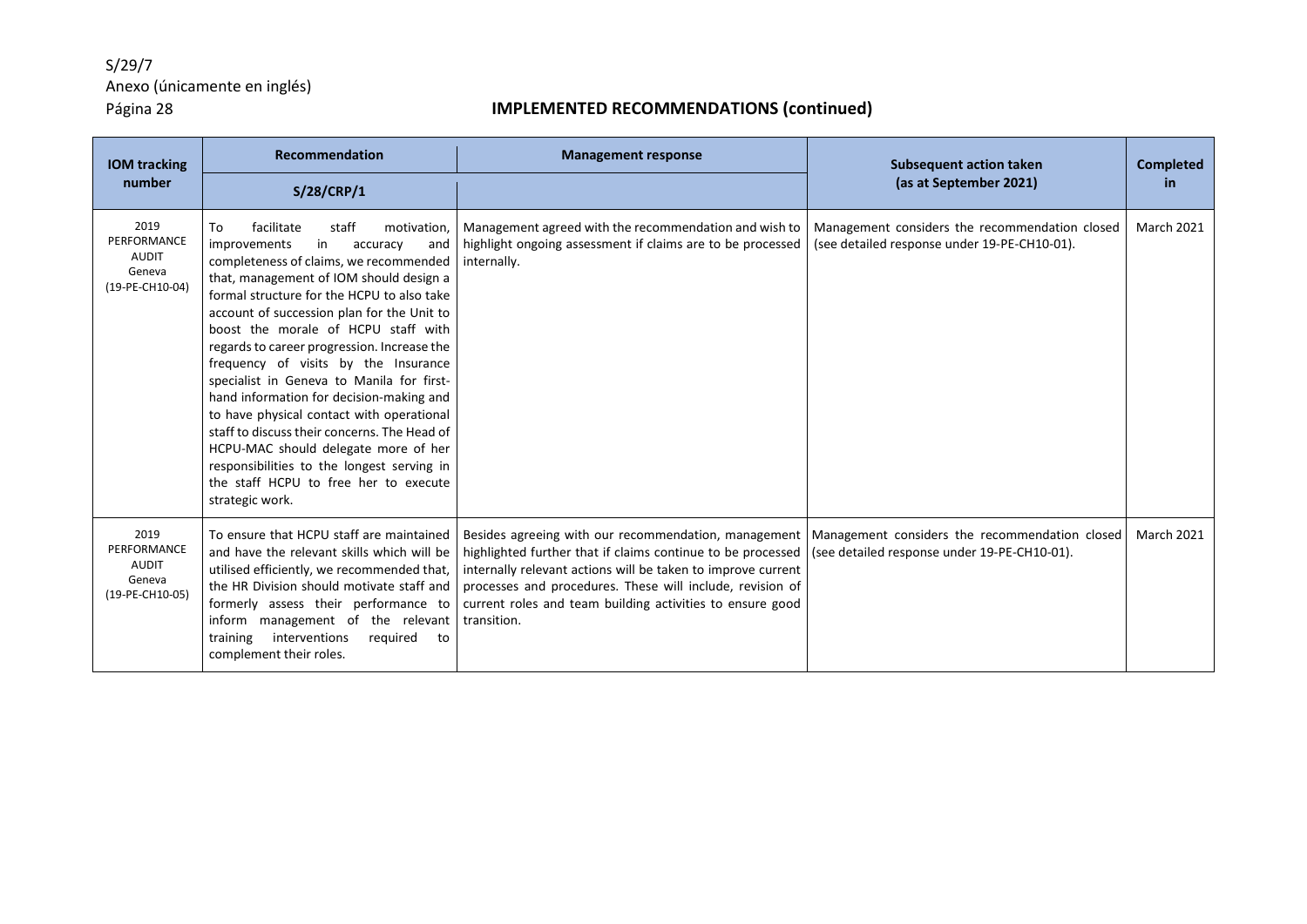| <b>IOM tracking</b>                                                       | Recommendation                                                                                                                                                                                                                                                                                                                                                                                                                                                                  | <b>Management response</b>                                                                                                                                                                                                                                                                                                                                                                                                                                                                                                                                                                    | <b>Subsequent action taken</b>                                                                                                                                                                                                                                                                                                                                                                                                                                                                          | <b>Completed</b>  |
|---------------------------------------------------------------------------|---------------------------------------------------------------------------------------------------------------------------------------------------------------------------------------------------------------------------------------------------------------------------------------------------------------------------------------------------------------------------------------------------------------------------------------------------------------------------------|-----------------------------------------------------------------------------------------------------------------------------------------------------------------------------------------------------------------------------------------------------------------------------------------------------------------------------------------------------------------------------------------------------------------------------------------------------------------------------------------------------------------------------------------------------------------------------------------------|---------------------------------------------------------------------------------------------------------------------------------------------------------------------------------------------------------------------------------------------------------------------------------------------------------------------------------------------------------------------------------------------------------------------------------------------------------------------------------------------------------|-------------------|
| number                                                                    | S/28/CRP/1                                                                                                                                                                                                                                                                                                                                                                                                                                                                      |                                                                                                                                                                                                                                                                                                                                                                                                                                                                                                                                                                                               | (as at September 2021)                                                                                                                                                                                                                                                                                                                                                                                                                                                                                  | in.               |
| 2019<br>PERFORMANCE<br><b>AUDIT</b><br>Geneva<br>(19-PE-CH10-06)          | We recommended that the HR Division<br>should assess the training needs for the<br>HCPU in order to provide them with 'tailor-<br>made' training, and continue to support<br>the HCPU staff where practicable to visit<br>Offices with doctors to continuously<br>expose them to medical facilities abroad<br>and arrange for them to provide<br>orientations to staff of the IOM on medical<br>claims.                                                                         | Management agreed with the recommendation and wish to<br>highlight ongoing assessment if claims are to be processed<br>internally. Management highlighted that if claims continue<br>to be processed internally relevant actions will be taken to<br>improve current processes and procedures. These will<br>include training to staff members to enable in depth<br>comprehension of new processes and procedures to<br>increase efficiency.                                                                                                                                                 | Management considers the recommendation closed<br>(see detailed response under 19-PE-CH10-01).                                                                                                                                                                                                                                                                                                                                                                                                          | <b>March 2021</b> |
| 2018<br><b>CERTIFICATION</b><br><b>AUDIT</b><br>Geneva<br>(18-CT-CH10-03) | We urged Management to review IN/13,<br>and introduce procedures for disclosing<br>staff financial interests, and initiate<br>financial disclosure interest programmes<br>through the Ethics Office as a measure to<br>enhance staff compliance and ensure<br>transparency and accountability.                                                                                                                                                                                  | Management agreed with the recommendation and stated<br>that it will accordingly assess the necessary actions to be<br>taken.                                                                                                                                                                                                                                                                                                                                                                                                                                                                 | The Director General approved a yearly declaration of<br>interest form which took effect in March 2021 and was<br>sent to all D1s and above, department directors,<br>division heads, chiefs of mission and resource<br>mobilization officers, for the period 1 January to 31<br>December 2020. The process was implemented by the<br>Office of Ethics and Conduct. Management considers<br>the recommendation implemented.                                                                             | December<br>2020  |
| 2018<br><b>CERTIFICATION</b><br>AUDIT<br>Geneva<br>(18-CT-CH10-04)        | We urged Management to include as part<br>of the draft IGF, a policy or guidance that:<br>defines clearly roles and responsibilities;<br>the process to assess internal control<br>efficiency and effectiveness; and provide a<br>strategy to ensure that it is communicated<br>timely to all those concerned. In addition,<br>the Framework should have clear<br>implementation timeliness<br>and key<br>performance indicators to<br>facilitate<br>monitoring and evaluation. | Management indicated that it considers the first part of the<br>recommendation implemented. As shared with the<br>auditors, IOM has developed a comprehensive IGF that<br>outlines the essential requirements for a modern and fit-for-<br>purpose internal governance system and developed a<br>Strategic Vision and Strategic Landscape. These documents<br>are undergoing consultation with IOM's Member States<br>currently. With respect to the clear timeliness and KPIs, IOM<br>will be able to establish such targets once resources to<br>implement the IGF are secured / confirmed. | In July 2020, IOM finalized and shared with<br>Member States the publication entitled Application<br>of the Internal Governance Framework Work Plan,<br>which outlines the governance structures<br>established for IGF reform, including the IGF Board<br>and Steering Committee, current IGF initiatives,<br>their timelines and expected impact. An IGF results<br>framework is being developed (see update for<br>recommendation 16-CT-CH10-04). Management<br>considers the recommendation closed. | June<br>2021      |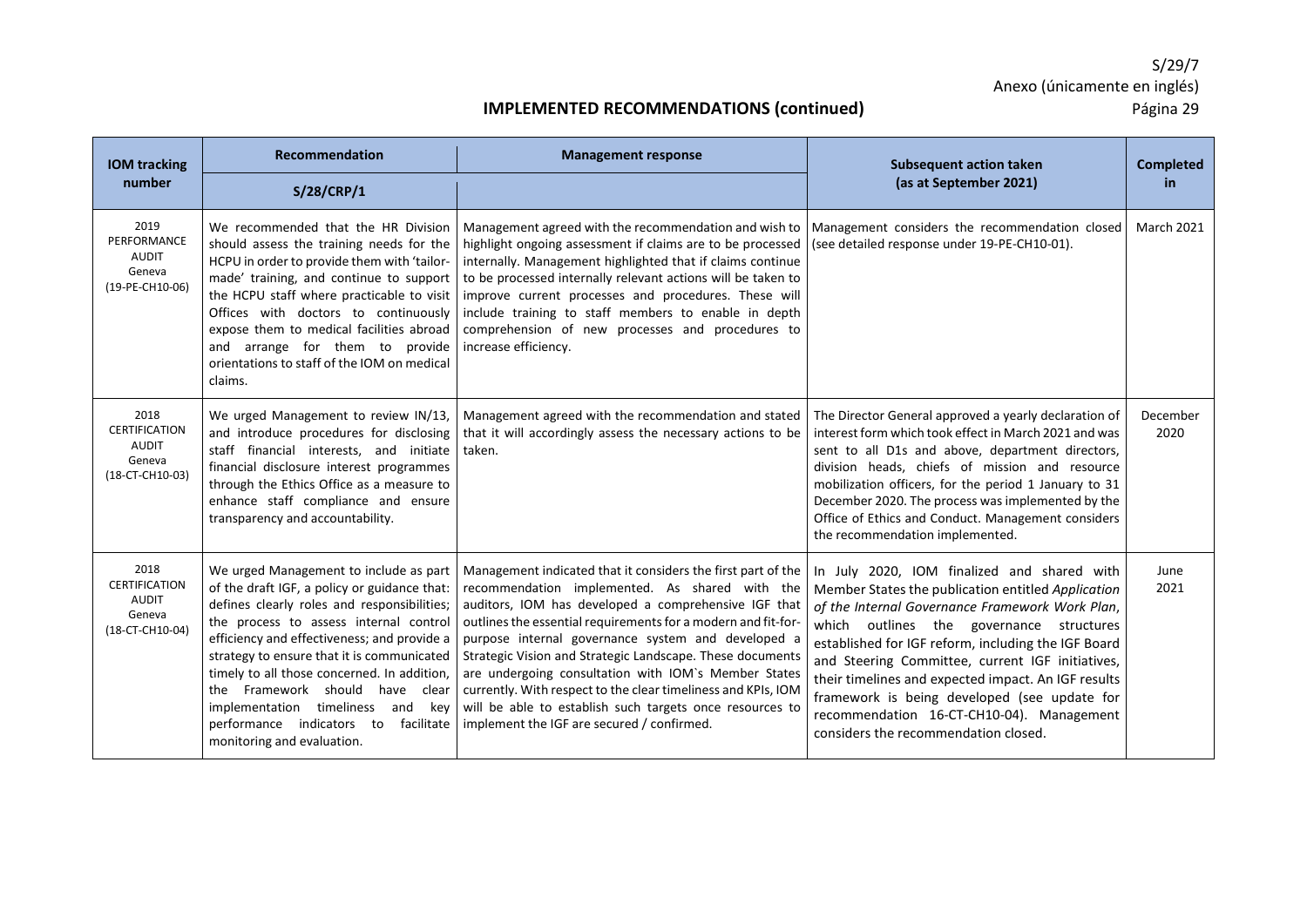| <b>IOM tracking</b>                                              | <b>Recommendation</b>                                                                                                                                                                                                                                                                                                                                                                                                                                                                                                                   | <b>Management response</b>                                                                                                                                                                                                                                                                                                                                                                                                                                                                             | <b>Subsequent action taken</b>                                                                                                                                                                                                                                                                                                                                                                                                                                                                                                                                                                                                                                                                                                                                                                                                                                                                                                                                     | <b>Completed</b> |
|------------------------------------------------------------------|-----------------------------------------------------------------------------------------------------------------------------------------------------------------------------------------------------------------------------------------------------------------------------------------------------------------------------------------------------------------------------------------------------------------------------------------------------------------------------------------------------------------------------------------|--------------------------------------------------------------------------------------------------------------------------------------------------------------------------------------------------------------------------------------------------------------------------------------------------------------------------------------------------------------------------------------------------------------------------------------------------------------------------------------------------------|--------------------------------------------------------------------------------------------------------------------------------------------------------------------------------------------------------------------------------------------------------------------------------------------------------------------------------------------------------------------------------------------------------------------------------------------------------------------------------------------------------------------------------------------------------------------------------------------------------------------------------------------------------------------------------------------------------------------------------------------------------------------------------------------------------------------------------------------------------------------------------------------------------------------------------------------------------------------|------------------|
| number                                                           | S/28/CRP/1                                                                                                                                                                                                                                                                                                                                                                                                                                                                                                                              |                                                                                                                                                                                                                                                                                                                                                                                                                                                                                                        | (as at September 2021)                                                                                                                                                                                                                                                                                                                                                                                                                                                                                                                                                                                                                                                                                                                                                                                                                                                                                                                                             | in.              |
| 2018 INTERIM<br><b>AUDIT</b><br>Manila<br>(18-IN-PH98-05)        | We recommended that Management<br>should liaise with the SCPF and consider<br>the development and implementation of a<br>long-term capital expenditure funding<br>strategy; and the establishment of a<br>dedicated Headquarters Capital Fund for<br>the purpose of covering the cost of major<br>construction works, repairs, renovation,<br>system enhancement and replacement of<br>equipment. The Fund should have clear<br>funding sources and disbursement<br>procedures to ensure its sustainability.                            | Management agreed with the recommendation and<br>indicated that as initial step, Management will explore<br>established approaches by benchmarking with other United<br>Nations entities, for such a dedicated fund, following which<br>a proposal to adopt a long-term funding mechanism for<br>capital expenditures will be presented to member states for<br>consideration.                                                                                                                         | IOM is considering a loan request to the host State for<br>construction work on the Headquarters building in<br>Geneva. The 50-year interest-free repayment plan has<br>been presented to Member States.<br>Until demolition in 2026 of the existing structure and<br>its replacement by a new building, no important<br>renovation work should be carried out on the existing<br>building. The new structure will be under warranty<br>until end 2033 and will therefore incur few<br>maintenance costs or repairs until that date.<br>The construction budget and maintenance costs will<br>be presented to Member States in 2023, before the<br>request for the construction loan is presented to the<br>host State, and the updated figures submitted to the<br>Member States in 2025, before construction starts.<br>Management considers this recommendation closed,<br>given that it will regularly update Member States over<br>the course of the project. | August<br>2021   |
| 2018<br>PERFORMANCE<br><b>AUDIT</b><br>Geneva<br>(18-PE-CH10-02) | To<br>improve<br>item<br>descriptions/<br>specifications during procurement, we<br>IOM<br>recommended<br>that<br>should:<br>categorize and standardize items with<br>specifications for global commodity;<br>implement<br>procurement<br>category<br>management approach, similar to peer<br>United Nations agencies (UNICEF, UNHCR,<br>and UNDP) to build synergies and possibly<br>for combined procurement of items; and<br>centralize end-to-end procurement and<br>supply chain activities under functional<br>supervision of PSD. | Management accepted the recommendation and indicated<br>that implementation of standardization of global<br>commodities will improve efficiency and effectiveness.<br>Opportunities to build synergies and combined<br>procurement of items will be considered as part of the<br>broader strategic sourcing model. In addition, the feasibility<br>of implementing technology enabled forecasting and<br>planning tools are envisaged as part of broader<br>Procurement and Supply Chain improvements. | In addition to material master data enhancement and<br>alignment with United Nations commodity mapping,<br>70 global long-term agreements have been drawn up.<br>Under the Business Transformation initiative and IGF<br>interventions, a new hybrid model of the commodity<br>management supply chain has been mapped, to<br>enable additional standardization of specifications.<br>Given the completion of the material master data and<br>the online purchases requisition solution, and even<br>though the Business Transformation initiative is long<br>term, management considers the recommendation<br>closed.                                                                                                                                                                                                                                                                                                                                             | December<br>2020 |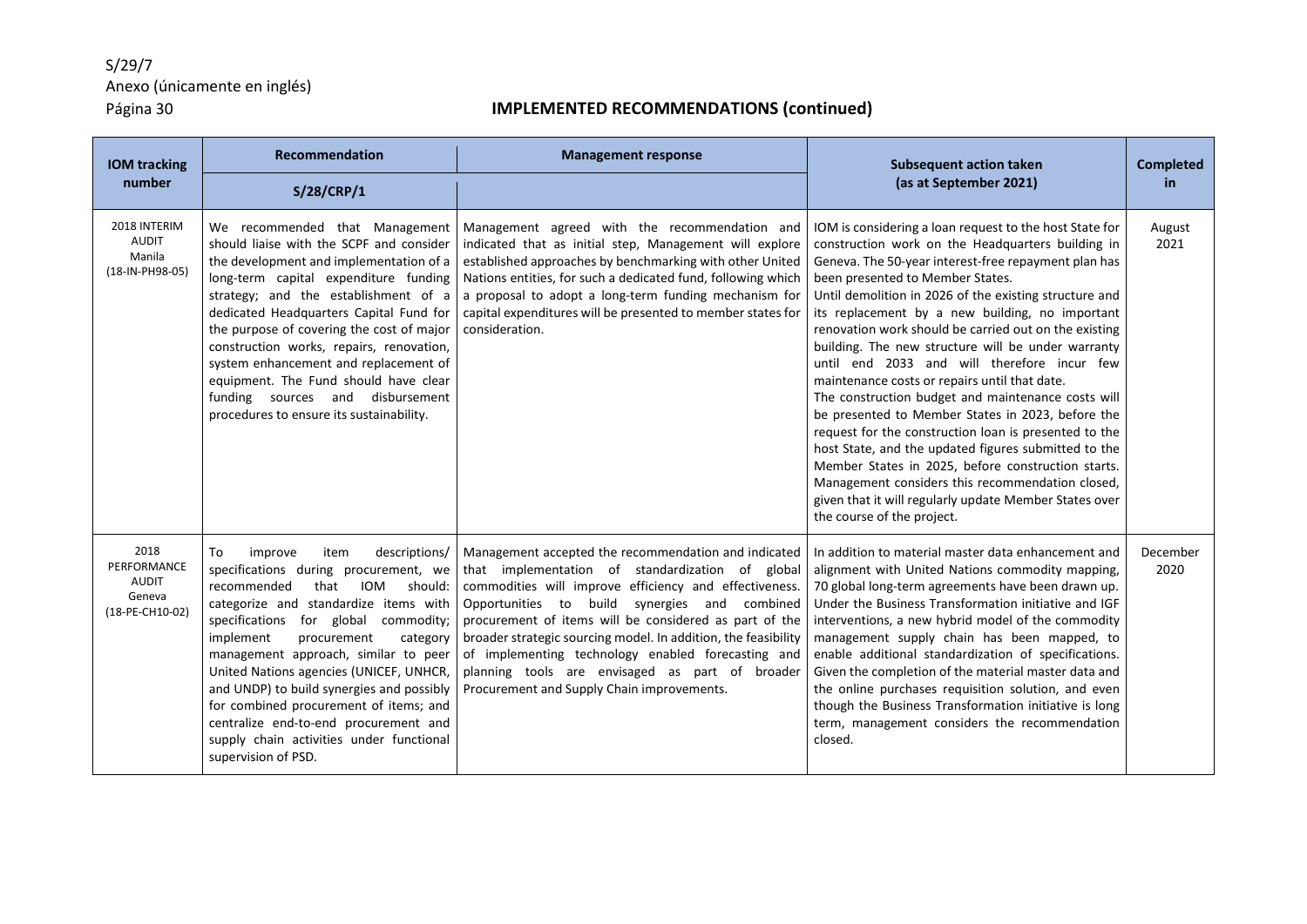| <b>IOM</b> tracking                                                       | Recommendation                                                                                                                                                                                                                                              | <b>Management response</b>                                                                                                                                                                                                                                                                                                                                                                                                                                                                                                                                                                                                                                                                                                                                                                                                                                                                                                                                                                                                                                                                                                                                                                                                                                                                             | <b>Subsequent action taken</b>                                                                                                                                                                                                                                                                                                                                                                                                                                                                                                                                                                                                                                                                                                                                                                                                                                                                                                                                                                                                                                                                                                                                                                                                            | <b>Completed</b> |
|---------------------------------------------------------------------------|-------------------------------------------------------------------------------------------------------------------------------------------------------------------------------------------------------------------------------------------------------------|--------------------------------------------------------------------------------------------------------------------------------------------------------------------------------------------------------------------------------------------------------------------------------------------------------------------------------------------------------------------------------------------------------------------------------------------------------------------------------------------------------------------------------------------------------------------------------------------------------------------------------------------------------------------------------------------------------------------------------------------------------------------------------------------------------------------------------------------------------------------------------------------------------------------------------------------------------------------------------------------------------------------------------------------------------------------------------------------------------------------------------------------------------------------------------------------------------------------------------------------------------------------------------------------------------|-------------------------------------------------------------------------------------------------------------------------------------------------------------------------------------------------------------------------------------------------------------------------------------------------------------------------------------------------------------------------------------------------------------------------------------------------------------------------------------------------------------------------------------------------------------------------------------------------------------------------------------------------------------------------------------------------------------------------------------------------------------------------------------------------------------------------------------------------------------------------------------------------------------------------------------------------------------------------------------------------------------------------------------------------------------------------------------------------------------------------------------------------------------------------------------------------------------------------------------------|------------------|
| number                                                                    | S/28/CRP/1                                                                                                                                                                                                                                                  |                                                                                                                                                                                                                                                                                                                                                                                                                                                                                                                                                                                                                                                                                                                                                                                                                                                                                                                                                                                                                                                                                                                                                                                                                                                                                                        | (as at September 2021)                                                                                                                                                                                                                                                                                                                                                                                                                                                                                                                                                                                                                                                                                                                                                                                                                                                                                                                                                                                                                                                                                                                                                                                                                    | in.              |
| 2017<br><b>CERTIFICATION</b><br><b>AUDIT</b><br>Geneva<br>(17-CT-CH10-04) | We recommended that management<br>should develop a resource mobilization<br>strategy that will outline<br>principles<br>mobilization<br>activities.<br>resource<br>harmonize various strategies for funding<br>IOM operations in a more coherent<br>manner. | Management agreed with the recommendation and stated<br>that it acknowledges the need for an organization-wide<br>resource mobilization strategy and is currently developing a<br>Resource Mobilization (RM) strategy for the period 2018-<br>2022 which will include a narrative, a results matrix and a<br>work plan. Management added that consultations for the<br>RM strategy have already been held with the four CORMFs<br>(Washington DC, Berlin, Helsinki and Tokyo) as well as all<br>nine Regional Offices and is expected that the strategy will<br>be finalized before the end of 2018. Management stated<br>that this will be used to provide a framework for RM<br>strategies being developed at Country and Regional Office<br>level and would help country and regional offices to develop<br>a more structured approach to fundraising, with the<br>possibility of setting up resource mobilization targets to<br>meet their needs and monitoring the achievement of these<br>objectives. Management also indicated that the MI<br>publication is not stricto sensu a fundraising tool, but rather<br>considered as a corporate document, or institutional<br>"business card" that captures the variety of the<br>Organization's programming aspirations, as framed by the<br>MIGOF. | The revision of the institutional Resource Mobilization<br>Strategy has been put on hold as its finalization is<br>contingent on funding and the finalization of the<br>Strategic Results Framework. An advance draft of the<br>latter was shared with key Member States in July 2021<br>and a briefing will be scheduled later in the year.<br>Management plans to resume work on the Resource<br>Mobilization Strategy as soon as the Strategic Results<br>Framework and the implementation plan for the<br>Strategic Vision have been finalized.<br>In the interim, the Donor Relations Division, working<br>in close consultation with relevant colleagues at<br>Headquarters, the regional offices, country offices<br>with resource mobilization functions and special<br>liaison offices, is developing a draft resource<br>mobilization guidebook aimed at building the capacity<br>of IOM staff to develop and strengthen partnerships<br>and thus secure resources. The guidebook is intended<br>to be practical in nature, drawing on experiences and<br>expertise from various colleagues worldwide and<br>including case studies, tips and useful links.<br>Management<br>considers<br>the<br>recommendation<br>implemented. | July<br>2021     |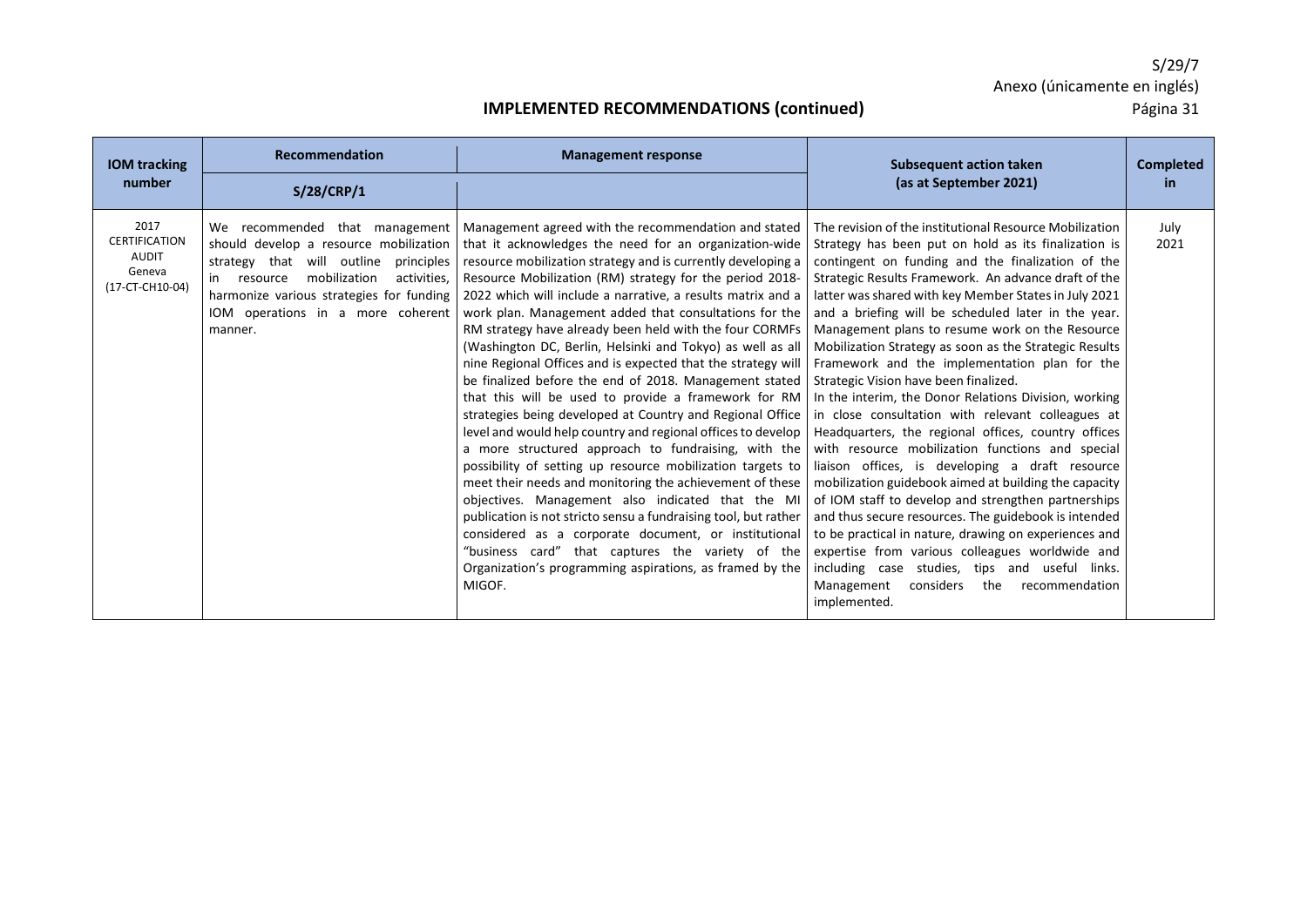| <b>IOM</b> tracking                                                       | <b>Recommendation</b>                                                                                                                                                                                                                                                                                                                                                                           | <b>Management response</b>                                                                                                                                                                                                                                                                                                                                                                                                                                                                                        | <b>Subsequent action taken</b>                                                                                                                                                                                                                                                                                                                                                                                                                                                                                                                                                                                                                                                                                                                                                                                                                                                                                                                                                                                                             | <b>Completed</b> |
|---------------------------------------------------------------------------|-------------------------------------------------------------------------------------------------------------------------------------------------------------------------------------------------------------------------------------------------------------------------------------------------------------------------------------------------------------------------------------------------|-------------------------------------------------------------------------------------------------------------------------------------------------------------------------------------------------------------------------------------------------------------------------------------------------------------------------------------------------------------------------------------------------------------------------------------------------------------------------------------------------------------------|--------------------------------------------------------------------------------------------------------------------------------------------------------------------------------------------------------------------------------------------------------------------------------------------------------------------------------------------------------------------------------------------------------------------------------------------------------------------------------------------------------------------------------------------------------------------------------------------------------------------------------------------------------------------------------------------------------------------------------------------------------------------------------------------------------------------------------------------------------------------------------------------------------------------------------------------------------------------------------------------------------------------------------------------|------------------|
| number                                                                    | S/28/CRP/1                                                                                                                                                                                                                                                                                                                                                                                      |                                                                                                                                                                                                                                                                                                                                                                                                                                                                                                                   | (as at September 2021)                                                                                                                                                                                                                                                                                                                                                                                                                                                                                                                                                                                                                                                                                                                                                                                                                                                                                                                                                                                                                     | in.              |
| 2017<br><b>CERTIFICATION</b><br><b>AUDIT</b><br>Geneva<br>(17-CT-CH10-08) | We recommended that Management<br>should establish an automated centralized<br>management system to provide timely<br>access to audit trails in resolving financial<br>adjustments<br>streamline<br>and<br>the<br>coordination<br>by including<br>process<br>automated generation of reminders on<br>outstanding issues and to strengthen ACO<br>management capacity to oversee the<br>process. | Management agreed with the recommendation and the<br>resources needed for implementing such an automated<br>centralized management system/tool. It added that<br>because of the need to establish an automated centralized<br>system and the expanded role of ACO in its management<br>oversight responsibilities, management will assess and<br>identify the needed staffing resources in ACO who will also<br>coordinate with the Administrative Centres to enhance the<br>Organization's financial management. | The Financial Coordination Platform has been<br>successfully completed for over 57 selected central<br>accounting and financial reporting processes. The<br>system undergoes periodic optimization comprising<br>revision of implemented workflows; harmonization of<br>terminology and its use by the different IOM users,<br>and harmonization of service level agreements based<br>on service items, to enable comparability and facilitate<br>the analysis of possible incidents during the process.<br>The revision of checklists and processes based on<br>external expert recommendations was largely<br>completed in 2020. The Continuous Compliance<br>Monitoring (CCM) tool has been successfully deployed<br>in PRISM and customized to filter alerts by business<br>area. Pilot activation of selected CCM alerts at the<br>central level, along with a rules-based accountability<br>matrix, was completed in 2020. In light of the progress<br>made and systems in place, management considers<br>the recommendation closed. | December<br>2020 |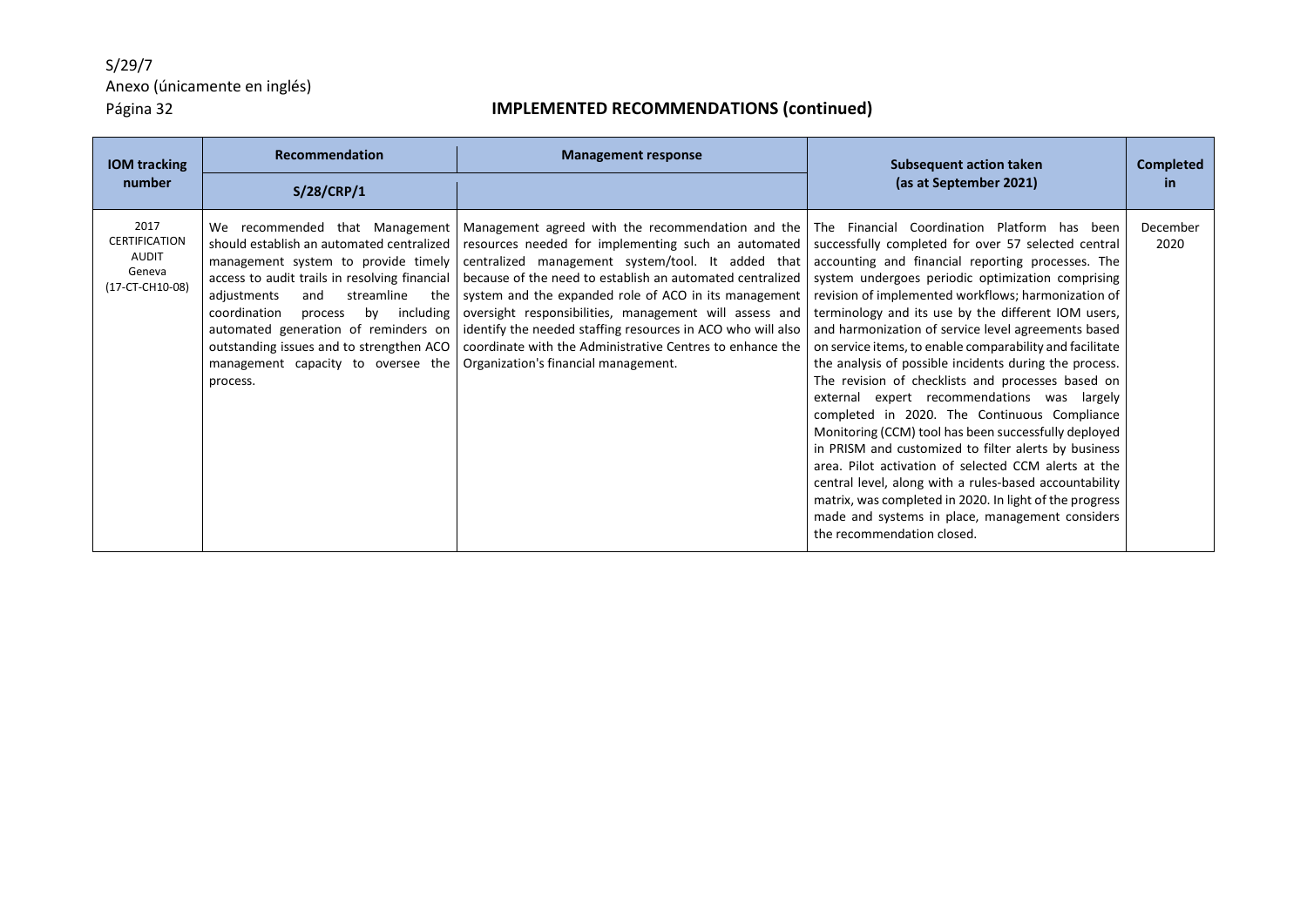| <b>IOM</b> tracking                                                    | <b>Recommendation</b>                                                                                                                                                                                                                                                                                                                                                                                   | <b>Management response</b>                                                                                                                                                                                                                                                                                                                                                                                                                                                                                                                                                                                                                                      | <b>Subsequent action taken</b>                                                                                                                                                                                                                                                                                                                                                                                                                                                                                                                                                                                                                                                                                                                                                                                                                                                                                                                                                   | <b>Completed</b> |
|------------------------------------------------------------------------|---------------------------------------------------------------------------------------------------------------------------------------------------------------------------------------------------------------------------------------------------------------------------------------------------------------------------------------------------------------------------------------------------------|-----------------------------------------------------------------------------------------------------------------------------------------------------------------------------------------------------------------------------------------------------------------------------------------------------------------------------------------------------------------------------------------------------------------------------------------------------------------------------------------------------------------------------------------------------------------------------------------------------------------------------------------------------------------|----------------------------------------------------------------------------------------------------------------------------------------------------------------------------------------------------------------------------------------------------------------------------------------------------------------------------------------------------------------------------------------------------------------------------------------------------------------------------------------------------------------------------------------------------------------------------------------------------------------------------------------------------------------------------------------------------------------------------------------------------------------------------------------------------------------------------------------------------------------------------------------------------------------------------------------------------------------------------------|------------------|
| number                                                                 | S/28/CRP/1                                                                                                                                                                                                                                                                                                                                                                                              |                                                                                                                                                                                                                                                                                                                                                                                                                                                                                                                                                                                                                                                                 | (as at September 2021)                                                                                                                                                                                                                                                                                                                                                                                                                                                                                                                                                                                                                                                                                                                                                                                                                                                                                                                                                           | in               |
| 2017<br><b>COMPLIANCE</b><br><b>AUDIT</b><br>Vienna<br>(17-CO-AT99-03) | We urged Management to liaise with the<br>Head of ICT/SAP PRISM to consider the<br>development of a business case to<br>enhance the financial sustainability<br>analytical tool for a possible adoption as an<br>Organization wide application to improve<br>timely identification of factors that affect<br>the viability of COs and support decision<br>making.                                       | Management agreed with the finding and stated that<br>developing new reporting options through PRISM will<br>indeed help the ROs and COs to monitor financial situation<br>of their Offices in a more effective way. Hence, Regional<br>Office will bring this observation to the attention of Head of<br>ICT/SAP and liaise for enhancement of reporting modules in<br>PRISM before the end of the current year.                                                                                                                                                                                                                                               | Implementation of this recommendation has gone<br>beyond its initial scope. An automated tool is now<br>available in PRISM to produce reports on the financial<br>sustainability of IOM offices. The Missions<br>Sustainability Report (ZMSR) has been tested several<br>times and presented to different groups in the<br>Organization. A manual has been developed on its use<br>and an alert is being published to announce its<br>availability. This tool was developed internally using<br>only IOM internal resources and expertise.<br>Concurrently, the Budget Division developed a similar<br>but more comprehensive tool with the technical<br>assistance of an external company. That tool is also<br>now available and has been used extensively,<br>especially during the COVID-19 period, to measure the<br>financial stability of IOM offices and to mitigate any<br>risk of deficit or unsustainability. Management<br>considers the recommendation implemented. | December<br>2020 |
| 2017<br>COMPLIANCE<br><b>AUDIT</b><br>Vienna<br>(17-CO-AT99-04)        | We recommended that Management and<br>the Head of Country Office, Vienna should<br>liaise with IOM Headquarters with the<br>view of pursuing a supplemental host<br>country agreement with the Government<br>of Austria to regularize the post legal<br>status of the Office and grant full privileges<br>immunities<br>accorded<br>other<br>and<br>intergovernmental organizations and their<br>staff. | Management explained that in principle, the Austrian<br>Federal Ministry for Europe, Integration and Foreign Affairs<br>recognizes IOM's right for equal entitlements and treatment<br>similar to the other United Nations agencies, according to<br>the above mentioned Article, but the legal process to make<br>this changes is long and require other parties, including<br>Parliamentary<br>involvement<br>endorsement.<br>and<br>Management indicated that the Regional Director and the<br>Head of Office Vienna will continue their negotiations with<br>the Austrian counterparts, in coordination with LEG<br>department and other relevant HQ units. | The Office of Legal Affairs has been informed by the<br>Austrian Permanent Mission in Geneva that the<br>Government recognizes two<br>of<br>categories<br>intergovernmental organization. IOM Vienna is<br>considered to fall within a defined category on which<br>the Government provided full details. Management<br>considers the recommendation closed.                                                                                                                                                                                                                                                                                                                                                                                                                                                                                                                                                                                                                     | December<br>2020 |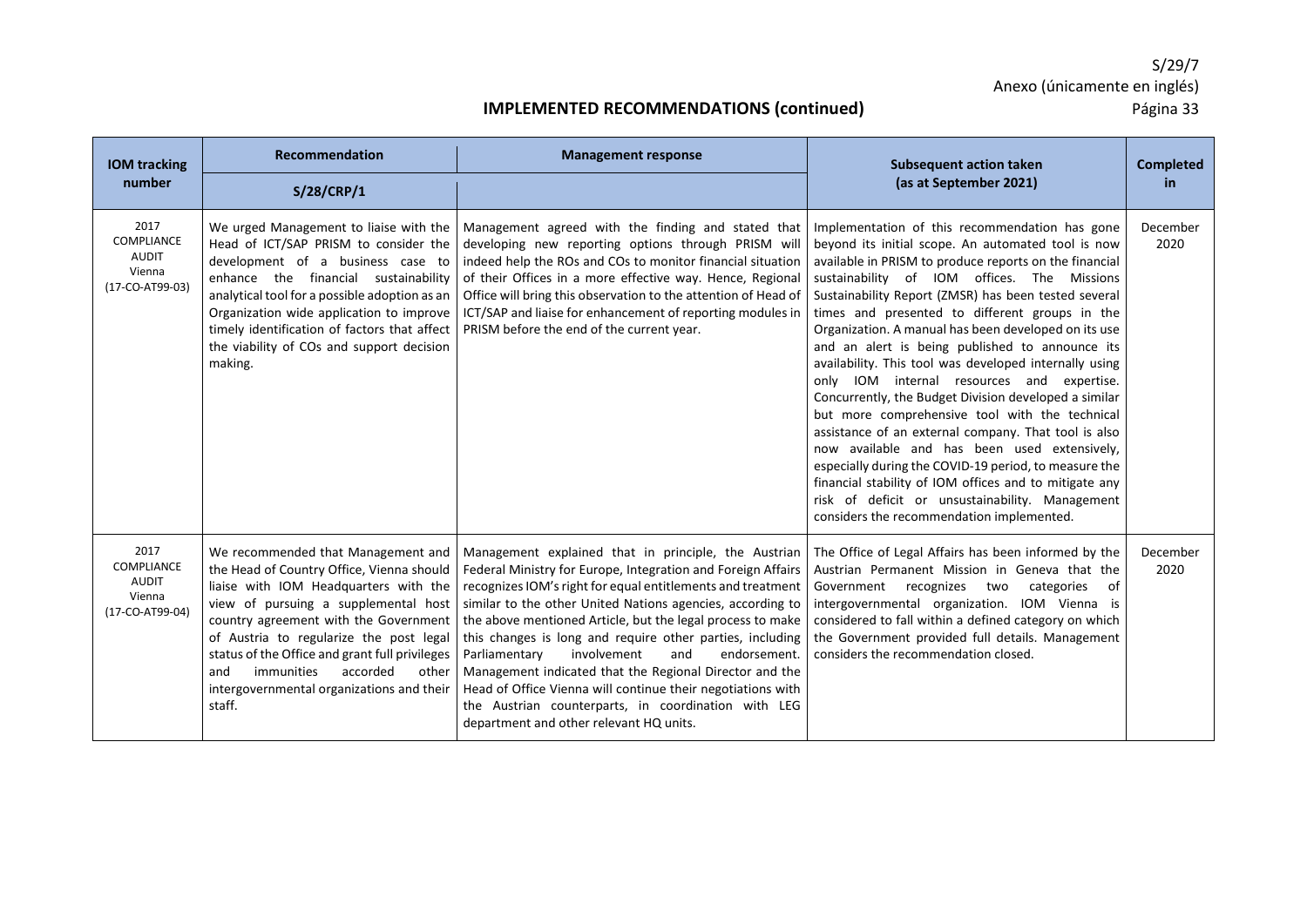| <b>IOM tracking</b><br>number                                               | Recommendation<br>S/28/CRP/1                                                                                                                                                                                                                                                                                                                                                                                                                                                                                                               | <b>Management response</b>                                                                                                                                                                                                                                                                                                                                                                                                                                                                                | <b>Subsequent action taken</b><br>(as at September 2021)                                                                                                                                                                                                                                                                                                                                                                                                                                                                                                                                                                                                                                                                                                                                                                                                                                                                                                                                                                                                                                                                               | <b>Completed</b><br>in |
|-----------------------------------------------------------------------------|--------------------------------------------------------------------------------------------------------------------------------------------------------------------------------------------------------------------------------------------------------------------------------------------------------------------------------------------------------------------------------------------------------------------------------------------------------------------------------------------------------------------------------------------|-----------------------------------------------------------------------------------------------------------------------------------------------------------------------------------------------------------------------------------------------------------------------------------------------------------------------------------------------------------------------------------------------------------------------------------------------------------------------------------------------------------|----------------------------------------------------------------------------------------------------------------------------------------------------------------------------------------------------------------------------------------------------------------------------------------------------------------------------------------------------------------------------------------------------------------------------------------------------------------------------------------------------------------------------------------------------------------------------------------------------------------------------------------------------------------------------------------------------------------------------------------------------------------------------------------------------------------------------------------------------------------------------------------------------------------------------------------------------------------------------------------------------------------------------------------------------------------------------------------------------------------------------------------|------------------------|
| 2017<br>COMPLIANCE<br><b>AUDIT</b><br>Vienna<br>(17-CO-AT99-05)             | We recommended that Management and<br>the Head of Country Office, Vienna should<br>liaise with Headquarters with the view to<br>resolve these challenges to enable staff of<br>IOM enjoy equal rights and privileges as<br>their counterparts in the United Nations<br>Family in Vienna.                                                                                                                                                                                                                                                   | Management agreed with the finding and stated that this is<br>a challenge for IOM in Vienna and both Regional Office and<br>Office have been working together on this issue in the past<br>months to resolve it. However, Regional Office Vienna as<br>well as the Office Vienna will continue their efforts in<br>negotiations and liaison with the United Nations HQ in<br>Vienna to ensure provision of full privileges and<br>entitlements for IOM offices and their staff in Vienna.                 | According to the Office of Legal Affairs, the Austrian<br>Permanent Mission in Geneva has made it clear that<br>Austria has two categories and that IOM is considered<br>to fall in the smaller category. The Government has<br>explained fully what that entails, which may differ<br>from what applies to other organizations of the United<br>Nations system.                                                                                                                                                                                                                                                                                                                                                                                                                                                                                                                                                                                                                                                                                                                                                                       | March<br>2021          |
| 2016<br><b>CERTIFICATION</b><br><b>AUDIT</b><br>Geneva<br>$(16-CT-CH10-04)$ | therefore<br>recommended<br>We.<br>that<br>Management<br>should<br>prepare<br>departmental plans under the core<br>funding structure to closely link with the<br>Migration Governance Framework and<br>budget consumption with what has been<br>delivered in terms of outputs and<br>to<br>ensure<br>integrated<br>outcomes<br>performance reporting under RBM. We<br>further recommended that Management<br>should provide the required electronic<br>tools to facilitate monitoring, evaluation,<br>and timely reporting of the process. | Management accepted the recommendation and agreed<br>that further efforts should be made to move in that<br>direction. It added that the Organization will continue<br>integrating Results Based Management principles to its<br>operational and reporting processes within the resources<br>available and within the applicable regulatory framework<br>and that the recently re-activated Member State-led<br>Working Group on Budget Reform will also afford some<br>opportunity to drive the process. | The Strategic Results Framework long- and short-term<br>outcomes, outputs and indicators have been agreed<br>with Headquarters divisions and the Office of the<br>Director General. The Framework will serve as the<br>backbone for integrated performance reporting and<br>has been shared with the Migration Resource<br>Allocation Committee for initial feedback. The next<br>step involves entering selected KPIs in PRIMA,<br>supported by indicator guidance coordinated with<br>Headquarters divisions and regional offices. Results<br>reporting will become more comprehensive once all<br>active projects are monitored in PRIMA throughout<br>implementation, which is not currently the case.<br>Reporting mechanisms for the Sustainable<br>Development Goals and the Global Compact on<br>Migration have been strengthened through a PRIMA<br>"wizard".<br>IOM's internal<br>performance<br>(or<br>organizational effectiveness) framework is currently<br>being updated to reflect IGF and IOM United Nations<br>reform commitments. Considering the progress made,<br>management considers the recommendation closed. | September<br>2021      |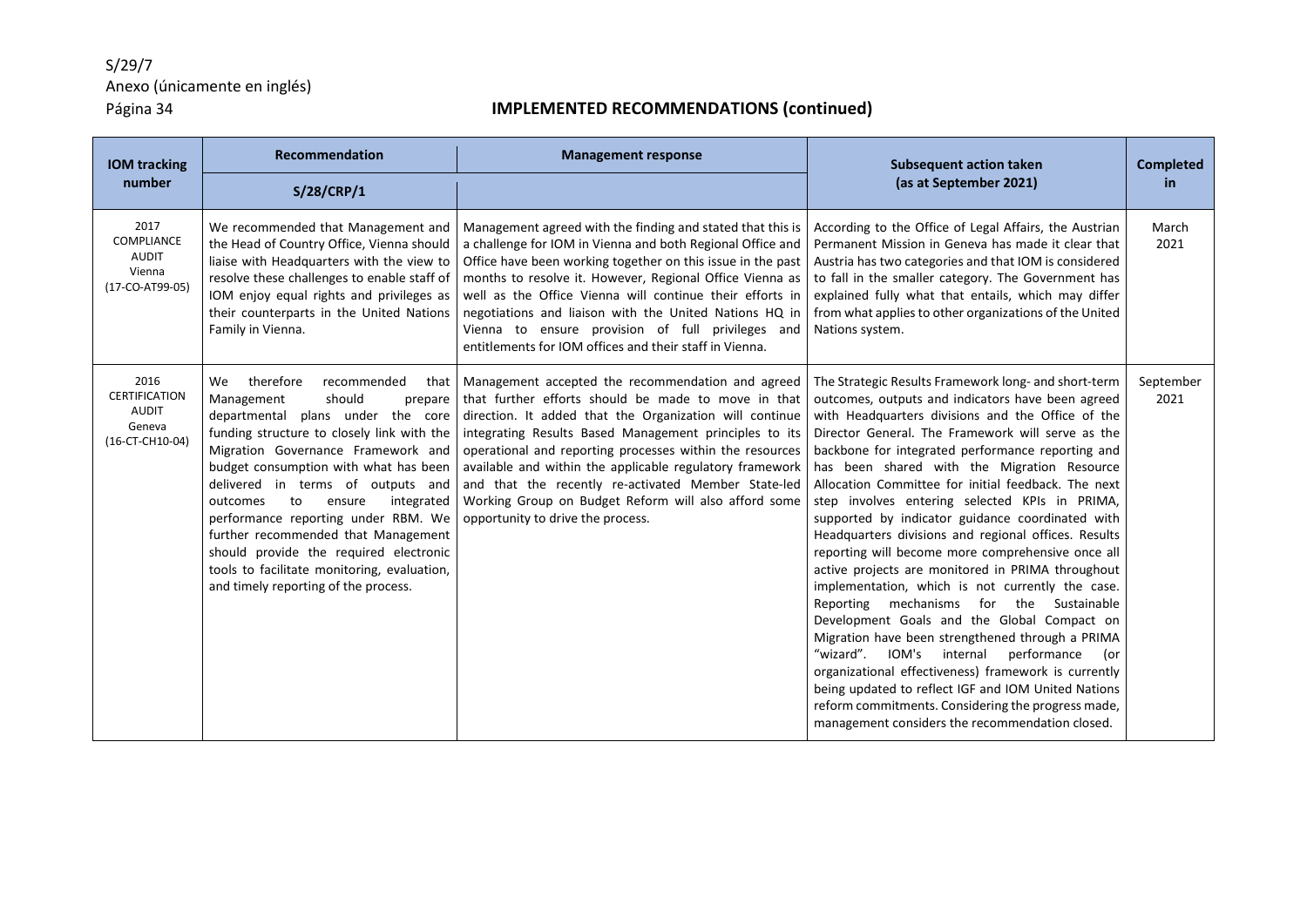| <b>IOM tracking</b>                                                         | <b>Recommendation</b>                                                                                                                                                                                                                                                                                                                                                                                           | <b>Management response</b>                                                                                                                                                                                                                                                                                                                                                                                                                                                                                                                                                                                  | <b>Subsequent action taken</b>                                                                                                                                                                                                                                                                                                                                                                                                                                                                                                        | <b>Completed</b> |
|-----------------------------------------------------------------------------|-----------------------------------------------------------------------------------------------------------------------------------------------------------------------------------------------------------------------------------------------------------------------------------------------------------------------------------------------------------------------------------------------------------------|-------------------------------------------------------------------------------------------------------------------------------------------------------------------------------------------------------------------------------------------------------------------------------------------------------------------------------------------------------------------------------------------------------------------------------------------------------------------------------------------------------------------------------------------------------------------------------------------------------------|---------------------------------------------------------------------------------------------------------------------------------------------------------------------------------------------------------------------------------------------------------------------------------------------------------------------------------------------------------------------------------------------------------------------------------------------------------------------------------------------------------------------------------------|------------------|
| number                                                                      | S/28/CRP/1                                                                                                                                                                                                                                                                                                                                                                                                      |                                                                                                                                                                                                                                                                                                                                                                                                                                                                                                                                                                                                             | (as at September 2021)                                                                                                                                                                                                                                                                                                                                                                                                                                                                                                                | in.              |
| 2016<br><b>CERTIFICATION</b><br><b>AUDIT</b><br>Geneva<br>(16-CT-CH10-06)   | We recommended that Management<br>should adopt a more comprehensive<br>Knowledge Management framework and<br>procedures aligned with the Organization's<br>mandate, goals, and objectives. These may<br>be based on an assessment of current and<br>future knowledge management needs and<br>include measures for implementation.                                                                               | Management agreed with the recommendation and stated<br>that it will continue strengthening the knowledge<br>management framework of IOM.                                                                                                                                                                                                                                                                                                                                                                                                                                                                   | A pilot version of MyIOM was launched in August<br>2021; the user feedback is currently being analysed.<br>The MyIOM platform compiles information from<br>IOM's Institutional Questionnaire and other data<br>sources (e.g. evaluation repository, Policy Hub<br>Knowledge Management repository) to facilitate<br>learning and knowledge management. In view of the<br>successful launch of the pilot project, management<br>considers the recommendation closed.                                                                   | August<br>2021   |
| 2016<br><b>CERTIFICATION</b><br><b>AUDIT</b><br>Geneva<br>$(16-CT-CH10-10)$ | We recommended that Management<br>should<br>conduct<br>independent<br>an<br>of<br>the<br>Organization's<br>assessment<br>management and effectiveness, including<br>its decentralized nature, to help improve<br>the core structure funding mechanism and<br>to build a new foundation for continuous<br>improvement as well as keep pace with the<br>increasing rate of earmarked activities<br>going forward. | Management agreed with the observation and added that a<br>strong core structure is essential to ensure a well-managed<br>and properly controlled organization, which is global and<br>highly decentralized. Management indicated that it will<br>explore the options to achieve this, including reviewing the<br>possibility of an outside evaluation and stated that the re-<br>convened Working Group on Budget Reform will be another<br>avenue to help strengthen the core structure and indicated<br>its commitment to working in that forum to achieve<br>concrete results in the mid- to long-term. | Updated budget regulations and practices were<br>adopted by the Council on 24 November 2020<br>(C/111/RES/1390), providing a degree of flexibility to<br>the Director General in managing Operational Support<br>Income. Member States have considered the<br>justifications outlined by the Administration in the<br>budget reform discussions, with a view to increasing<br>core structure funding. Management considers the<br>recommendation closed.                                                                              | December<br>2020 |
| 2015<br>PERFORMANCE<br><b>AUDIT</b><br>Geneva<br>(15-PE-CH10-17)            | IOM may devise performance evaluation<br>indicators for each category of consultancy<br>and their functional competencies.                                                                                                                                                                                                                                                                                      | HRM is planning to revise its instruction on consultants<br>(IN/84) this year and will include robust performance<br>indicators for evaluation of consultants.                                                                                                                                                                                                                                                                                                                                                                                                                                              | The new instruction contains the following paragraph:<br>"Performance evaluation 8.49. Consultants shall be<br>evaluated at the end of each individual consultancy<br>contract using the standard evaluation form and this<br>evaluation should be shared with the consultant. Due<br>regard should be given to previous evaluations when<br>concluding further contracts with the consultant. The<br>standard evaluation form is annexed and appears on<br>the HR Handbook." Management considers the<br>recommendation implemented. | August<br>2021   |